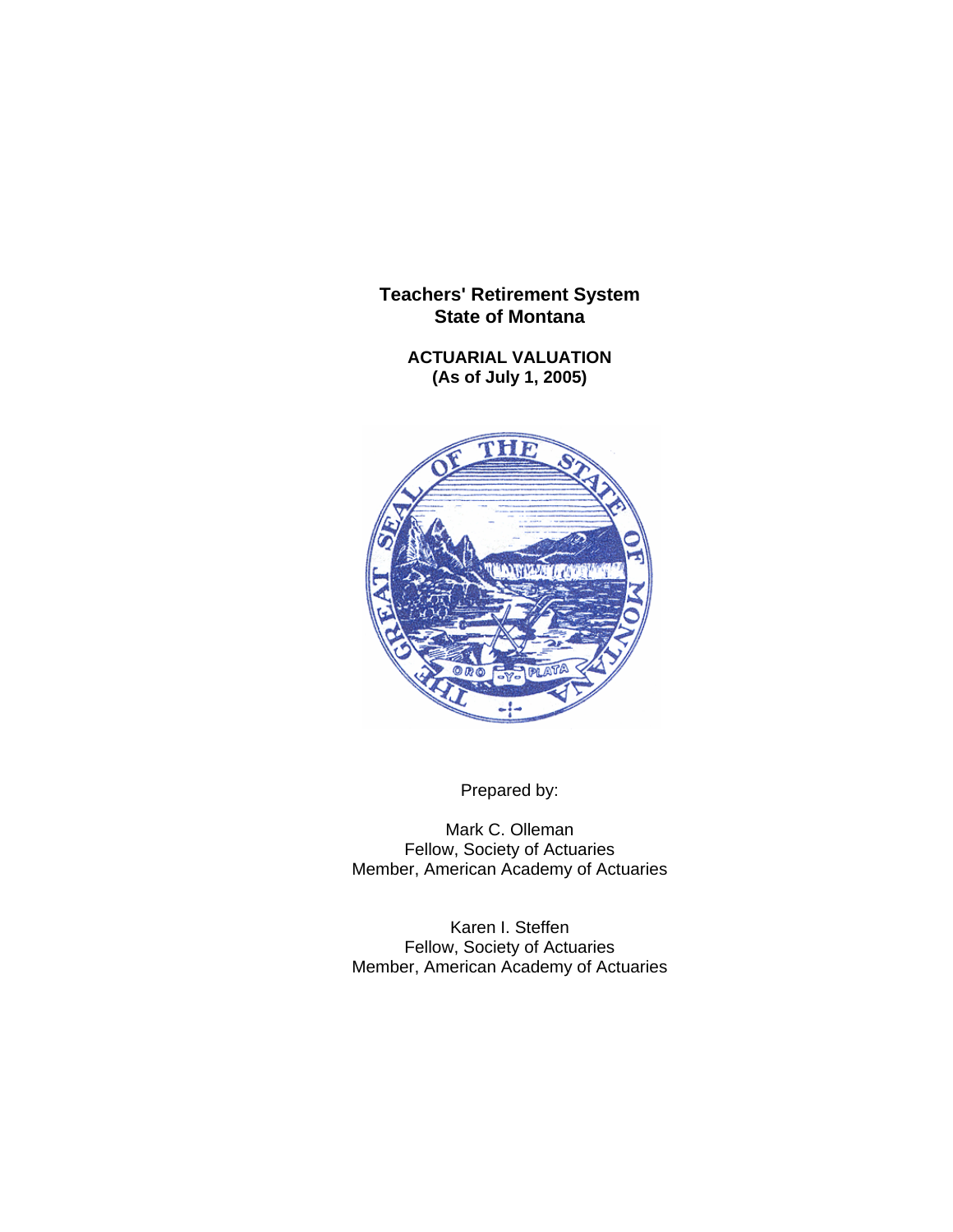A MILLIMAN GLOBAL FIRM



Milliman Consultants and Actuaries

1301 Fifth Avenue, Suite 3800 Seattle, WA 98101-2605 Tel +1 206 624.7940 Fax +1 206 623.3485 www.milliman.com

October 4, 2005

Teachers' Retirement Board State of Montana 1500 Sixth Avenue Helena, MT 59620-0139

Dear Members of the Board:

As requested, we have made an actuarial valuation of the Teachers' Retirement System of the State of Montana. The major findings of the valuation are contained in this report. They are summarized in Section 1. This report reflects the benefit provisions and contribution rates in effect as of July 1, 2005.

In preparing this report, we relied, without audit, on information (some oral and some in writing) supplied by the System's staff. This information includes, but is not limited to, statutory provisions, employee data, and financial information. In our examination of these data, we have found them to be reasonably consistent and comparable with data used for other purposes. It should be noted that if any data or other information is inaccurate or incomplete, our calculations might need to be revised.

On the basis of the foregoing, we hereby certify that, to the best of our knowledge and belief, this report is complete and accurate and has been prepared in accordance with generally recognized and accepted actuarial principles and practices which are consistent with the principles prescribed by the Actuarial Standards Board (ASB) and the Code of Professional Conduct and Qualification Standards for Public Statements of Actuarial Opinion of the American Academy of Actuaries.

We further certify that all costs, liabilities, rates of interest, and other factors for the System have been determined on the basis of actuarial assumptions and methods which are individually reasonable (taking into account the experience of the System and reasonable expectations); and which, in combination, offer our best estimate of anticipated experience affecting the System. Nevertheless, the emerging costs will vary from those presented in this report to the extent that actual experience differs from that projected by the actuarial assumptions. The Board of Trustees has the final decision regarding the appropriateness of the assumptions and adopted them as indicated in Appendix A.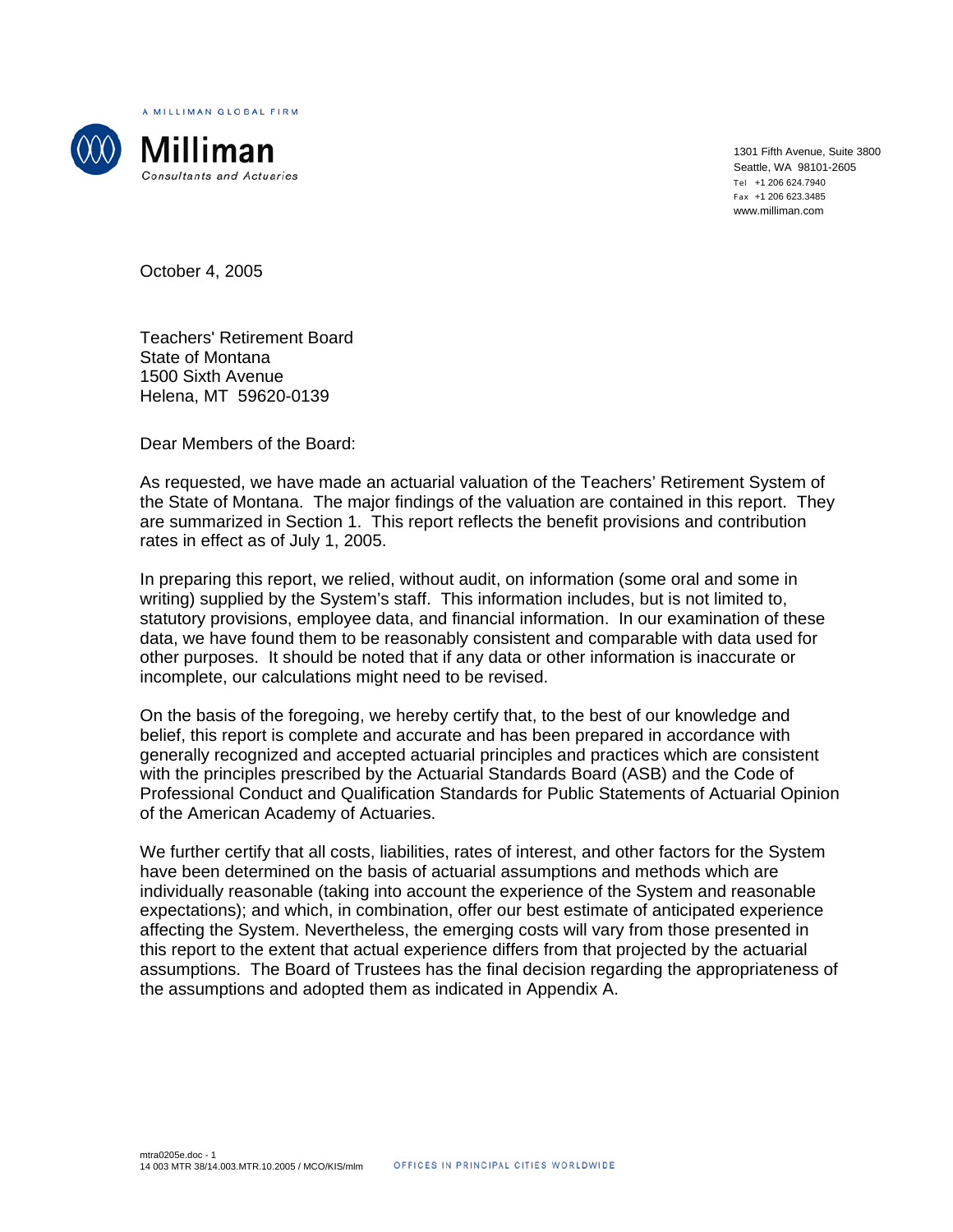

Teachers' Retirement System State of Montana October 4, 2005 Page 2

Actuarial computations presented in this report are for purposes of determining the recommended funding amounts for the System. The calculations in the enclosed report have been made on a basis consistent with our understanding of the System's funding requirements and goals. Determinations for purposes other than meeting these requirements may be significantly different from the results contained in this report. Accordingly, additional determinations may be needed for other purposes.

Milliman's work product was prepared exclusively for the System for a specific and limited purpose. It is a complex, technical analysis that assumes a high level of knowledge concerning the System's operations, and uses the System's data, which Milliman has not audited. It is not for the use or benefit of any third party for any purpose. Any third party recipient of Milliman's work product who desires professional guidance should not rely upon Milliman's work product, but should engage qualified professionals for advice appropriate to its own specific needs. Any distribution of this report must be in its entirety including this cover letter, unless prior written consent from Milliman is obtained.

We would like to express our appreciation to Mr. David L. Senn, Executive Director of the System, and to members of his staff, who gave substantial assistance in supplying the data on which this report is based.

We, Mark C. Olleman and Karen I. Steffen, are members of the American Academy of Actuaries and Fellows of the Society of Actuaries, and meet the Qualification Standards of the American Academy of Actuaries to render the actuarial opinion contained herein.

We respectfully submit the following report, and we look forward to discussing it with you.

Respectfully submitted,

Mark C. Olleman, FSA, EA, MAAA Karen I. Steffen, FSA, EA, MAAA Consulting Actuary Consulting Actuary

 $K$  au  $\lambda$ .

MCO/KIS/mlm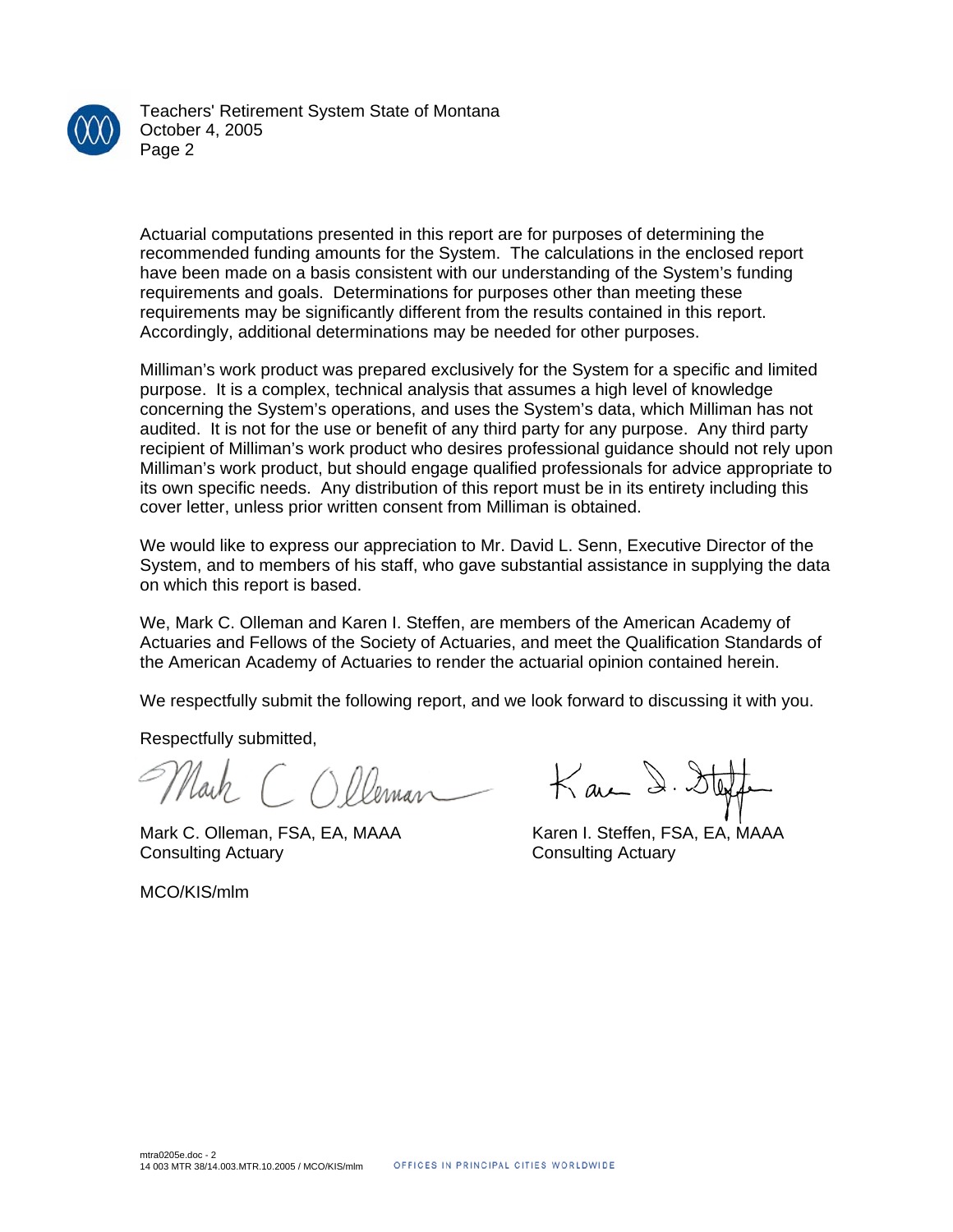## **Table of Contents**

|                                                                                        | Page |
|----------------------------------------------------------------------------------------|------|
|                                                                                        |      |
|                                                                                        |      |
|                                                                                        |      |
| Table 1                                                                                |      |
| Table 2                                                                                |      |
| Table 3                                                                                |      |
| Table 4                                                                                |      |
| Table 5                                                                                |      |
|                                                                                        |      |
| Actuarial Present Value of Future Benefits for Contributing Members, Former<br>Table 6 |      |
|                                                                                        |      |
|                                                                                        |      |
| Table 7                                                                                |      |
| Table 8                                                                                |      |
| Recommended Contribution Rates As Percentages of Salary18<br>Table 9                   |      |
| Table 10 Illustration of TRS Contribution Rates                                        |      |
|                                                                                        |      |
|                                                                                        |      |
|                                                                                        |      |
|                                                                                        |      |
|                                                                                        |      |
|                                                                                        |      |
|                                                                                        |      |
|                                                                                        |      |
|                                                                                        |      |
| Table A-6 Other Terminations of Employment Among Members Not Eligible to Retire 31     |      |
| Table A-7 Probability of Retaining Membership in the System Upon Vested Termination32  |      |
|                                                                                        |      |
|                                                                                        |      |
| Table C-1 Active Members Distribution of Full-Time Employees and Salaries 37           |      |
| Table C-1 Active Members Distribution of Full-Time Employees and Salaries 38           |      |
| Table C-1 Active Members Distribution of Full-Time Employees and Salaries 39           |      |
| Table C-1 Active Members Distribution of Part-Time Employees and Salaries40            |      |
|                                                                                        |      |
|                                                                                        |      |
|                                                                                        |      |
|                                                                                        |      |
|                                                                                        |      |
|                                                                                        |      |
|                                                                                        |      |
|                                                                                        |      |
|                                                                                        |      |



This work product was prepared solely for the Montana Teachers' Retirement System. It may not be appropriate to use for other purposes. Milliman does not intend to benefit and assumes no duty or liability to other parties who receive this work.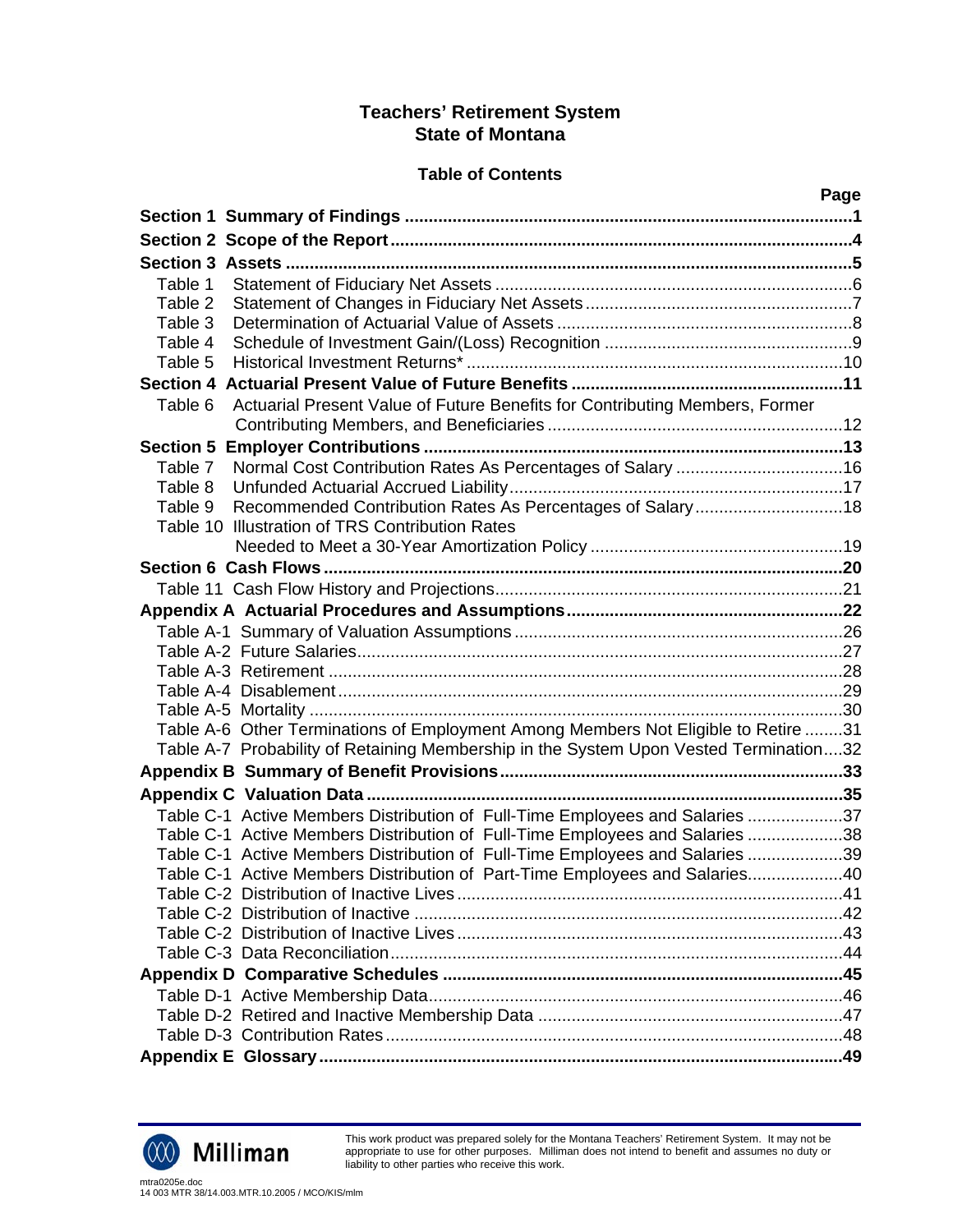## **Section 1**

## **Summary of Findings**

As a result of the actuarial valuation of the benefits in effect under the Montana Teachers' Retirement System as of July 1, 2005, we recommend that the current employer contribution rate, 7.58% of members' salaries, be increased. The System does not currently meet the requirements of actuarial soundness because the contributions do not amortize the Unfunded Actuarial Accrued Liability over a reasonable period. The 7.58% employer contribution is composed of 7.47% from participating employers and 0.11% from the State General Fund. MCA 19-20-604 states that the employer contribution rate will be reduced by 0.11% when the amortization period of the System's unfunded actuarial accrued liability is 10 years or less according to the System's latest actuarial valuation.

An increase in the employer contribution rate of 4.06% (7.58% to 11.64%) as of July 1, 2006 is projected to maintain an amortization of the unfunded actuarial accrued liability over the 30 years beginning July 1, 2005. A 30-year amortization period is the maximum acceptable amortization period specified in Statements No. 25 and 27 of the Governmental Accounting Standards Board (GASB). It is also the trigger in the Retirement Board's funding policy for recommending to the legislature that funding be increased. The contribution increase could also be phased in over a number of years, or lessened by lowering the value of benefits provided for future members. Note that in a "contract rights" state such as Montana it is unlikely that any decrease in the value of future benefits could be made for current members.

The actuarial costs are calculated using the entry age actuarial cost method. This is the method used by most public plans. It is designed to provide a stable contribution rate as a percent of member pay. This actuarial valuation measures the adequacy of the contribution rates set in Montana State Law.

#### **Investment Experience**

The 2005 actuarial valuation indicates that an actuarial loss occurred during the preceding fiscal year. The loss is primarily due to lower returns on the assets than expected by the actuarial assumptions, and is reflected in the 2.7% net investment return on an actuarial basis for the past year. The following chart compares the annual returns for the past five years.

| Year                  | ີ<br><b>Market</b><br>Return | <b>Actuarial</b><br>Return | <b>Actuarial Return over</b><br>Assumption* |
|-----------------------|------------------------------|----------------------------|---------------------------------------------|
| 7/1/2000 to 6/30/2001 | (5.1)%                       | 9.2%                       | 1.2%                                        |
| 7/1/2001 to 6/30/2002 | (7.3)%                       | 3.8%                       | (4.2)%                                      |
| 7/1/2002 to 6/30/2003 | 6.2%                         | 1.6%                       | (6.4)%                                      |
| 7/1/2003 to 6/30/2004 | 13.3%                        | 2.1%                       | (5.9)%                                      |
| 7/1/2004 to 6/30/2005 | 8.0%                         | 2.7%                       | $(5.0)\%$                                   |

 *\* The actuarial assumption was 8.0% through 6/30/2004 and 7.75% thereafter.* 

Asset gains or losses result when the return on the actuarial value of assets differs from the actuarial investment return assumption of 7.75% (8.0% before July 1, 2004). The actuarial



This work product was prepared solely for the Montana Teachers' Retirement System. It may not be appropriate to use for other purposes. Milliman does not intend to benefit and assumes no duty or liability to other parties who receive this work. 1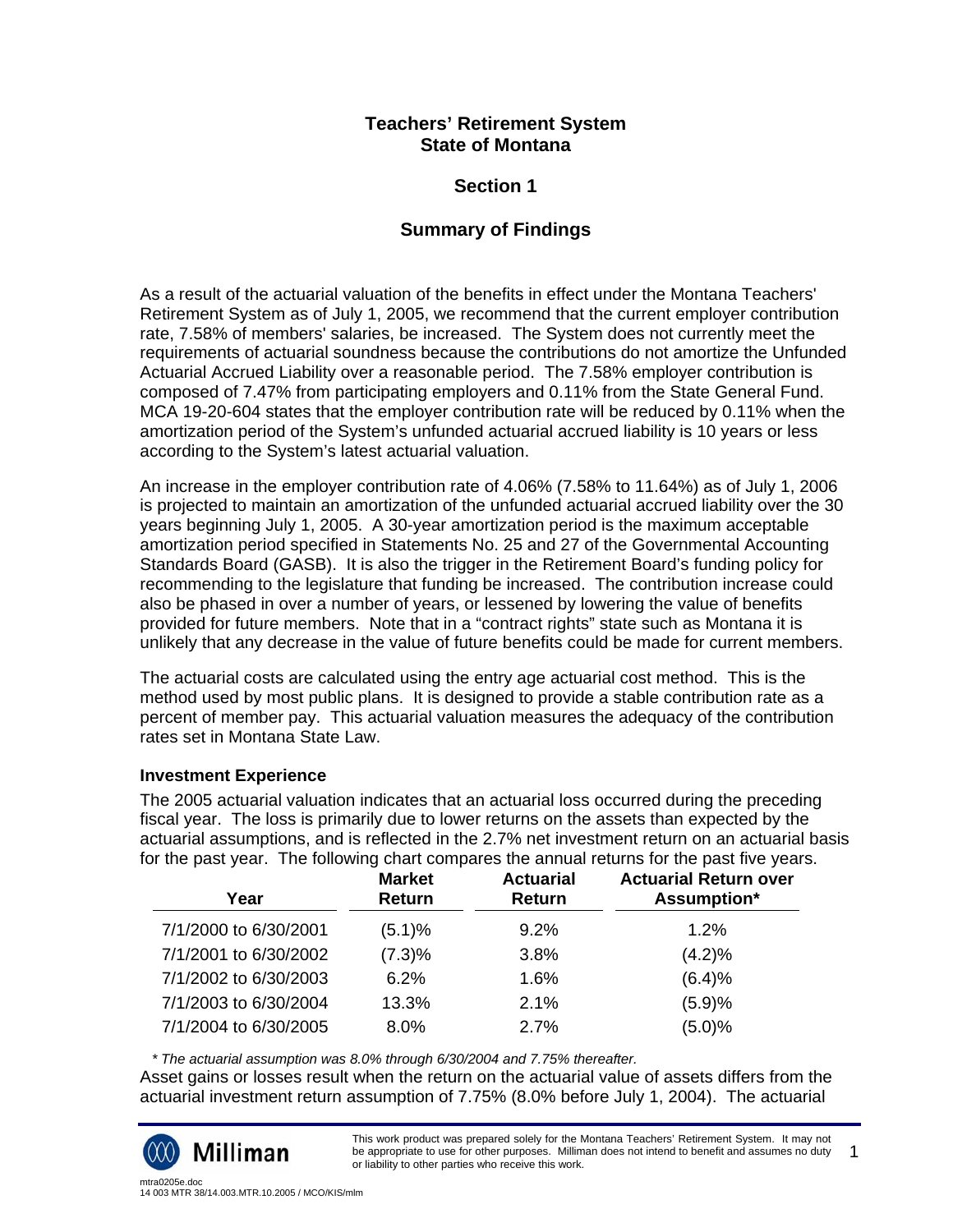return on assets has under performed the assumption by over 20% in the last five years (combined) as shown in the last column of the chart. Over these five years, the asset losses have increased the unfunded actuarial accrued liability (UAAL) by about \$500 million.

The root of these losses is the low market returns of (5.1)% and (7.3)% in the years ending 6/30/2001 and 6/30/2002. The asset valuation method spreads any market value gains or losses evenly over the five years after they occur. Therefore the first fifth of the loss for the year ending 6/30/2002 was recognized at 6/30/2002 and the last fifth will be recognized at 6/30/2006. At July 1, 2002 the System had \$443 million in unrecognized asset losses. At July 1, 2005 the System has \$10 million in unrecognized asset losses. Therefore, the Actuarial Value of Assets is \$10 million larger than the Market Value of Assets. However, \$51.6 million of past market value losses are currently scheduled to be recognized at July 1, 2006 as shown in Table 4. The impact of recognizing this loss can be expected to increase the required contribution rate by 0.50% to 0.60% in the 2006 actuarial valuation. However, at July 1, 2006 the gains from FY2004 will not yet be completely recognized. Gains and losses in the year preceding the July 1, 2006 actuarial valuation may also have an impact. In the past, the legislature has suggested phasing in increases in the contribution rate. This might allow time for the gains from the past two years to offset some of the losses scheduled to be recognized in the next year. However there is no guarantee future investment returns will meet the actuarial assumption of 7.75%.

## **Future Experience**

The future funding status of the System and any changes in future contribution rates will be determined by the System's experience. In the future, the System's actual asset returns, salary increases, and retirement, withdrawal, disability and death rates will all impact the funding status of the System. The current actuarial asset valuation method and the entry age normal cost method will help to provide a more orderly funding of the System's liabilities, but will not change the actual experience. The actuarially determined contribution rate may not be stable, and will reflect the gains and losses.

## **Summary**

The System does not currently meet the requirements of actuarial soundness because the contributions do not amortize the Unfunded Actuarial Accrued Liability over a reasonable period. To stay financially sound in the future, the System will need either (1) future gains such as asset returns well over the 7.75% assumption, or (2) an increase in contribution rates. Contribution increases could be scheduled as either a one time event, or graded over a number of years. Both options are shown in Table 9 and its footnotes.

#### **Assumption Changes**

No assumptions were changed for this 2005 valuation.

## **Benefit Changes**

No benefit changes since the July 1, 2004 valuation are reflected in this valuation.

## **Contribution Changes**

There have been no contribution changes since the July 1, 2000 actuarial valuation.

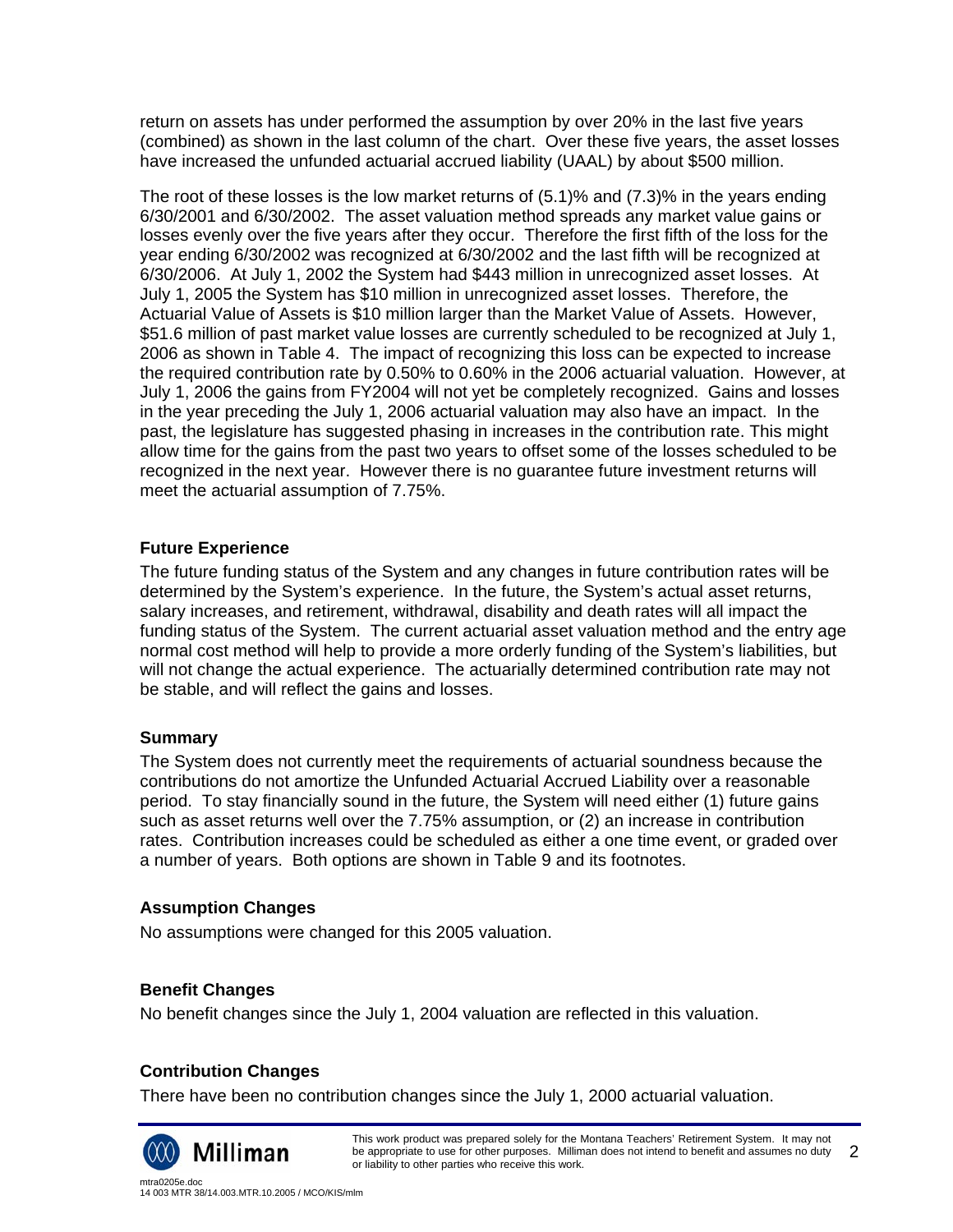# **Impact of Changes**

The following table summarizes how experience has changed the Unfunded Actuarial Accrued Liability since the July 1, 2004 Actuarial Valuation.

| <b>Changes in the Unfunded Actuarial Accrued Liability (UAAL)</b> |          |         |
|-------------------------------------------------------------------|----------|---------|
| (In millions)                                                     |          |         |
| July 1, 2004 Valuation UAAL funded by TRS<br>contributions        |          | \$757.8 |
| <b>Expected Increase</b>                                          |          | 32.0    |
| Expected July 1, 2005 UAAL                                        |          | \$789.8 |
| <b>Retired Mortality Loss</b>                                     |          | 0.9     |
| Active Member Experience                                          |          |         |
| <b>Salary Gain</b>                                                | (\$12.8) |         |
| Withdrawal Loss                                                   | 1.6      |         |
| <b>Retirement Loss</b>                                            | 18.3     |         |
| <b>Active Member Mortality Gain</b>                               | (3.0)    |         |
| <b>Active Member Disability Gain</b>                              | (0.8)    |         |
| <b>Total Active Member Experience Loss</b>                        |          | \$3.3   |
| <b>Gain from Other Causes</b>                                     |          | (14.6)  |
| <b>Experience Loss on Actuarial Assets</b>                        |          | 123.9   |
| July 1, 2005 Valuation UAAL funded by TRS<br>contributions        |          | \$903.3 |

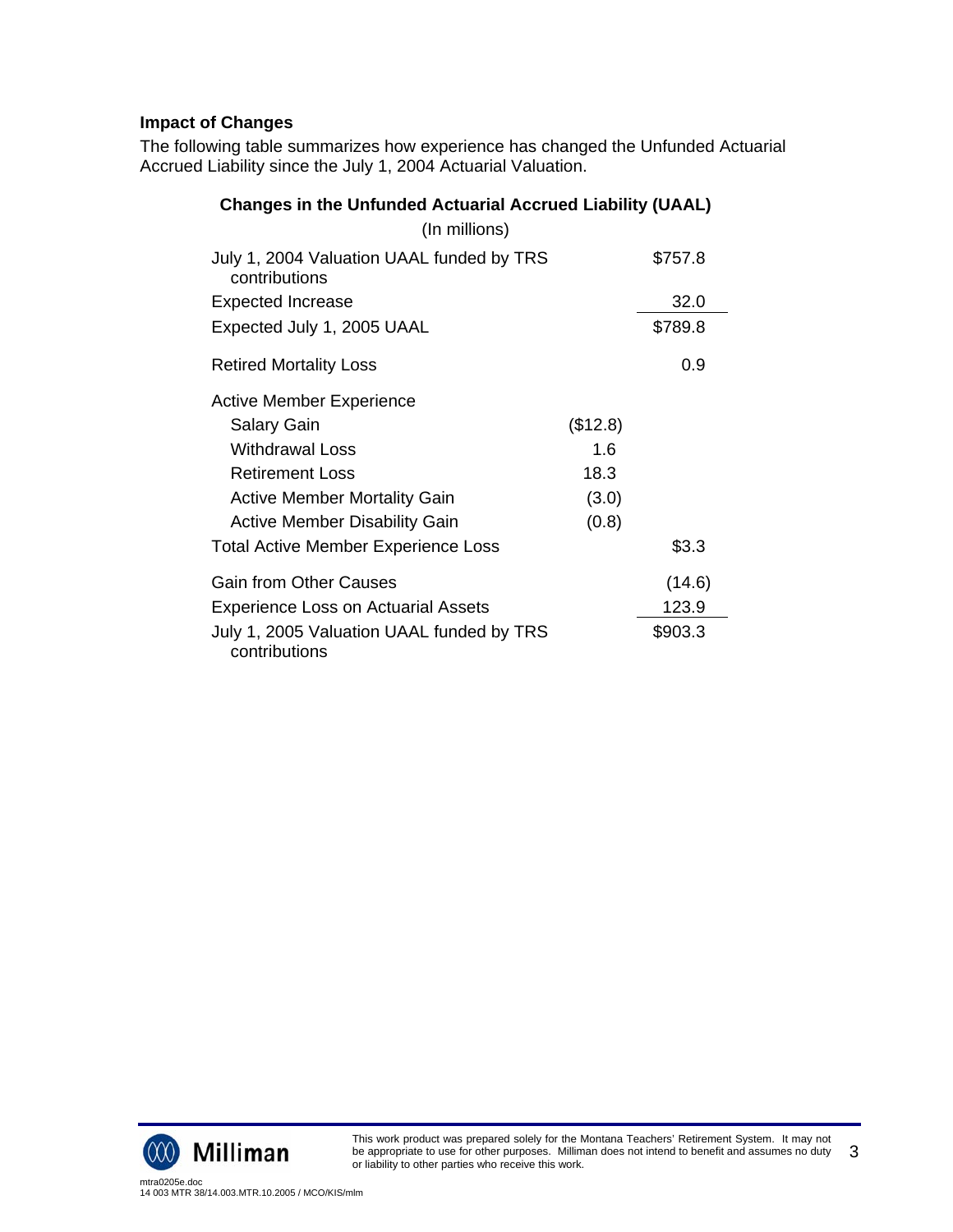## **Section 2**

## **Scope of the Report**

This report presents the actuarial valuation of the Montana Teachers' Retirement System as of July 1, 2005.

A summary of the findings resulting from this valuation is presented in the previous section. Section 3 describes the assets of the System. Sections 4 and 5 describe how the obligations of the System are to be met under the actuarial cost method in use.

The actuarial procedures and assumptions used in this valuation are described in Appendix A. The current benefit structure, as determined by the provisions of the governing law on July 1, 2005, is summarized in Appendix B. Schedules of valuation data classifying the data used in the valuation by various categories of contributing members, former contributing members, and beneficiaries make up Appendix C. Appendix D provides a brief summary of the System's recent experience. Comparative statistics are presented on the System's membership and contribution rates. Appendix E is a glossary of actuarial terms used in this report.

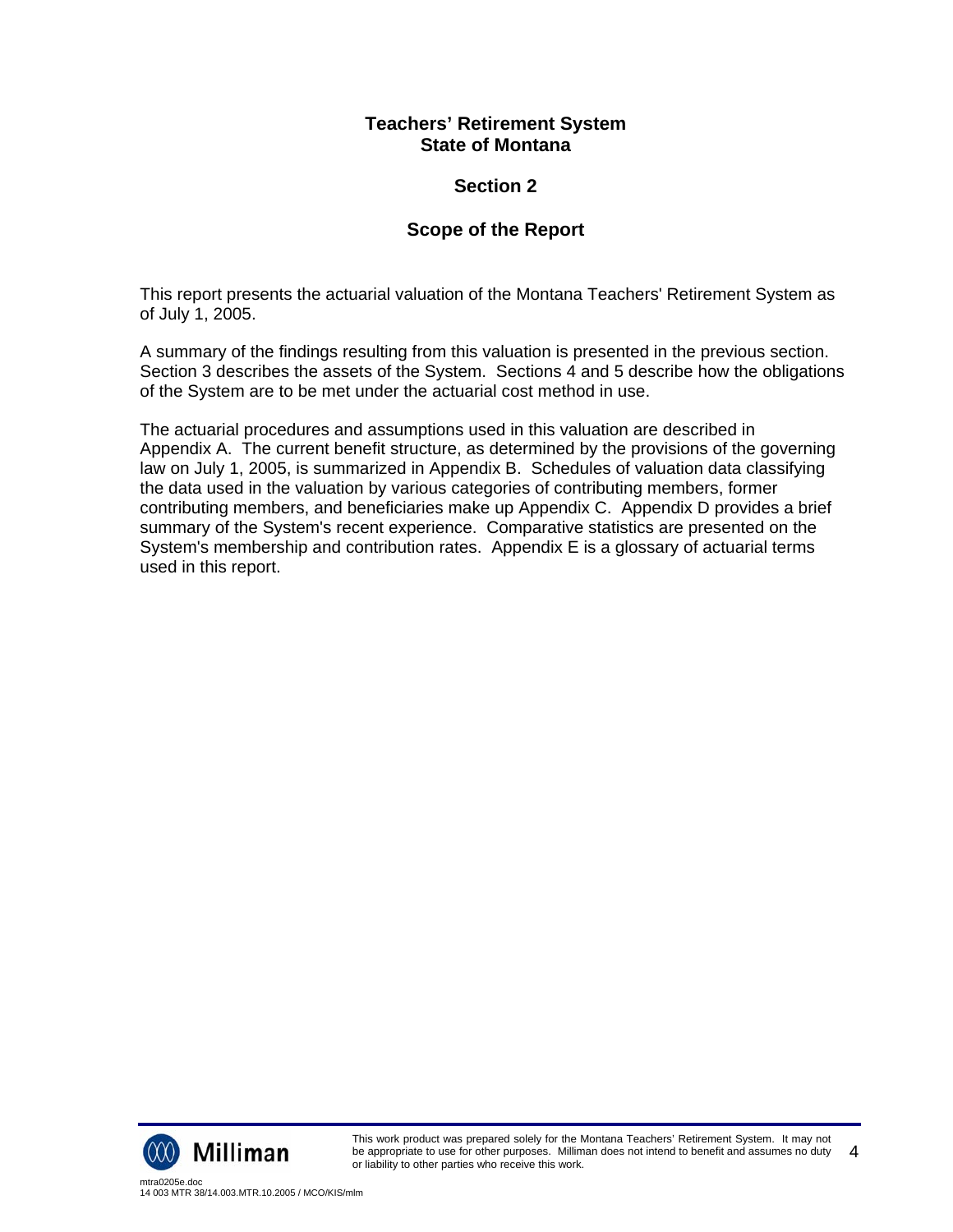## **Section 3**

## **Assets**

In many respects, an actuarial valuation can be regarded as an inventory process. The inventory is taken as of the actuarial valuation date, which for this valuation is July 1, 2005. On that date, the assets available for the payment of benefits are appraised. These assets are compared with the actuarial liabilities. The actuarial process thus leads to a method of determining what contributions by members and their employers are needed to strike a balance.

The asset valuation method being used is a five-year smoothing method. The expected return is determined each year based on the beginning of year market value and actual cash flows during the year. Any difference between the expected market value return and the actual market value return is recognized evenly over a period of five years.

Table 1 lists the assets held and their market value for the past two years. Table 2 summarizes the fund's activity during the past two years. Table 3 summarizes the determination of the actuarial value of assets. Table 4 shows when asset gains or losses will be recognized in the actuarial value of assets. Table 5 summarizes historical asset returns since July 1, 1994 including the amount recognized by the actuarial asset valuation method which was greater or lesser than the actuarial investment return assumption.

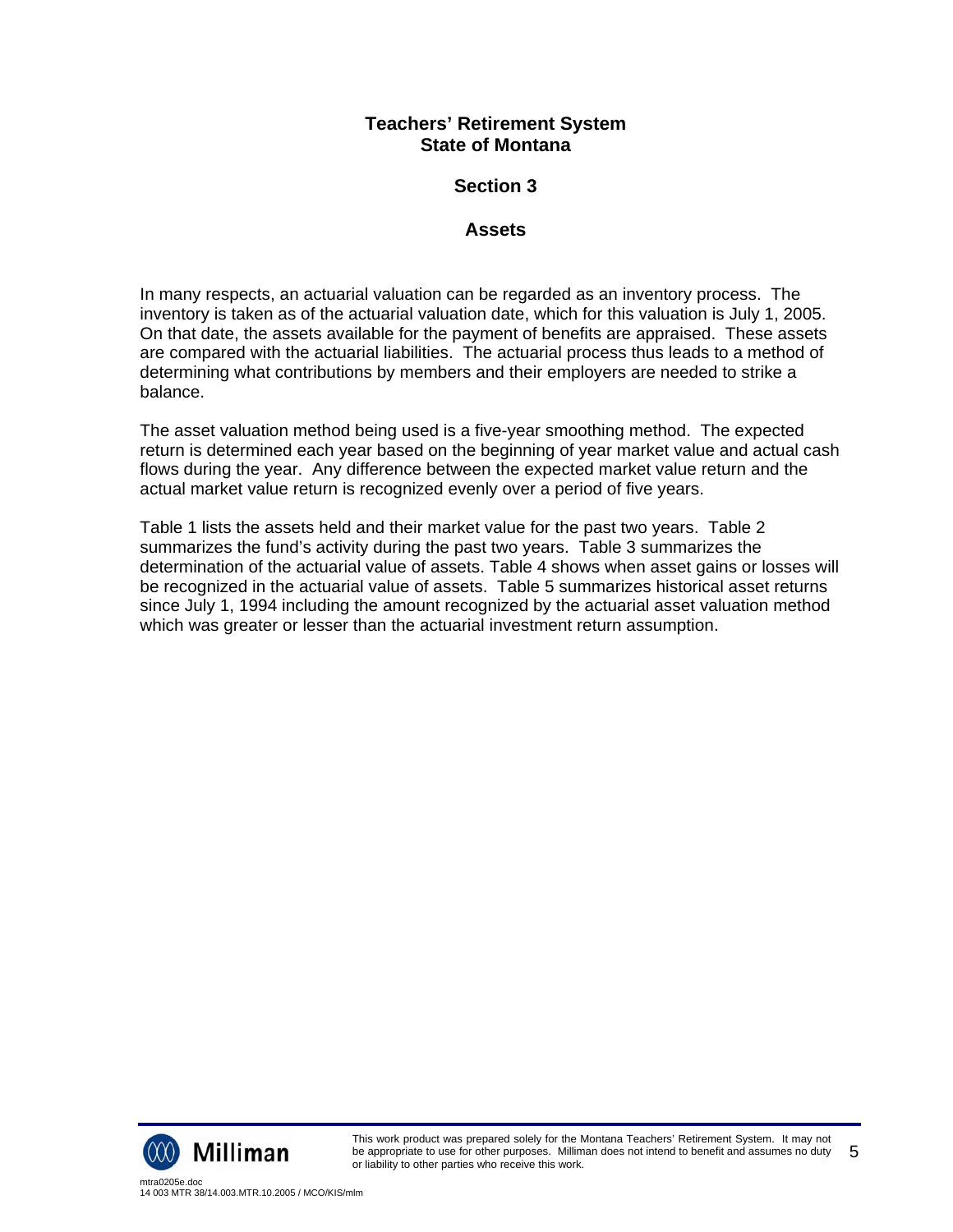#### **Table 1**

## **Statement of Fiduciary Net Assets June 30, 2005 and June 30, 2004**

|                                                 |    | <b>TOTAL</b><br><b>TRS 2005</b> | <b>TOTAL</b><br><b>TRS 2004</b> |
|-------------------------------------------------|----|---------------------------------|---------------------------------|
| <b>ASSETS</b>                                   |    |                                 |                                 |
| Cash/Cash Equivalents-Short Term                |    |                                 |                                 |
| Investment Pool (Note A)                        | \$ | 31,855,506 \$                   | 78,154,124                      |
| Receivables:                                    |    |                                 |                                 |
| <b>Accounts Receivable</b>                      |    | 15,321,348                      | 14,337,374                      |
| Interest Receivable                             |    | 5,709,232                       | 8,055,656                       |
| Due from Primary Government                     |    | 165,768                         | 80,195                          |
| <b>Total Receivables</b>                        | \$ | 21,196,348 \$                   | 22,473,225                      |
| Investments, at fair value (Note A):            |    |                                 |                                 |
| Mortgages                                       | \$ | 43,153,151 \$                   | 54,989,718                      |
| <b>Investment Pools</b>                         |    | 2,382,433,759                   | 2,189,335,826                   |
| <b>Other Investments</b>                        |    | 7,949,031                       | 9,708,721                       |
| Securities Lending Collateral (Note A)          |    | 107,020,752                     | 108,506,737                     |
| <b>Total Investments</b>                        | \$ | 2,540,556,693 \$                | 2,362,541,002                   |
| Assets Used in Plan Operations:                 |    |                                 |                                 |
| Land and Buildings                              | \$ | 193,844 \$                      | 193,844                         |
| Less: Accumulated Depreciation                  |    | (132, 354)                      | (128, 591)                      |
| Equipment                                       |    | 147,087                         | 147,087                         |
| Less: Accumulated Depreciation                  |    | (127, 921)                      | (126, 281)                      |
| <b>Prepaid Expense</b>                          |    | 3,126                           | 3,517                           |
| Intangible Assets, net of amortization (Note D) |    | 691,795                         | 776,505                         |
| <b>Total Other Assets</b>                       | \$ | 775,577 \$                      | 866,081                         |
| <b>TOTAL ASSETS</b>                             | S  | 2,594,384,124 \$                | 2,464,034,432                   |
| <b>LIABILITIES</b>                              |    |                                 |                                 |
| <b>Accounts Payable</b>                         | \$ | 77,551 \$                       | 247,108                         |
| Due to Primary Government                       |    | 32,212                          | 327,761                         |
| Securities Lending Liability (Note A)           |    | 107,020,752                     | 108,506,737                     |
| Compensated Absences (Note A)                   |    | 117,069                         | 108,627                         |
| <b>TOTAL LIABILITIES</b>                        | \$ | $\overline{107}, 247, 584$ \$   | 109,190,233                     |
| <b>NET ASSETS HELD IN TRUST</b>                 |    |                                 |                                 |
| <b>FOR PENSION BENEFITS</b>                     | \$ | 2,487,136,540 \$                | 2,354,844,199                   |



This work product was prepared solely for the Montana Teachers' Retirement System. It may not be appropriate to use for other purposes. Milliman does not intend to benefit and assumes no duty or liability to other parties who receive this work. 6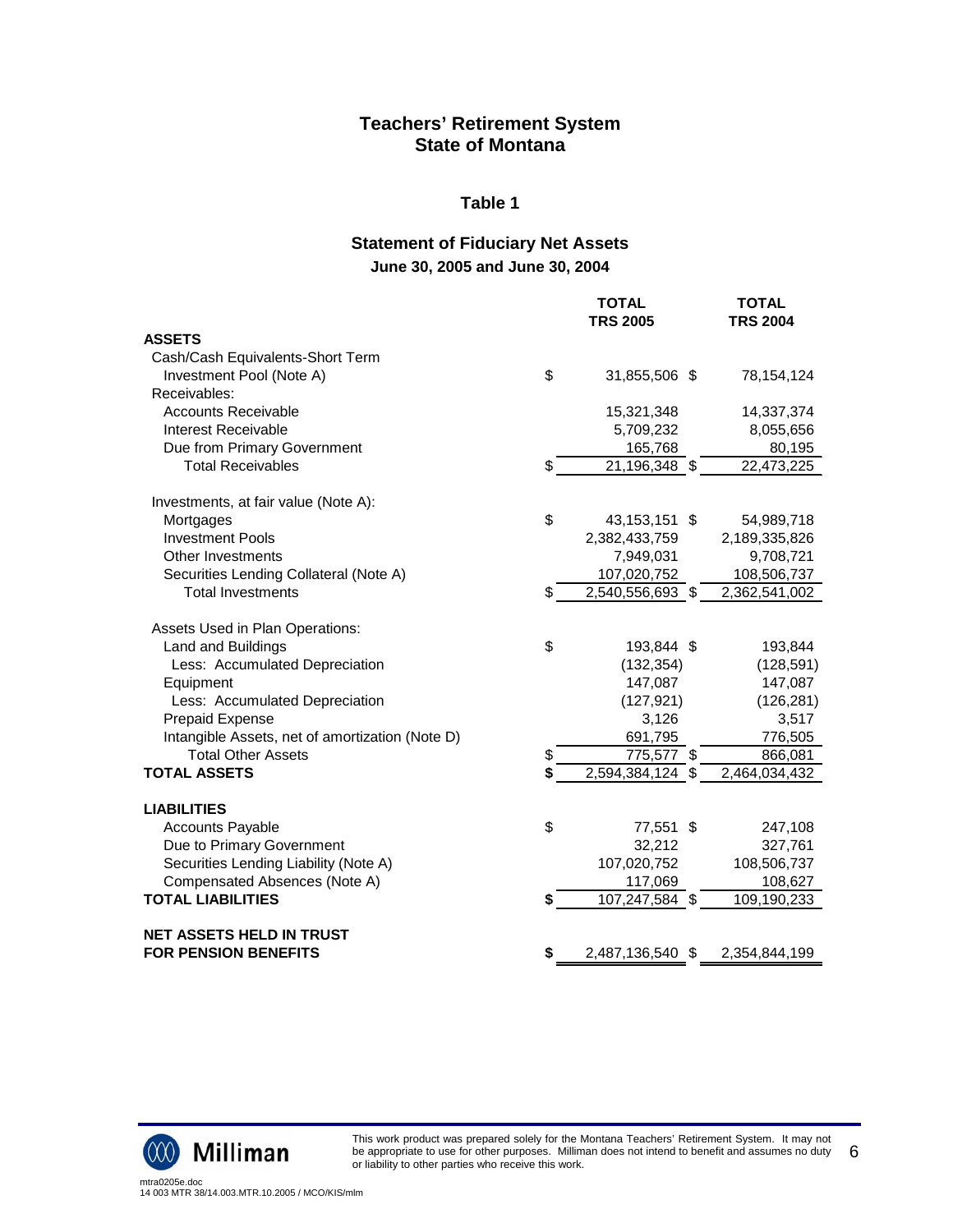#### **Table 2**

## **Statement of Changes in Fiduciary Net Assets Fiscal Year Ended June 30, 2005 and 2004**

|                                                         | <b>TOTAL</b><br><b>TRS 2005</b> | <b>TOTAL</b><br><b>TRS 2004</b> |
|---------------------------------------------------------|---------------------------------|---------------------------------|
| <b>ADDITIONS</b>                                        |                                 |                                 |
| Contributions:                                          |                                 |                                 |
| Employer                                                | \$<br>57,150,364 \$             | 55,773,716                      |
| Plan Member                                             | 52,900,262                      | 51,382,941                      |
| Other                                                   | 655,812                         | 770,379                         |
| <b>Total Contributions</b>                              | \$<br>110,706,438 \$            | 107,927,036                     |
| Misc Income                                             | \$<br>9                         | \$<br>0                         |
| Workers Comp. Dividend                                  | 0                               | 199                             |
| <b>Taxes</b>                                            | 89                              | 53                              |
| Investment Income:                                      |                                 |                                 |
| Net Appreciation/(Depreciation)                         |                                 |                                 |
| in Fair Value of Investments                            | \$<br>112,888,982 \$            | 152,473,601                     |
| <b>Investment Earnings</b>                              | 79,373,616                      | 132,052,991                     |
| Security Lending Income (Note A)                        | 2,460,271                       | 1,153,276                       |
| Investment Income/(Loss)                                | \$<br>194,722,869 \$            | 285,679,868                     |
| Less: Investment Expense                                | 3,701,090                       | 2,948,793                       |
| Less: Security Lending Expense (Note A)                 | 2,287,406                       | 938,082                         |
| Net Investment Income/(Loss)                            | \$<br>188,734,373 \$            | 281,792,993                     |
| <b>Total Additions</b>                                  | \$<br>299,440,909 \$            | 389,720,281                     |
| <b>DEDUCTIONS</b>                                       |                                 |                                 |
| <b>Benefit Payments</b>                                 | \$<br>161,247,366 \$            | 150,270,797                     |
| Withdrawals                                             | 4,340,382                       | 5,843,069                       |
| Administrative Expense (Note D)                         | 1,560,820                       | 1,506,694                       |
| Loss on Intangible Asset                                | 0                               | 889,782                         |
| <b>Total Deductions</b>                                 | \$<br>167,148,568 \$            | 158,510,342                     |
| <b>NET INCREASE (DECREASE)</b>                          |                                 |                                 |
| <b>IN PLAN NET ASSETS</b>                               | \$<br>132,292,341 \$            | 231,209,939                     |
| <b>NET ASSETS HELD IN TRUST</b>                         |                                 |                                 |
| <b>FOR PENSION BENEFITS</b><br><b>BEGINNING OF YEAR</b> | 2,354,844,199                   | 2,123,634,260                   |
|                                                         |                                 |                                 |
| <b>END OF YEAR</b>                                      | \$<br>2,487,136,540 \$          | 2,354,844,199                   |



This work product was prepared solely for the Montana Teachers' Retirement System. It may not be appropriate to use for other purposes. Milliman does not intend to benefit and assumes no duty or liability to other parties who receive this work. 7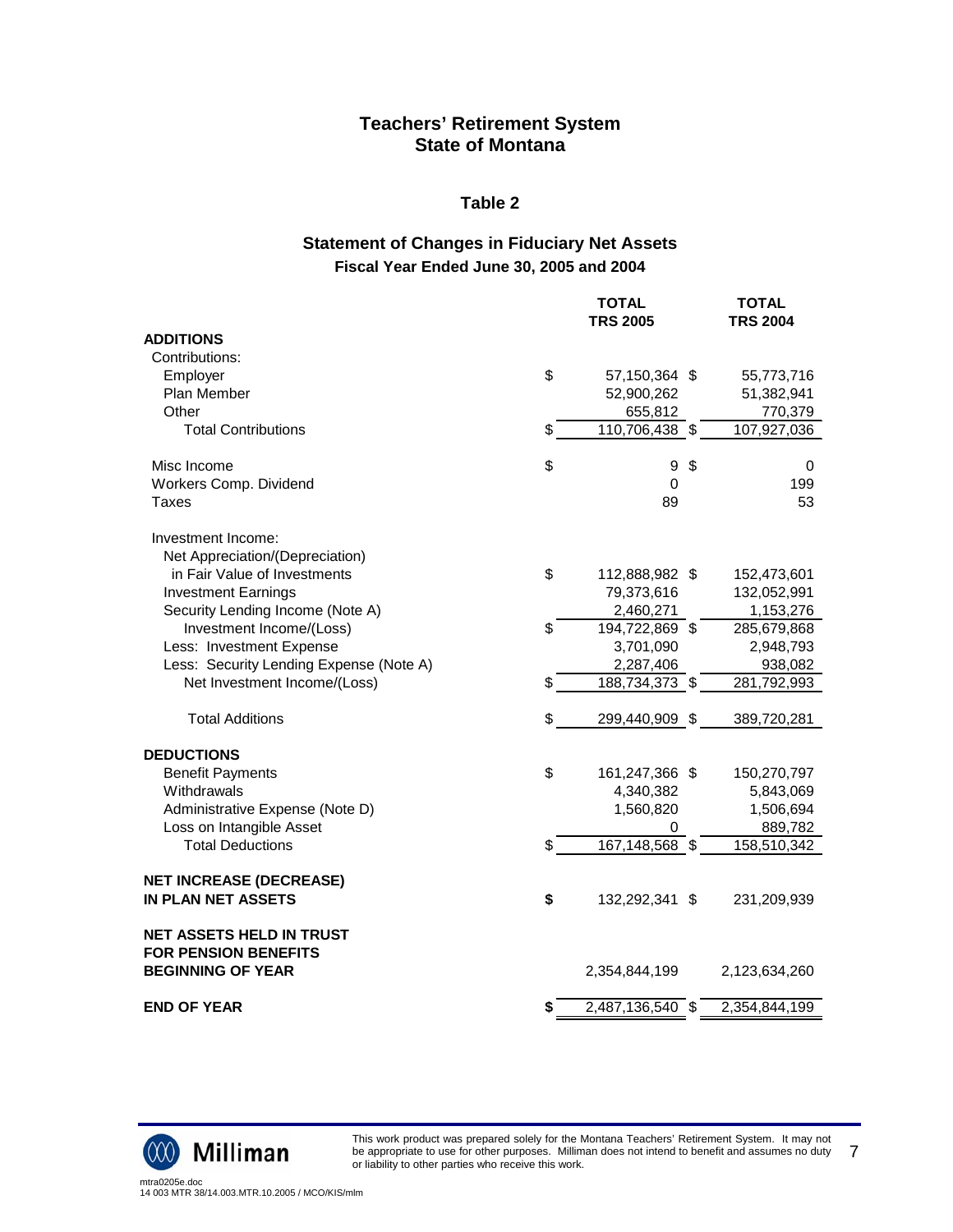#### **Table 3**

## **Determination of Actuarial Value of Assets July 1, 2005**

| Determination of Recognized Investment Gains and Losses - Five-Year Smoothing              |                                |                       |
|--------------------------------------------------------------------------------------------|--------------------------------|-----------------------|
| A. Expected investment return - Year Ended 6/30/2005                                       |                                | \$<br>180,373,775     |
| B. Actual investment return - Year Ended 6/30/2005                                         |                                | \$<br>187, 173, 652   |
| C. Gains/(losses) $-2005$ [B $-$ A]                                                        |                                | \$<br>6,799,877       |
| D. Gains/(losses) - 2004                                                                   |                                | \$<br>111,433,500     |
| E. Gains/(losses) $-2003$                                                                  |                                | \$<br>(37, 239, 499)  |
| F. Gains/(losses) $-2002$                                                                  |                                | \$<br>(338, 875, 181) |
| G. Gains/(losses) $-2001$                                                                  |                                | \$<br>(310, 524, 198) |
| H. Gains/(losses) recognized at July 1, 2005*<br>$[1/5 C + 1/5 D + 1/5 E + 1/5 F + 1/5 G]$ |                                | \$<br>(113,681,099)   |
| <b>Determination of Actuarial Assets</b>                                                   |                                |                       |
| Actuarial value of assets July 1, 2004                                                     |                                | \$2,485,696,010       |
| <b>Contributions less benefits</b><br>Expected investment return                           | \$ (50,881,310)<br>180,373,775 |                       |
| Recognized investment gains/(losses)                                                       | (113,681,099)                  | 11,811,366            |
| Actuarial value of assets July 1, 2005                                                     |                                | 2,497,507,376         |
| <b>Unrecognized Loss</b>                                                                   |                                | (10, 370, 836)        |
| Market Value of Assets July 1, 2005 (Actuarial<br>Value + Unrecognized Gain)               |                                | \$2,487,136,540       |

Note: The actuarial value of assets is equal to the expected value plus a five-year smoothing of market value gains and losses. The actuarial asset method was adopted for the July 1, 2000 actuarial valuation with actuarial value of assets set equal to market value of assets at July 1, 1996.

*\*Includes rounding adjustment.* 

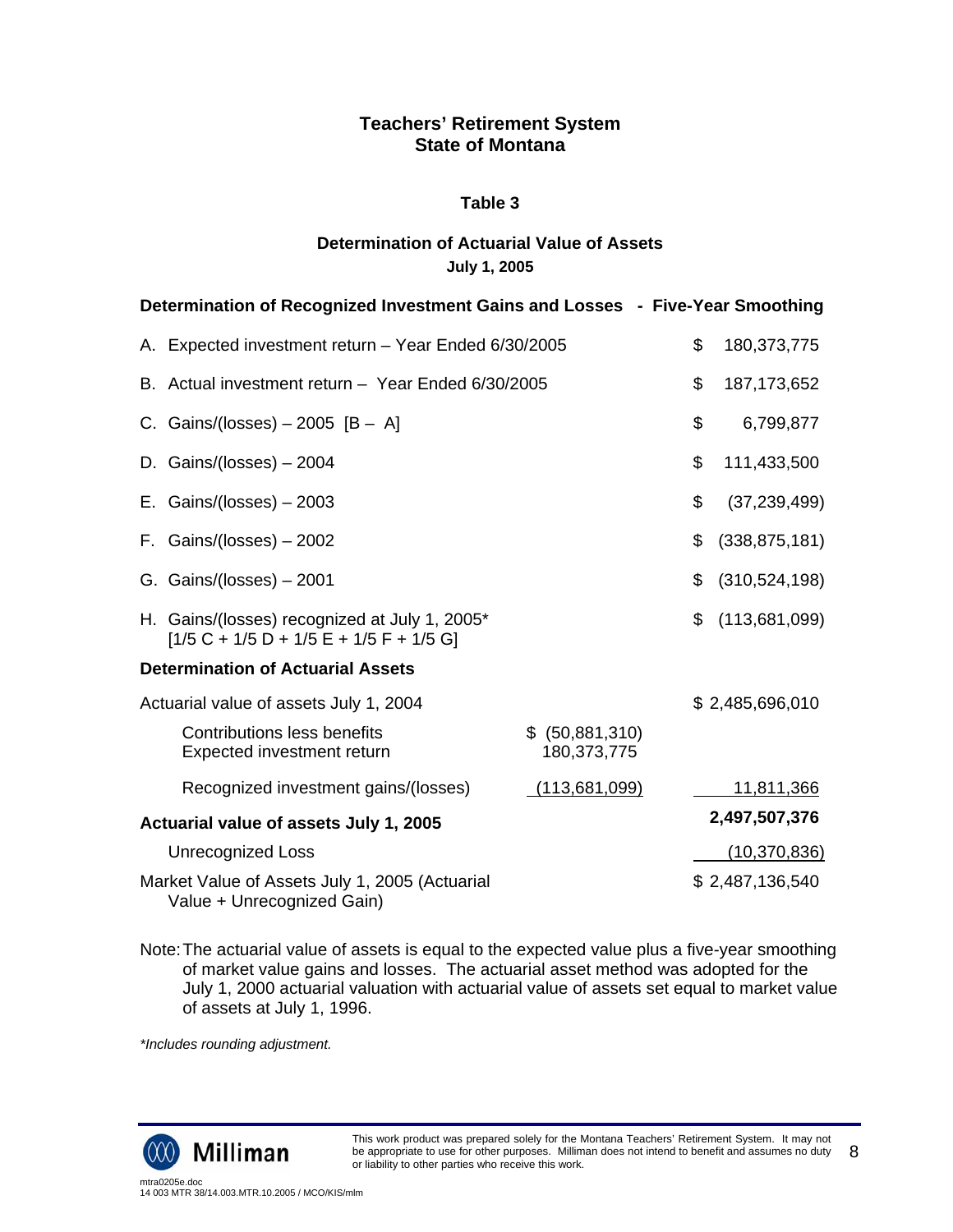#### **Table 4**

#### **Schedule of Investment Gain/(Loss) Recognition**

| Year<br><b>Ending</b> | <b>Market Value</b><br><b>Investment</b><br>Gain/(Loss)<br>Over |          |          | <b>Investment Gain/(Loss)</b><br><b>Recognized in Past Years</b> |           | <b>Investment</b><br>Gain/(Loss)<br>Recognized in<br><b>Current Year</b> |          |         | Investment Gain/(Loss) to be<br><b>Recognized in Future Years</b> |       |
|-----------------------|-----------------------------------------------------------------|----------|----------|------------------------------------------------------------------|-----------|--------------------------------------------------------------------------|----------|---------|-------------------------------------------------------------------|-------|
| 06/30                 | <b>Expected</b>                                                 | 2001     | 2002     | 2003                                                             | 2004      | 2005                                                                     | 2006     | 2007    | 2008                                                              | 2009  |
| 1997                  | \$166.1                                                         | \$33.2   |          |                                                                  |           |                                                                          |          |         |                                                                   |       |
| 1998                  | \$147.9                                                         | \$29.6   | \$29.6   |                                                                  |           |                                                                          |          |         |                                                                   |       |
| 1999                  | \$78.9                                                          | \$15.8   | \$15.8   | \$15.8                                                           |           |                                                                          |          |         |                                                                   |       |
| 2000                  | (\$3.7)                                                         | (\$0.7)  | (\$0.7)  | (\$0.7)                                                          | (\$0.7)   |                                                                          |          |         |                                                                   |       |
| 2001                  | (\$310.5)                                                       | (\$62.1) | (\$62.1) | (\$62.1)                                                         | (\$62.1)  | (\$62.1)                                                                 |          |         |                                                                   |       |
| 2002                  | (\$338.9)                                                       |          | (\$67.8) | (\$67.8)                                                         | (\$67.8)  | (\$7.8)                                                                  | (\$67.8) |         |                                                                   |       |
| 2003                  | (\$37.2)                                                        |          |          | (\$7.4)                                                          | (\$7.4)   | (\$7.4)                                                                  | (\$7.4)  | (\$7.4) |                                                                   |       |
| 2004                  | \$111.4                                                         |          |          |                                                                  | \$22.3    | \$22.3                                                                   | \$22.3   | \$22.3  | \$22.3                                                            |       |
| 2005                  | \$6.8                                                           |          |          |                                                                  |           | \$1.4                                                                    | \$1.4    | \$1.4   | \$1.4                                                             | \$1.4 |
| 2006                  | \$0.0                                                           |          |          |                                                                  |           |                                                                          |          | \$0.0   | \$0.0                                                             | \$0.0 |
| 2007                  | \$0.0                                                           |          |          |                                                                  |           |                                                                          |          |         | \$0.0                                                             | \$0.0 |
| 2008                  | \$0.0                                                           |          |          |                                                                  |           |                                                                          |          |         |                                                                   | \$0.0 |
| 2009                  | \$0.0\$                                                         |          |          |                                                                  |           |                                                                          |          |         |                                                                   | \$0.0 |
|                       |                                                                 |          |          |                                                                  |           | <b>Total Gain/(Loss) Recognized at Each Valuation Date</b>               |          |         |                                                                   |       |
|                       |                                                                 |          |          | Recognized                                                       |           |                                                                          |          |         | Scheduled to be Recognized*                                       |       |
|                       |                                                                 | \$15.7   | (\$85.3) | (\$122.3)                                                        | (\$115.8) | (\$113.7)                                                                | (\$51.6) | \$16.2  | \$23.6                                                            | \$1.4 |
|                       |                                                                 |          |          |                                                                  |           |                                                                          |          |         |                                                                   |       |

\* The *total gain/(loss) actually recognized in each future year will include additional amortizations of future gains and/or losses.*

This work product was prepared solely for the Montana Teachers' Retirement System. It may not be appropriate to use for other purposes. Milliman does not This work product was prepared solely for the Montana Teachers' Retirement System. It may not be appropriate to use for other purposes. Milliman does not ginend to benefit and assumes no duty or liability to other parties

**Unrecognized Gain/(Loss) Remaining**  $(\text{$}10.4)$   $\text{$}41.2$   $\text{$}25.0$   $\text{$}1.4$   $(\text{$}0.0)$ 

Milliman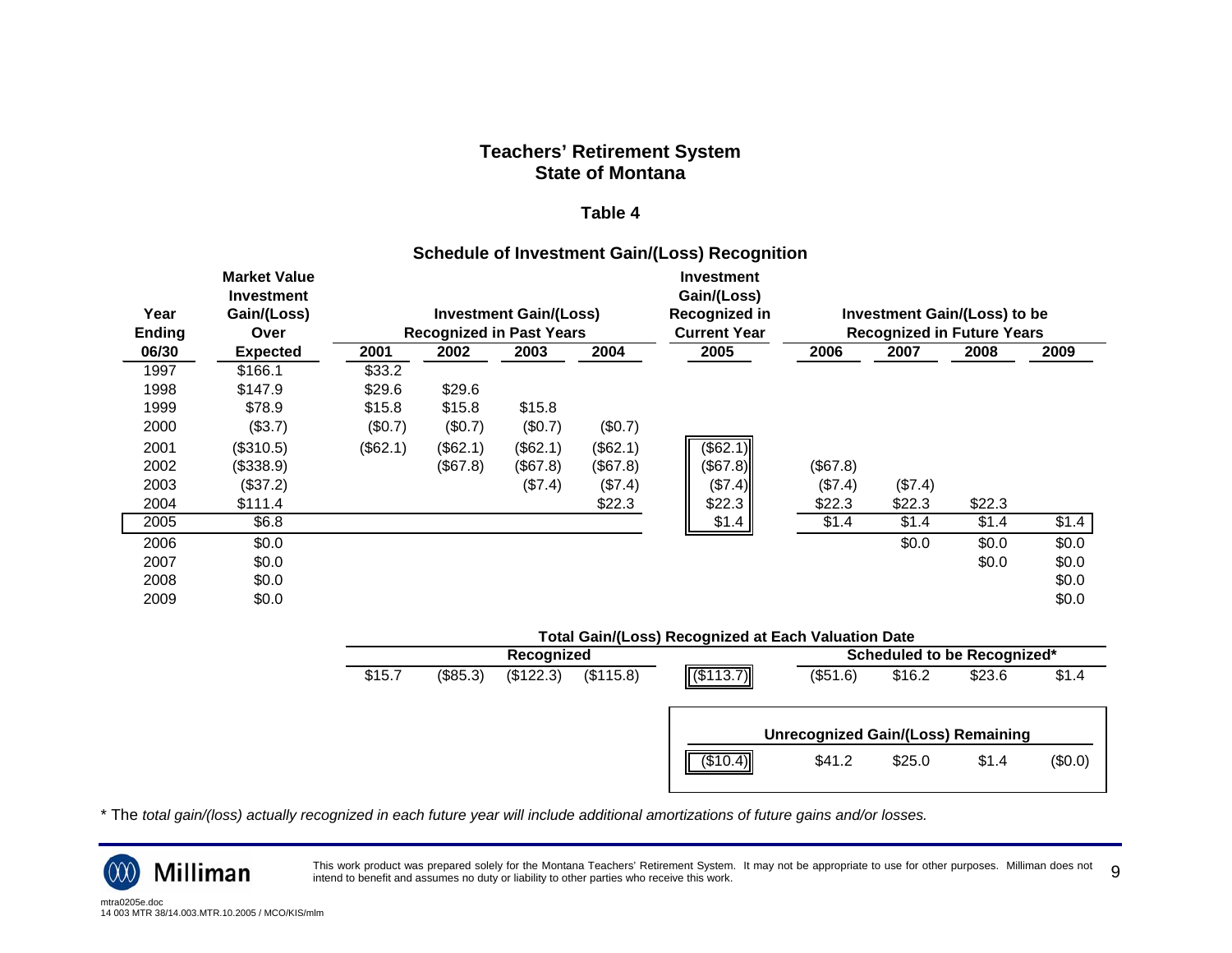#### **Table 5**

#### **Historical Investment Returns\***

| <b>Fiscal Year</b><br><b>Ending</b> | <b>Market Returns</b> | <b>Actuarial Return</b> | <b>Actuarial Return</b><br><b>Over 8.0% Assumption</b> |
|-------------------------------------|-----------------------|-------------------------|--------------------------------------------------------|
| June 30, 1995                       | 15.7%                 | 8.9%                    | 0.9%                                                   |
| June 30, 1996                       | 12.4                  | 10.4                    | 2.4                                                    |
| June 30, 1997                       | 19.4                  | 14.9                    | 6.9                                                    |
| June 30, 1998                       | 16.6                  | 16.0                    | 8.0                                                    |
| June 30, 1999                       | 11.9                  | 12.3                    | 4.3                                                    |
|                                     |                       |                         |                                                        |
| June 30, 2000                       | 7.8                   | 12.8                    | 4.8                                                    |
| June 30, 2001                       | (5.1)                 | 9.2                     | 1.2                                                    |
| June 30, 2002                       | (7.3)                 | 3.8                     | (4.2)                                                  |
| June 30, 2003                       | 6.2                   | 1.6                     | (6.4)                                                  |
| June 30, 2004                       | 13.3                  | 2.1                     | (5.9)                                                  |
|                                     |                       |                         |                                                        |
| <b>Fiscal Year</b><br><b>Ending</b> | <b>Market Returns</b> | <b>Actuarial Return</b> | <b>Actuarial Return</b><br>Over 7.75% Assumption       |
| June 30, 2005                       | 8.04                  | 2.71                    | (5.04)                                                 |

*\* Returns reflect all investment returns, including investment income and realized and unrealized investment gains and losses, and are net of investment expenses and administrative expenses paid by the System.* 



This work product was prepared solely for the Montana Teachers' Retirement System. It may not be appropriate to use for other purposes. Milliman does not intend to benefit and assumes no duty be appropriate to use for other purposes. Milliman does not intend to benefit and assumes no duty  $\;10$ <br>or liability to other parties who receive this work.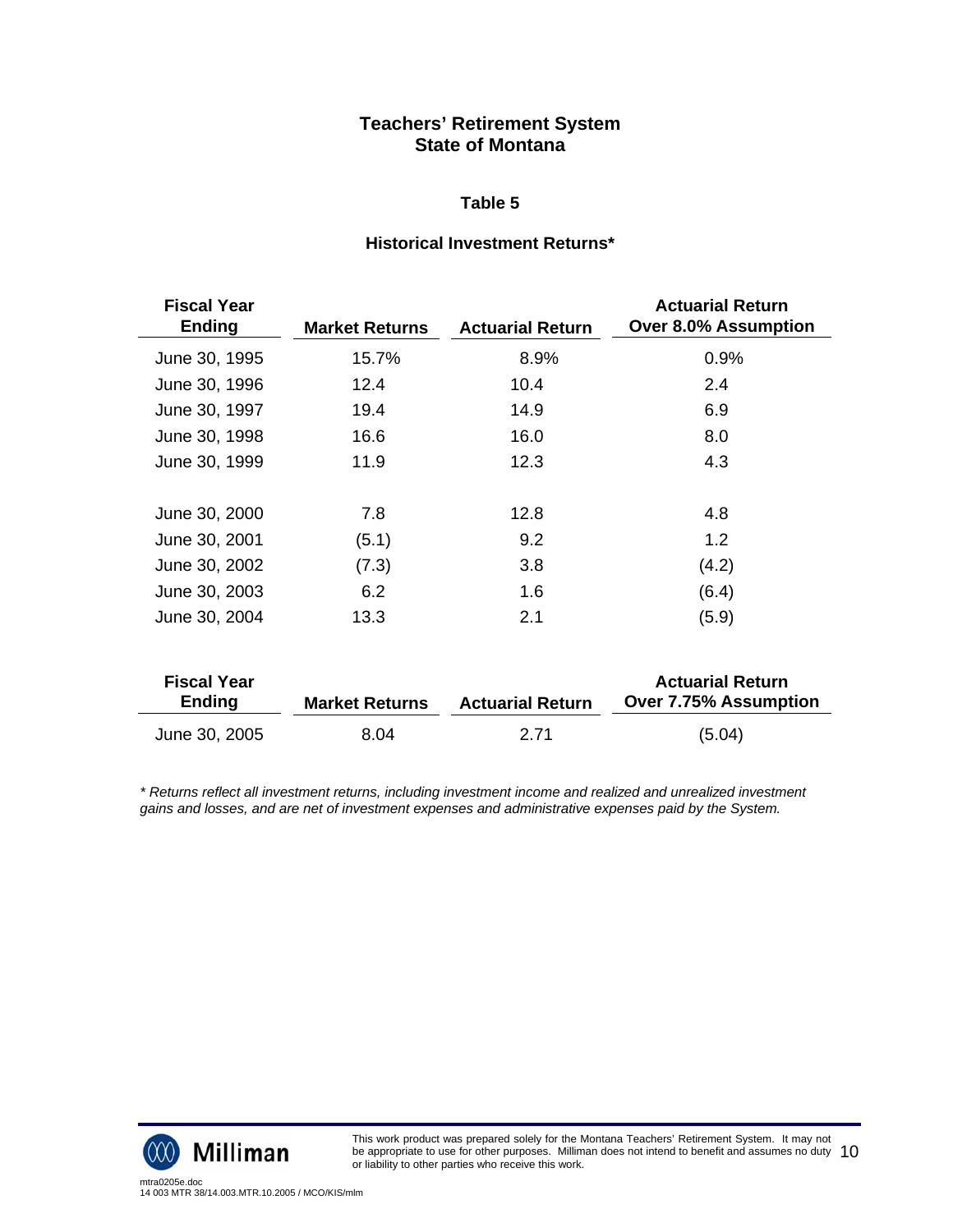## **Section 4**

## **Actuarial Present Value of Future Benefits**

In the previous section, an actuarial valuation was related to an inventory process, and an analysis was given of the inventory of assets of the System as of the valuation date, July 1, 2005. In this section, the discussion will focus on the commitments of the System, which will be referred to as its actuarial liabilities.

Table 6 contains an analysis of the actuarial present value of all future benefits for contributing members, for former contributing members, and for beneficiaries. The analysis is given by type of benefit.

The actuarial liabilities summarized in Table 6 include the actuarial present value of all future benefits expected to be paid with respect to each member covered as of the valuation date. For an active member, this value includes a measure of both benefits already earned and future benefits to be earned. Thus, for all members, active and retired, the value extends over benefits earnable and payable for the rest of their lives and, if an optional benefit is chosen, for the lives of their surviving beneficiaries.

The actuarial valuation does not recognize liabilities for employees who become members and participate in the System after the valuation date.

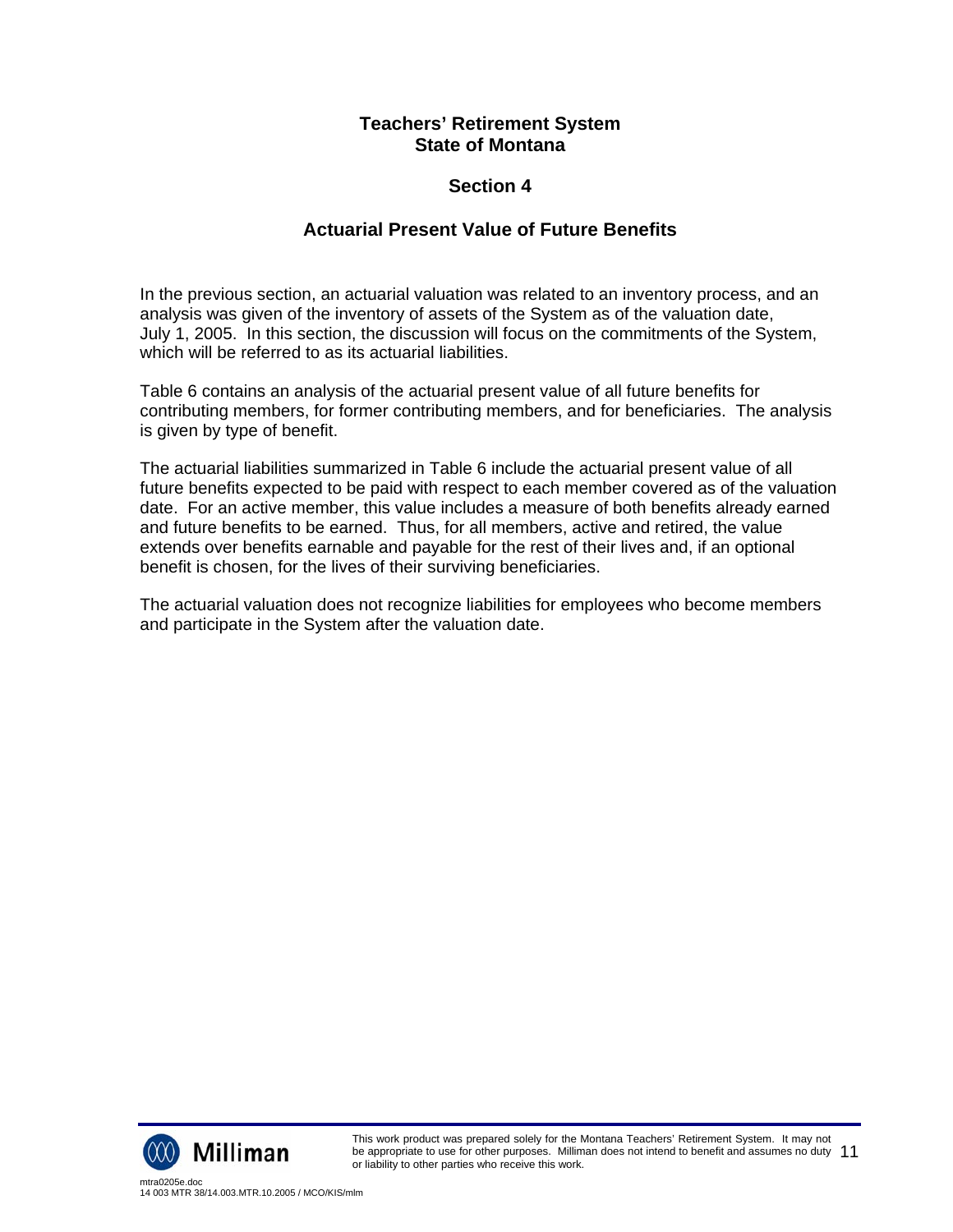#### **Table 6**

## **Actuarial Present Value of Future Benefits for Contributing Members, Former Contributing Members, and Beneficiaries (All amounts are actuarial present values in millions)**

|                                                                                                                                                                                  | <b>July 1, 2005</b>                                            | <b>July 1, 2004</b>                                             |
|----------------------------------------------------------------------------------------------------------------------------------------------------------------------------------|----------------------------------------------------------------|-----------------------------------------------------------------|
|                                                                                                                                                                                  | Total                                                          | <b>Total</b>                                                    |
| A. Active members                                                                                                                                                                |                                                                |                                                                 |
| Service retirement<br><b>Disability retirement</b><br>Survivors' benefits<br><b>Vested Retirement</b><br><b>Refund of Member Contributions</b>                                   | \$1,870.9<br>22.1<br>43.5<br>31.9<br>32.0                      | \$1,813.3<br>21.5<br>42.7<br>31.5<br>31.7                       |
| Total                                                                                                                                                                            | \$2,000.4                                                      | \$1,940.7                                                       |
| B. Inactive members and annuitants<br>Service retirement<br><b>Disability retirement</b><br>Beneficiaries*<br>Vested terminated members<br>Nonvested terminated members<br>Total | \$1,780.3<br>17.7<br>111.3<br>57.0<br><u>12.9</u><br>\$1,979.2 | \$1,675.1<br>17.1<br>107.2<br>54.6<br><u> 11.3</u><br>\$1,865.3 |
|                                                                                                                                                                                  |                                                                |                                                                 |
| C. Grand Total                                                                                                                                                                   | \$3,979.6                                                      | \$3,806.0                                                       |

*\*Includes survivors of active and retired members, and children's benefits.*

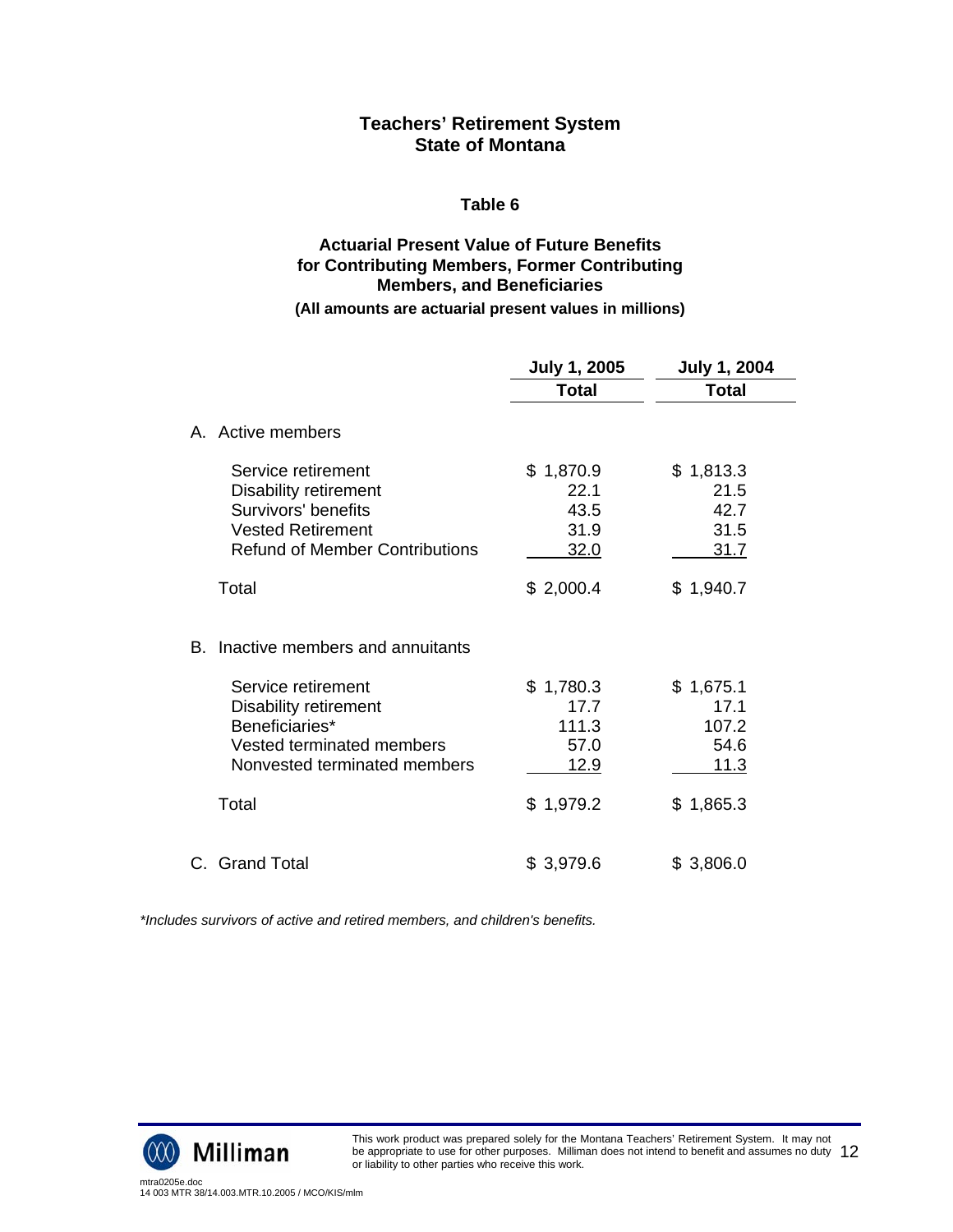## **Section 5**

## **Employer Contributions**

In the previous two sections, attention has been focused on the assets and the present value of all future benefits of the System. A comparison of Tables 3 and 6 indicates that there is a shortfall in current actuarial assets to meet the present value of all future benefits for current members and beneficiaries. This is the universal experience in all but a fully closed-down fund where no further contributions of any sort are anticipated.

In an active system, there will always be a difference between the assets and the present value of all future benefits. This difference has to be funded with future contributions and investment returns. An actuarial valuation sets a schedule of future contributions that will deal with this funding in an orderly fashion.

The method used to determine the incidence of the contributions in various years is called the actuarial cost method. For this valuation, the entry age actuarial cost method has been used. A description of the entry age actuarial cost method is provided in Appendix A. Under this method, or essentially any actuarial cost method, the contributions required to meet the difference between current assets and the present value of all future benefits are allocated each year between two elements:

- A normal cost amount, which ideally is relatively stable as a percentage of salary over the years; and
- Whatever amount is left over, which is used to amortize what is called the unfunded actuarial accrued liability.

The two items described above, normal cost and unfunded actuarial accrued liability, are the keys to understanding the actuarial cost method. Let us first discuss the normal cost.

The normal cost is the theoretical contribution rate, which will meet the ongoing costs of a group of average new employees. Suppose that a group of new employees were covered under a separate fund from which all benefits and to which all contributions and associated investment return were to be paid. Under the entry age actuarial cost method, the normal cost contribution rate is that level percentage of pay which would be exactly right to maintain this fund on a stable basis. If experience were to follow the actuarial assumptions exactly, the fund would be completely liquidated with the last payment to the last survivor of the group.

We have determined the normal cost rates separately by type of benefit under the System. These are summarized in Table 7.

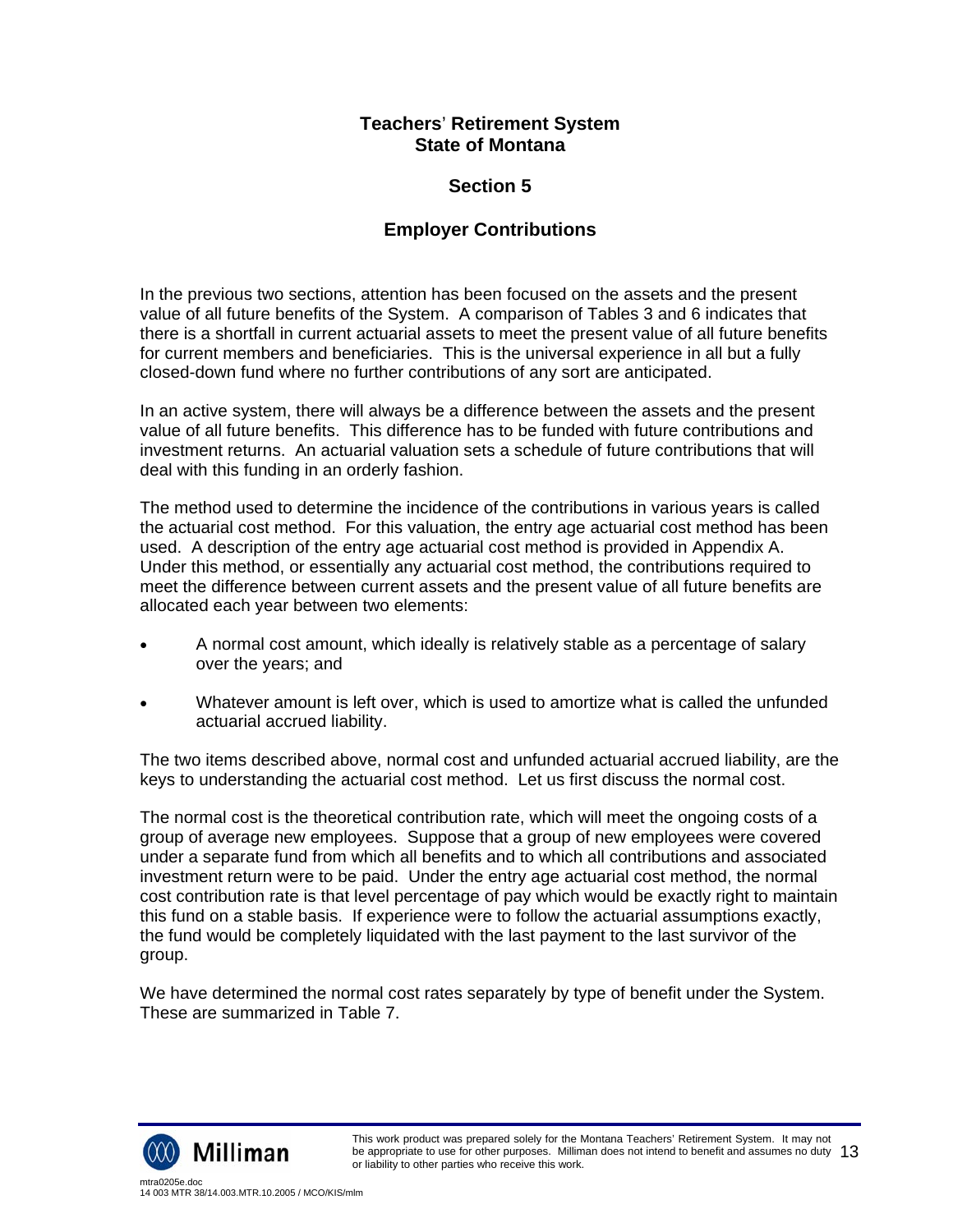The term "fully funded" is often applied to a system where contributions for everyone at the normal cost rate will fully pay for the benefits of existing as well as new employees. Often, systems are not fully funded, either because of benefit improvements in the past that have not been completely paid for or actuarial deficiencies that have occurred because experience has not been as favorable as anticipated. Under these circumstances, an unfunded actuarial accrued liability (UAAL) exists.

Table 8 shows how the UAAL was derived for the System. Lines A and B show, respectively, the total present value of future benefits and the portion of the future liability that is expected to be paid from future normal cost contributions, both employer and employee. Line C shows the actuarial accrued liability: the portion of the present value of future benefits not provided by future normal cost contributions. Line D shows the actuarial value of assets available for benefits. Line E shows the unfunded actuarial accrued liability. Lines F and G show the impact of the present value of future scheduled university supplemental contributions (described below) on the unfunded actuarial accrued liability.

As can be seen from this discussion, a key consideration in the adequacy of the funding of the System is how the UAAL is being amortized. Table 9 shows that the current employer and member contribution rates are adequate to pay the total normal cost rate (10.35% of pay), but do not have enough left over to amortize the UAAL over a reasonable period. Therefore, the current basis is not sufficient to meet future requirements.

An increase in the employer contribution rate of 4.06% (7.58% to 11.64%) as of July 1, 2006 is projected to maintain an amortization of the unfunded actuarial accrued liability over the 30 years beginning July 1, 2005. A 30 year amortization period is the maximum acceptable amortization period specified in Statements No. 25 and 27 of the Governmental Accounting Standards Board (GASB). It is also the trigger in the Retirement Board's funding policy for recommending to the legislature that funding be increased.

The amortization of the UAAL assumes university supplemental contributions are made as a percent of pay for members of the Optional Retirement Plan (ORP) until June 30, 2033. Under Section 19-20-621, periodic separate valuations are to be performed to measure the liabilities of benefits to be paid under the Teachers' Retirement System (TRS) for Montana University System (MUS) members. As of the 1996 valuation, there was a \$98.0 million difference, or shortfall, which is to be funded as a level percentage of future ORP salaries from July 1, 1997 to June 30, 2033. The single contribution rate determined as of July 1, 1997 was 3.97%. However, the following graded schedule for increasing the supplemental university contributions was adopted:

| <b>Supplemental University</b><br><b>Contribution Rate</b> | <b>Fiscal Years Ending</b>     |  |  |
|------------------------------------------------------------|--------------------------------|--|--|
| 2.81%                                                      | June 30, 1998                  |  |  |
| 3.12%                                                      | June 30, 1999                  |  |  |
| 3.42%                                                      | June 30, 2000                  |  |  |
| 3.73%                                                      | June 30, 2001                  |  |  |
| 4.04%                                                      | June 30, 2002 to June 30, 2033 |  |  |

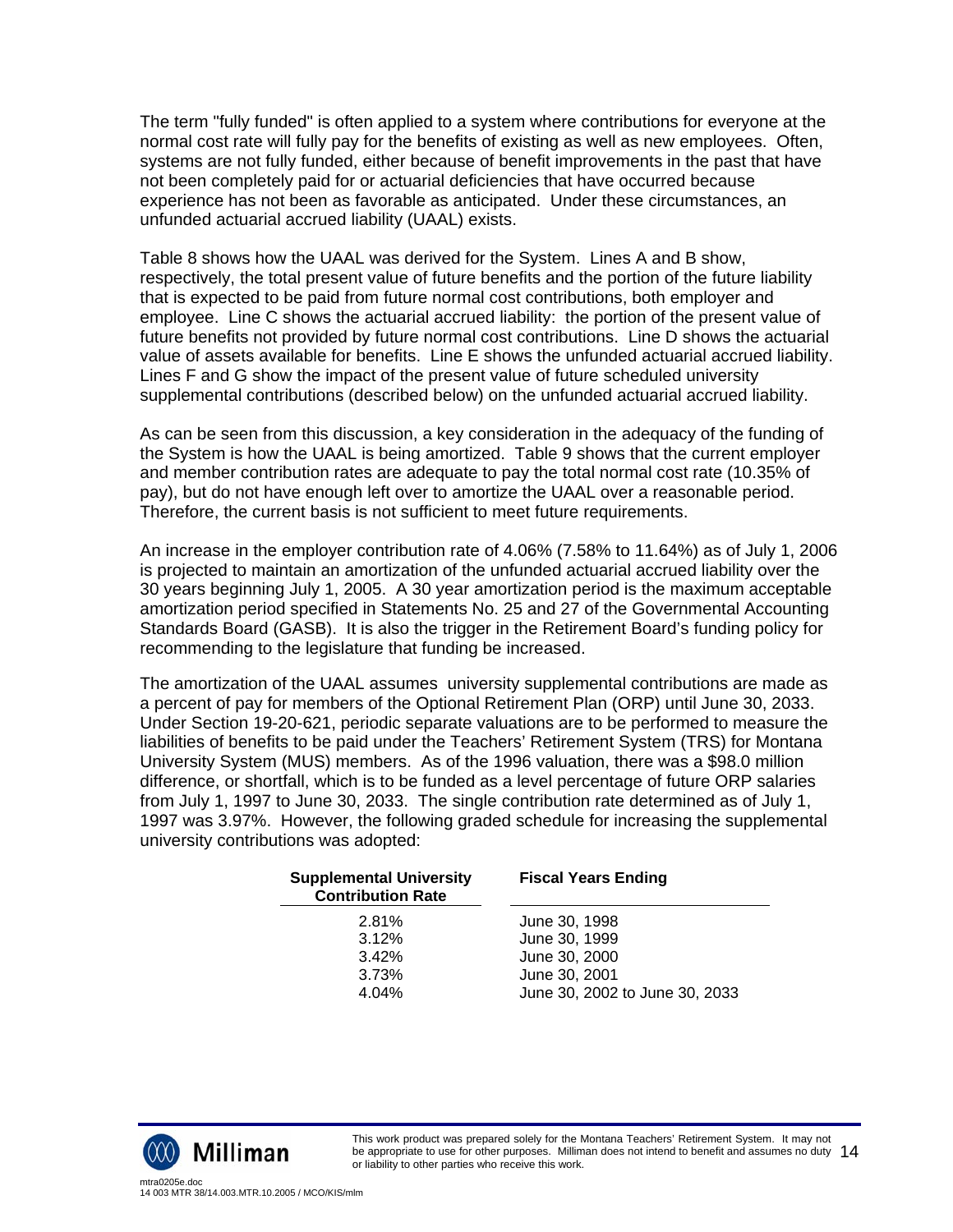The July 1, 2004 actuarial valuation of the MUS calculated a \$144.4 million difference or shortfall between the value of MUS member benefits (not including GABA) and the value of MUS assets and future MUS member contributions. The contribution schedule has not been changed. The value of future supplemental university contributions included in the July 1, 2005 TRS valuation is \$126.2 million based on the assumed 4.04% contribution rate.

Table 10 illustrates the pattern of the total TRS contribution rate needed to amortize the unfunded actuarial accrued liability over the next 30 years. The amortization payments for each year and their present values are also shown.

The unfunded actuarial accrued liability at any date after establishment of a system is affected by any actuarial gains or losses arising when the actual experience of the system varies from the experience anticipated by the actuarial assumptions used in the valuations. To the extent actual experience as it develops differs from the assumptions used, so also will the actual emerging costs differ from the estimated costs. The impact of these differences in actual experience from the assumptions is included in Section 1, the Summary of Findings.

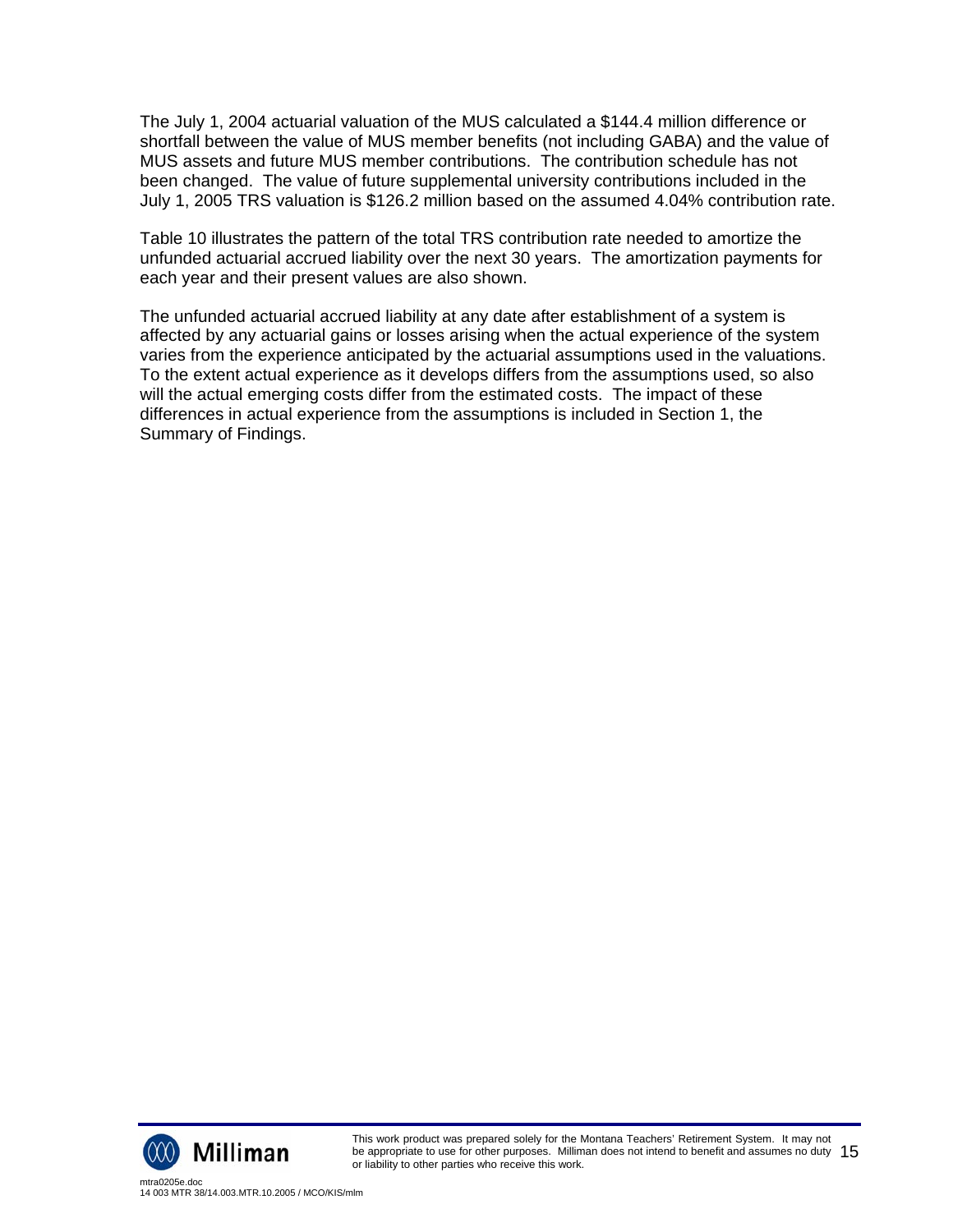#### **Table 7**

## **Normal Cost Contribution Rates As Percentages of Salary**

|                                | <b>July 1, 2005</b> | <b>July 1, 2004</b> |
|--------------------------------|---------------------|---------------------|
|                                | <b>Total</b>        | <b>Total</b>        |
| Service retirement             | 7.87%               | 7.87%               |
| Disability retirement          | 0.16                | 0.15                |
| Survivors' benefits            | 0.26                | 0.26                |
| <b>Vested retirement</b>       | 0.63                | 0.63                |
| Refund of member contributions | 1.43                | 1.43                |
| Total                          | 10.35%              | 10.34%              |

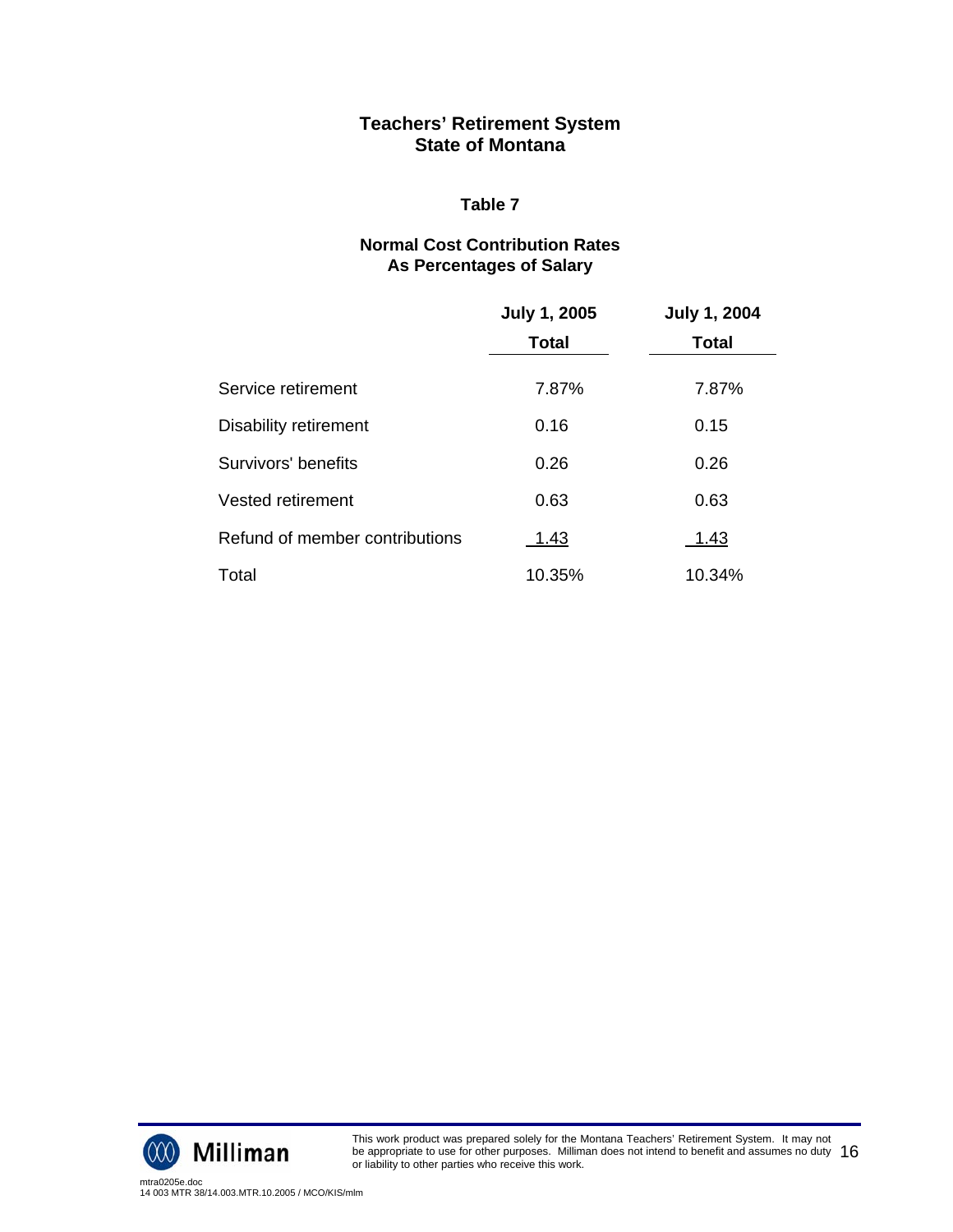## **Table 8**

## **Unfunded Actuarial Accrued Liability (All dollar amounts in millions)**

|                                                                                                                      | <b>July 1, 2005</b> | <b>July 1, 2004</b> |
|----------------------------------------------------------------------------------------------------------------------|---------------------|---------------------|
| A. Actuarial present value of all future benefits for<br>present and former members and their survivors<br>(Table 4) | \$3,979.6           | \$3,806.0           |
| B. Less actuarial present value of total future<br>normal costs for present members                                  | 452.6               | 446.8               |
| C. Actuarial accrued liability                                                                                       | \$3,527.0           | \$3,359.2           |
| D. Less actuarial value of assets available for<br>benefits (Table 3)                                                | 2,497.5             | 2,485.7             |
| E. Unfunded actuarial accrued liability                                                                              | 1,029.5<br>SS.      | 873.5<br>\$         |
| F. Less present value of future university<br>supplemental contributions*                                            | 126.2               | 115.7               |
| G. Unfunded actuarial accrued liability funded by<br><b>TRS</b> contributions                                        | \$<br>903.3         | \$<br>757.8         |

*\*Paid by contributions to TRS made as a percentage of the salaries of the participants in the Optional Retirement Plan (ORP) to fund Montana University System member benefits. The percentage of salary will be a level 4.04% for the Fiscal Years through 2033.* 

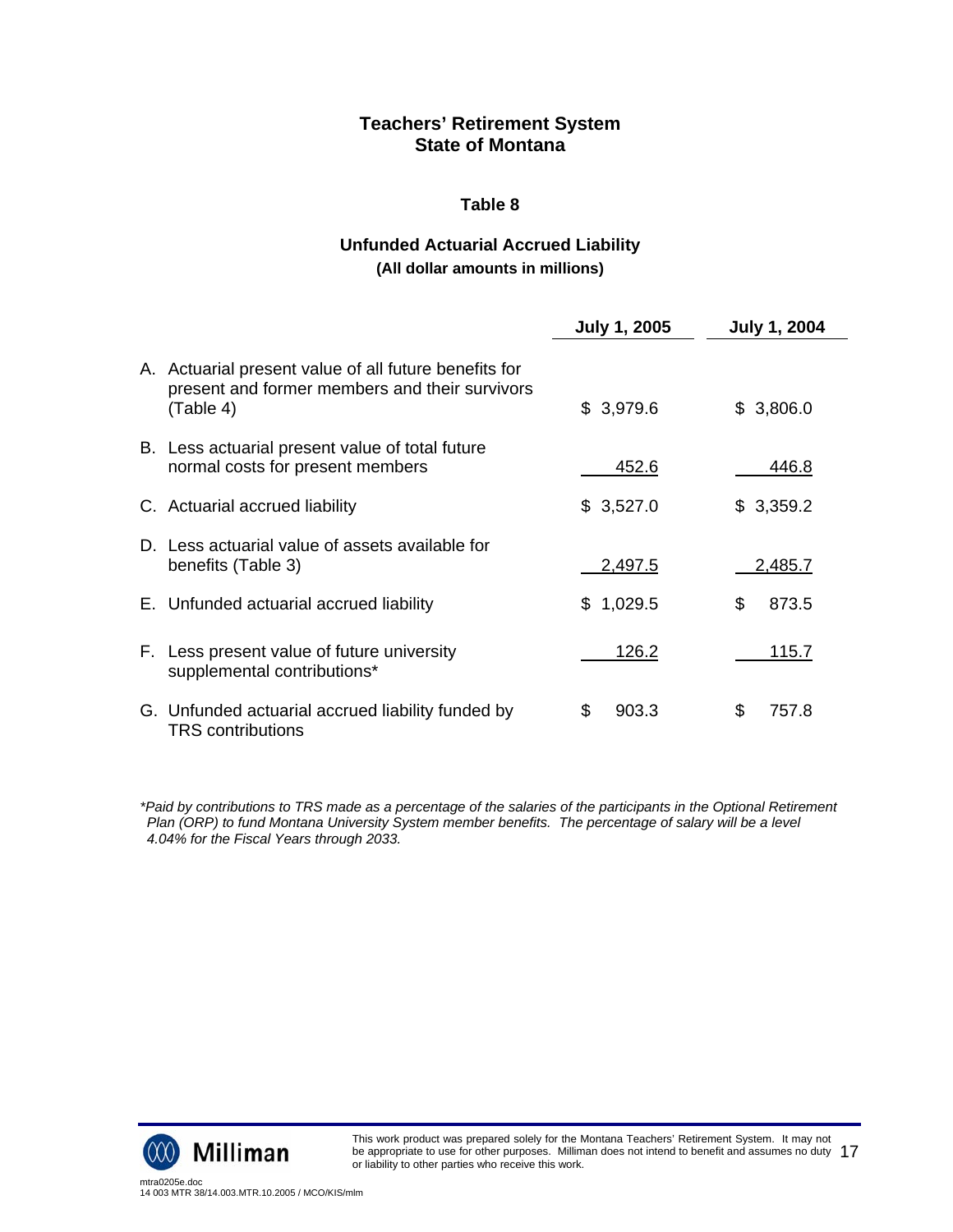#### **Table 9**

## **Recommended Contribution Rates As Percentages of Salary**

|                                                                                     | <b>July 1, 2005</b> | <b>July 1, 2004</b> |
|-------------------------------------------------------------------------------------|---------------------|---------------------|
| A. Employer contribution rate*                                                      | 7.58%               | 7.58%               |
| B. Member contribution rate                                                         | <u>7.15</u>         | <u>7.15</u>         |
| C. Total contribution rate                                                          | 14.73%              | 14.73%              |
| D. Less total normal cost rate (Table 7)                                            | <u>10.35</u>        | 10.34               |
| E. Amount available to amortize unfunded actuarial accrued<br>liability** $(C - D)$ | 4.38%               | 4.39%               |
| F. Amortization period from Valuation Date**                                        | N/A                 | N/A                 |
| G. 30 year amortization contribution rate increase**                                | 4.06%               | 2.87%               |
| H. Total 30 year UAAL amortization rate $(E + G)$                                   | 8.44%               | 7.26%               |
| I. Total 30 year contribution rate $(D + H)$                                        | 18.79%              | 17.60%              |

*\* In accordance with MCA 19-20-604, the employer contribution rate will be reduced by 0.11% when the amortization period of the System's unfunded actuarial accrued liability is 10 years or less according to the System's latest actuarial valuation. This is reflected in all relevant calculations in this report.* 

*\*\* As of July 1, 2004, the unfunded actuarial accrued liability does not amortize over a reasonable period. The employer contribution rate would have to be increased by 4.06% starting July 1, 2006 to maintain an amortization of the unfunded actuarial accrued liability over the 30-year period starting July 1, 2005. Alternatively, the employer contribution rate could be increased by 1.20% on July 1, of 2006, 2008, 2010 and 2012 for a total increase of 4.80%. This graded increase would achieve the same 30-year amortization.* 

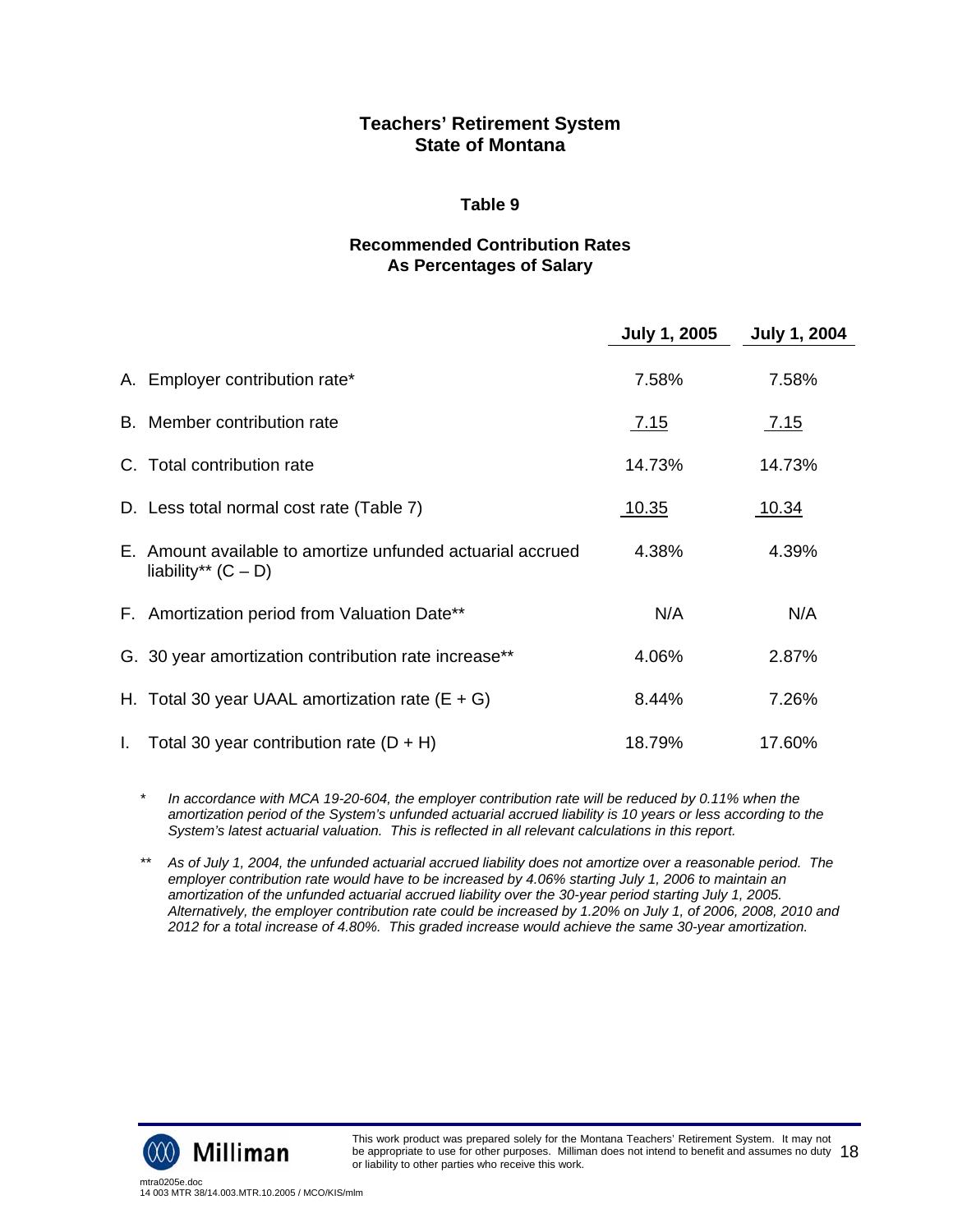#### **Table 10**

#### **Illustration of TRS Contribution Rates Needed to Meet a 30-Year Amortization Policy**

|        | Contribution Increase effective July 1, 2006: | Investment Assumption:<br>General Wage Increases: | 7.75%<br>4.50%<br>4.06% |                  |        |              |              |                       |
|--------|-----------------------------------------------|---------------------------------------------------|-------------------------|------------------|--------|--------------|--------------|-----------------------|
|        |                                               |                                                   |                         |                  |        |              |              | Amortization          |
| Fiscal |                                               |                                                   |                         | <b>Total TRS</b> | Normal |              |              | Payment               |
| Year   |                                               | <b>TRS Payroll</b>                                |                         | Contribution     | Cost   | Amortization | Amortization | Discounted to         |
| Ending | non-MUS                                       | <b>MUS</b>                                        | Total                   | Rate             | Rate   | Rate         | Payment      | <b>Valuation Date</b> |
| 2006   | 560,955,198                                   | 41,350,437                                        | 602,305,635             | 14.73%           | 10.35% | 4.38%        | 26,380,987   | 25,414,548            |
| 2007   | 586,198,182                                   | 38,743,885                                        | 624,942,067             | 18.79%           | 10.35% | 8.44%        | 52,745,110   | 47,158,099            |
| 2008   | 612,577,100                                   | 35,890,074                                        | 648,467,174             | 18.79%           | 10.35% | 8.44%        | 54,730,630   | 45,413,738            |
| 2009   | 640,143,070                                   | 33,158,646                                        | 673,301,716             | 18.79%           | 10.35% | 8.44%        | 56,826,665   | 43,761,449            |
| 2010   | 668,949,508                                   | 30,361,724                                        | 699,311,232             | 18.79%           | 10.35% | 8.44%        | 59,021,868   | 42,182,780            |
| 2011   | 699,052,236                                   | 27,479,238                                        | 726,531,474             | 18.79%           | 10.35% | 8.44%        | 61,319,256   | 40,672,592            |
| 2012   | 730,509,586                                   | 24,851,205                                        | 755,360,791             | 18.79%           | 10.35% | 8.44%        | 63,752,451   | 39,245,022            |
| 2013   | 763,382,518                                   | 22,127,790                                        | 785,510,308             | 18.79%           | 10.35% | 8.44%        | 66,297,070   | 37,876,055            |
| 2014   | 797,734,731                                   | 19,623,170                                        | 817,357,901             | 18.79%           | 10.35% | 8.44%        | 68,985,007   | 36,576,980            |
| 2015   | 833,632,794                                   | 17,257,801                                        | 850,890,595             | 18.79%           | 10.35% | 8.44%        | 71,815,166   | 35,338,818            |
| 2016   | 871,146,270                                   | 15,072,626                                        | 886,218,896             | 18.79%           | 10.35% | 8.44%        | 74,796,875   | 34, 158, 754          |
| 2017   | 910,347,852                                   | 13,028,623                                        | 923,376,475             | 18.79%           | 10.35% | 8.44%        | 77,932,974   | 33,031,063            |
| 2018   | 951,313,505                                   | 11,012,210                                        | 962,325,715             | 18.79%           | 10.35% | 8.44%        | 81,220,290   | 31,948,359            |
| 2019   | 994,122,613                                   | 9,282,627                                         | 1,003,405,240           | 18.79%           | 10.35% | 8.44%        | 84,687,402   | 30,916,160            |
| 2020   | 1,038,858,130                                 | 7,744,407                                         | 1,046,602,537           | 18.79%           | 10.35% | 8.44%        | 88,333,254   | 29,927,724            |
| 2021   | 1,085,606,746                                 | 6,460,927                                         | 1,092,067,673           | 18.79%           | 10.35% | 8.44%        | 92,170,512   | 28,981,721            |
| 2022   | 1,134,459,050                                 | 5,414,886                                         | 1,139,873,936           | 18.79%           | 10.35% | 8.44%        | 96,205,360   | 28,074,638            |
| 2023   | 1,185,509,707                                 | 4,448,153                                         | 1,189,957,860           | 18.79%           | 10.35% | 8.44%        | 100,432,443  | 27,200,172            |
| 2024   | 1,238,857,644                                 | 3,654,129                                         | 1,242,511,773           | 18.79%           | 10.35% | 8.44%        | 104,867,994  | 26,358,658            |
| 2025   | 1,294,606,238                                 | 3,001,404                                         | 1,297,607,642           | 18.79%           | 10.35% | 8.44%        | 109,518,085  | 25,547,529            |
| 2026   | 1,352,863,519                                 | 2,384,225                                         | 1,355,247,744           | 18.68%           | 10.35% | 8.33%        | 112,892,137  | 24,440,466            |
| 2027   | 1,413,742,377                                 | 1,931,294                                         | 1,415,673,671           | 18.68%           | 10.35% | 8.33%        | 117,925,617  | 23,693,906            |
| 2028   | 1,477,360,784                                 | 1,498,867                                         | 1,478,859,651           | 18.68%           | 10.35% | 8.33%        | 123,189,009  | 22,971,174            |
| 2029   | 1,543,842,019                                 | 1,221,484                                         | 1,545,063,503           | 18.68%           | 10.35% | 8.33%        | 128,703,790  | 22,273,337            |
| 2030   | 1,613,314,910                                 | 979,400                                           | 1,614,294,310           | 18.68%           | 10.35% | 8.33%        | 134,470,716  | 21,597,545            |
| 2031   | 1,685,914,081                                 | 748,285                                           | 1,686,662,366           | 18.68%           | 10.35% | 8.33%        | 140,498,975  | 20,942,694            |
| 2032   | 1,761,780,215                                 | 603,262                                           | 1,762,383,477           | 18.68%           | 10.35% | 8.33%        | 146,806,544  | 20,308,953            |
| 2033   | 1,841,060,324                                 | 486,237                                           | 1,841,546,561           | 18.68%           | 10.35% | 8.33%        | 153,400,829  | 19,694,844            |
| 2034   | 1,923,908,039                                 | 360,973                                           | 1,924,269,012           | 18.68%           | 10.35% | 8.33%        | 160,291,609  | 19,099,339            |
| 2035   | 2,010,483,901                                 | 262,682                                           | 2,010,746,583           | 18.68%           | 10.35% | 8.33%        | 167,495,190  | 18,522,202            |
|        |                                               |                                                   |                         |                  |        |              |              |                       |

Present Value of Future Amortization Payments: 903,329,317



This work product was prepared solely for the Montana Teachers' Retirement System. It may not be appropriate to use for other purposes. Milliman does not intend to benefit and assumes no duty be appropriate to use for other purposes. Milliman does not intend to benefit and assumes no duty  $\;19$ <br>or liability to other parties who receive this work.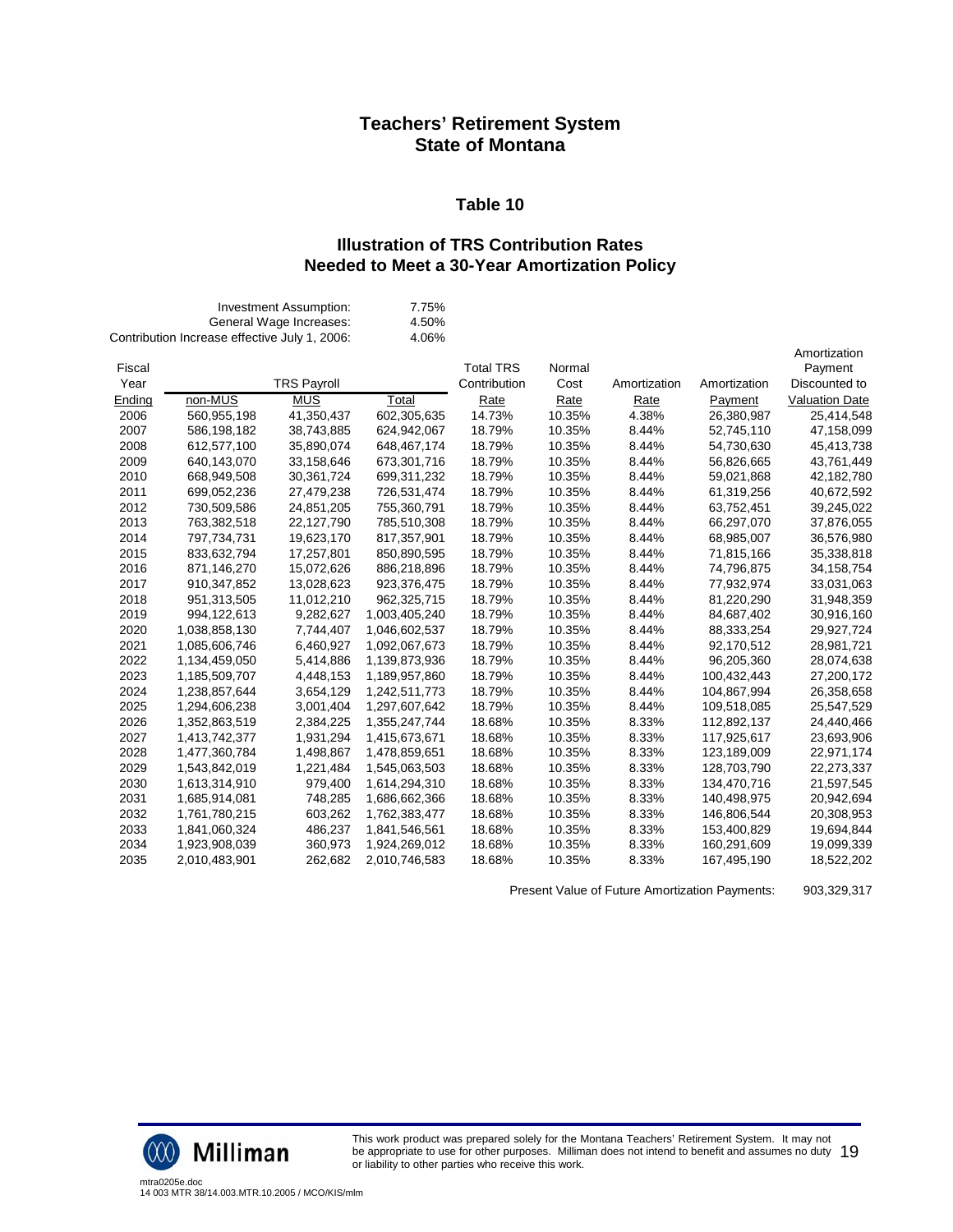## **Section 6**

## **Cash Flows**

The fundamental equation for funding a retirement system is that benefits and administrative expenses must be provided for by contributions (past and future) and investment income. When a retirement system matures, benefits and administrative expenses often exceed contributions. In this case we say the system has a "negative cash flow." Mature systems are characterized by negative cash flows and large pools of assets. This is natural. Actuarial funding is designed to accumulate large pools of assets which will in turn provide investment income and finance negative cash flows when systems mature. If the fund is looked at as a whole, investment income is usually larger than the difference between contributions and benefit payments. The retirement system's investment strategy should maximize potential returns at a prudent level of risk while providing for needed cash flows.

The Table 10 shows that in 1996 the System had a small negative cash flow. In the year ended June 30, 2005 the System's benefits and administrative expenses exceeded contributions by \$56 million. At the current contribution rates this is projected to increase to \$151 million for the year ending June 30, 2015.

As long as the System had a positive cash flow, there was no need to plan where the funds would come from to pay benefits since benefits could be paid by incoming contributions. A negative cash flow, as defined above, requires planning what funds will be used to pay the difference between benefits and contributions. We are providing these projections to aid in developing the investment strategy for the System's assets.

The projected contributions and administrative expenses are based on the actual amounts for the year ended June 30, 2005. Contributions are assumed to increase at the general wage increase assumption of 4.5%. Expenses are assumed to increase at the underlying inflation assumption of 3.5%. The future employer contribution rate is assumed to stay at 7.58% for the purpose of these projections.

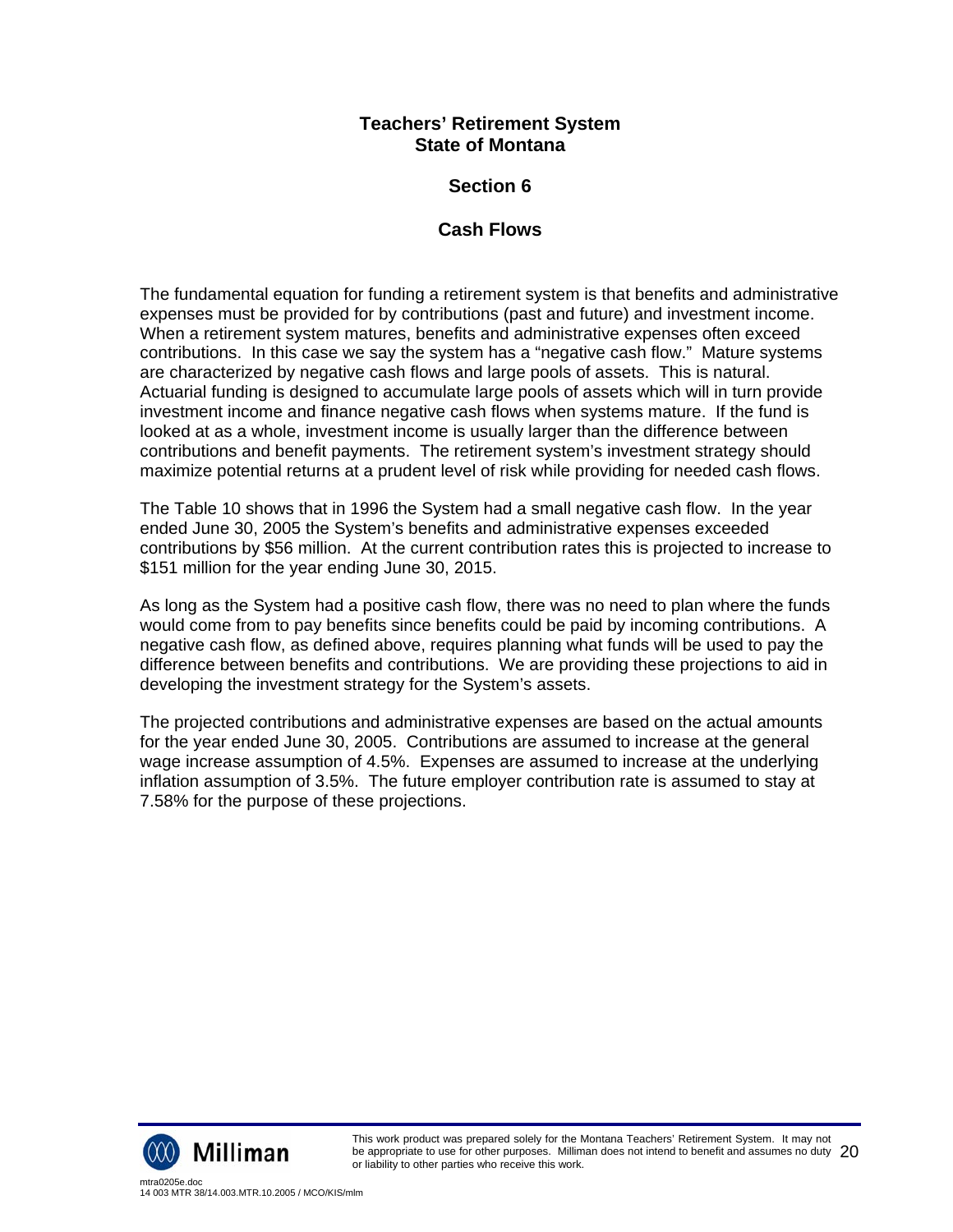

**Cash Flow History**





Milliman

w

This work product was prepared solely for the Montana Teachers' Retirement System. It may not be appropriate to use for other purposes. Milliman does not intend to benefit and assumes no duty or liability to other parties who receive this work.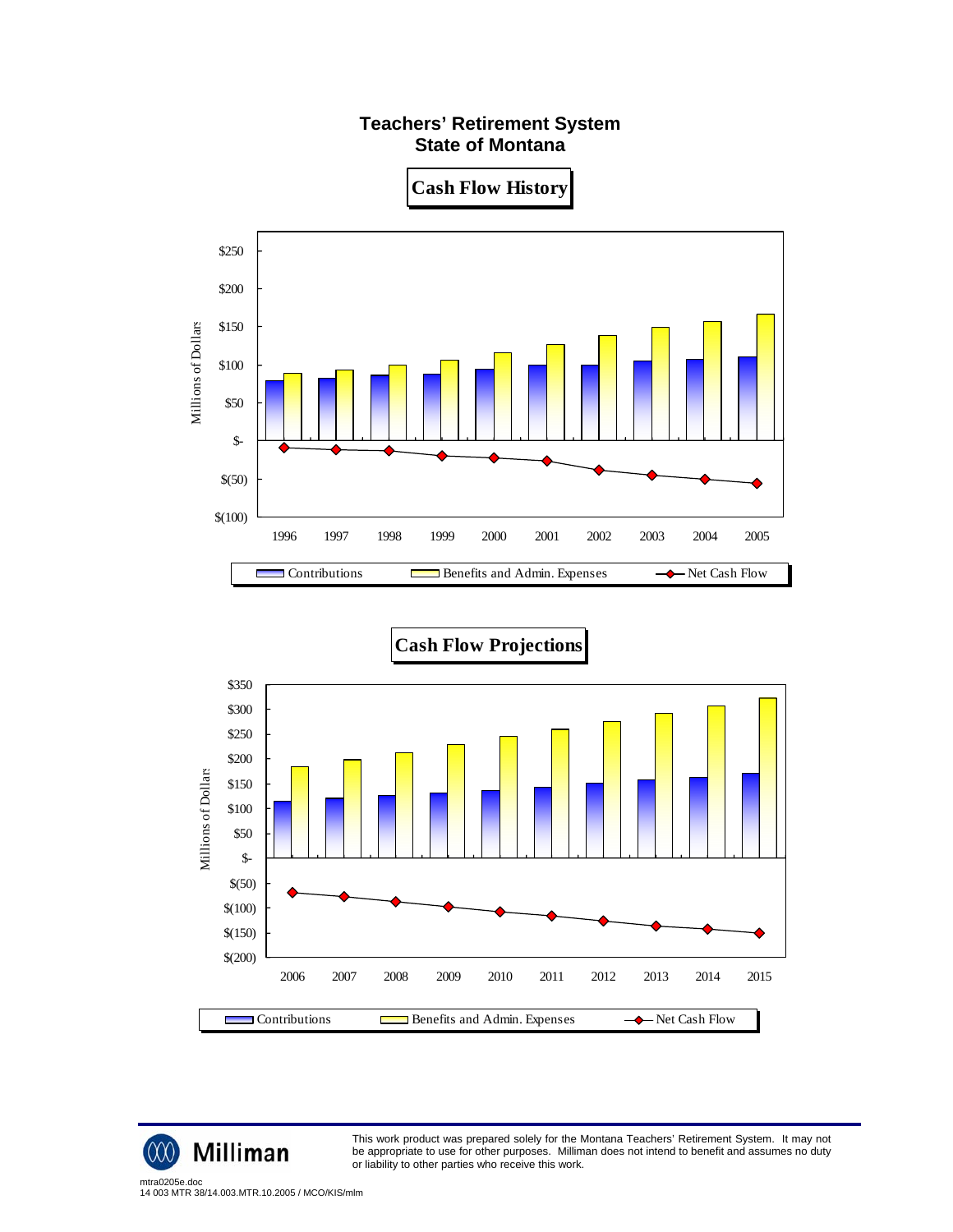#### **Table 11**

## **Cash Flow History and Projections**

|          |               | <b>Historical Cash Flows*</b> |                  |  |
|----------|---------------|-------------------------------|------------------|--|
| Year     |               | Benefits &                    |                  |  |
| Ended    |               | Administrative                | <b>Net</b>       |  |
| June 30, | Contributions | <b>Expenses</b>               | <b>Cash Flow</b> |  |
| 1996     | \$<br>80      | \$<br>89                      | \$<br>(9)        |  |
| 1997     | 82            | 93                            | (11)             |  |
| 1998     | 87            | 100                           | (13)             |  |
| 1999     | 88            | 107                           | (19)             |  |
| 2000     | 94            | 116                           | (22)             |  |
| 2001     | 100           | 126                           | (26)             |  |
| 2002     | 100           | 138                           | (38)             |  |
| 2003     | 104           | 149                           | (45)             |  |
| 2004     | 108           | 158                           | (50)             |  |
| 2005     | 111           | 167                           | (56)             |  |

|          |               | <b>Projected Cash Flows*</b> |            |  |
|----------|---------------|------------------------------|------------|--|
| Year     |               | Benefits &                   |            |  |
| Ending   |               | Administrative               | <b>Net</b> |  |
| June 30, | Contributions | <b>Expenses</b>              | Cash Flow  |  |
| 2006     | \$<br>116     | \$<br>185                    | \$<br>(69) |  |
| 2007     | 121           | 199                          | (78)       |  |
| 2008     | 126           | 214                          | (88)       |  |
| 2009     | 132           | 229                          | (97)       |  |
| 2010     | 138           | 245                          | (107)      |  |
| 2011     | 144           | 261                          | (117)      |  |
| 2012     | 151           | 277                          | (126)      |  |
| 2013     | 157           | 293                          | (136)      |  |
| 2014     | 165           | 308                          | (143)      |  |
| 2015     | 172           | 323                          | (151)      |  |

\* Millions of Dollars



This work product was prepared solely for the Montana Teachers' Retirement System. It may not be appropriate to use for other purposes. Milliman does not intend to benefit and assumes no duty be appropriate to use for other purposes. Milliman does not intend to benefit and assumes no duty  $\ 21$ <br>or liability to other parties who receive this work.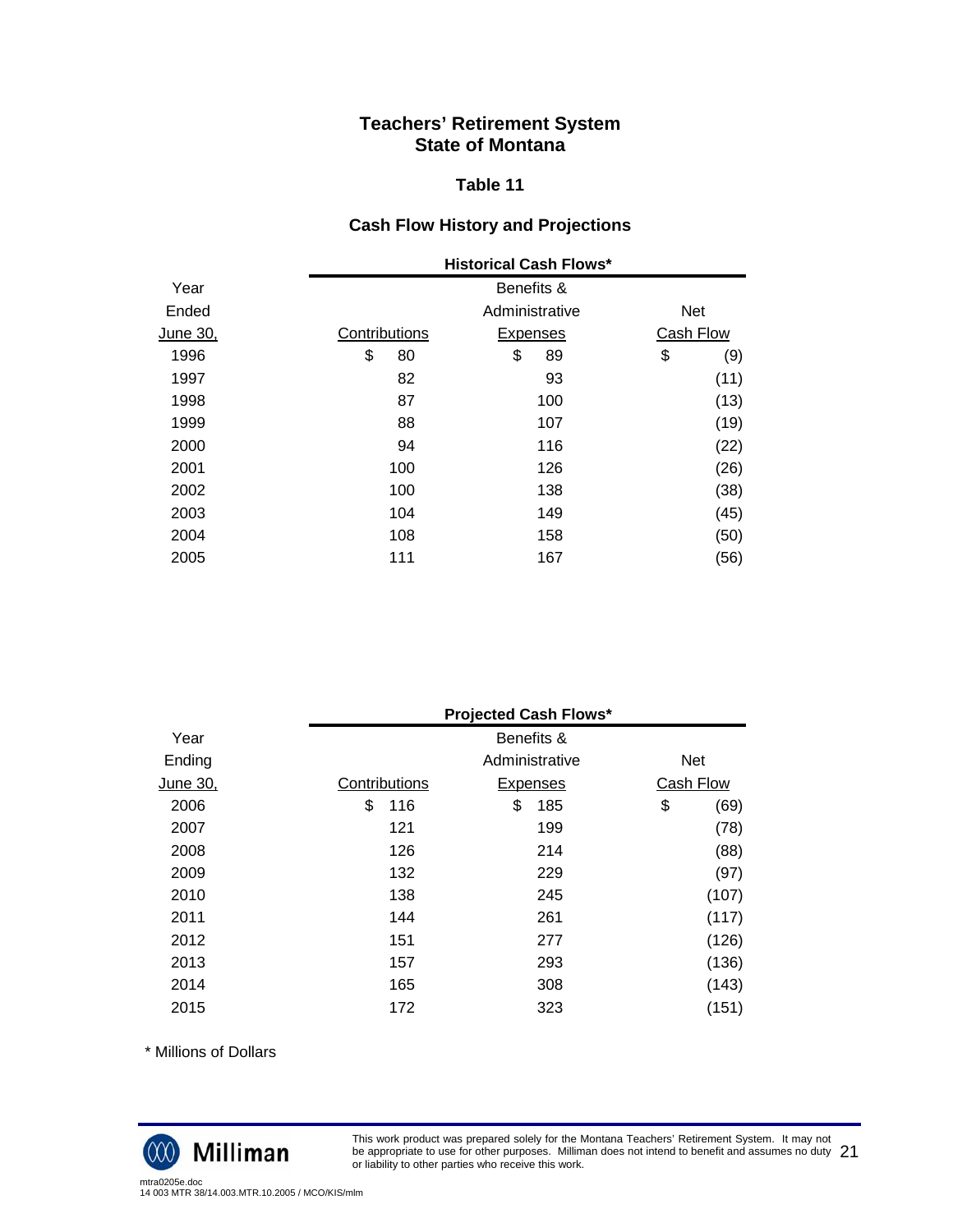## **Appendix A**

## **Actuarial Procedures and Assumptions**

The actuarial assumptions used in this valuation were adopted by the Board for the July 1, 2004 Actuarial Valuation. The Board adopted new economic assumptions at the May 14, 2004 Retirement Board Meeting. Active demographic assumptions were reviewed in the 2002 Investigation of Experience Study. Retired demographic assumptions were last reviewed in the 2000 Investigation of Experience Study.

Tables A-3 through A-6 give rates of decrement for service retirement, disablement, mortality, and other terminations of employment. These rates of decrement are referred to in actuarial literature as the absolute rate of decrement, or  $q_{\mathbf{x}}^{'}$ . Table A-7 shows the assumed probability of retaining membership in the System among members terminating with five or more years of service.

## **Actuarial Cost Method**

The actuarial valuation was prepared using the entry age actuarial cost method. Under this method, the actuarial present value of the projected benefits of each individual included in the valuation is allocated as a level percentage of the individual's projected compensation between entry age and assumed exit. The portion of this actuarial present value allocated to a valuation year is called the normal cost. The normal cost was first calculated for each individual member. The normal cost rate is defined to equal the total of the individual normal costs, divided by the total pay rate.

The portion of this actuarial present value not provided for at a valuation date by the sum of (a) the actuarial value of the assets and (b) the actuarial present value of future normal costs is called the unfunded actuarial accrued liability. The unfunded actuarial accrued liability is amortized as a level percentage of the projected salaries of present and future members of the System.

#### **Records and Data**

The data used in the valuation consist of financial information; records of age, sex, service, salary, contribution rates, and account balances of contributing members; and records of age, sex, and amount of benefit for retired members and beneficiaries. All of the data were supplied by the System and are accepted for valuation purposes without audit.

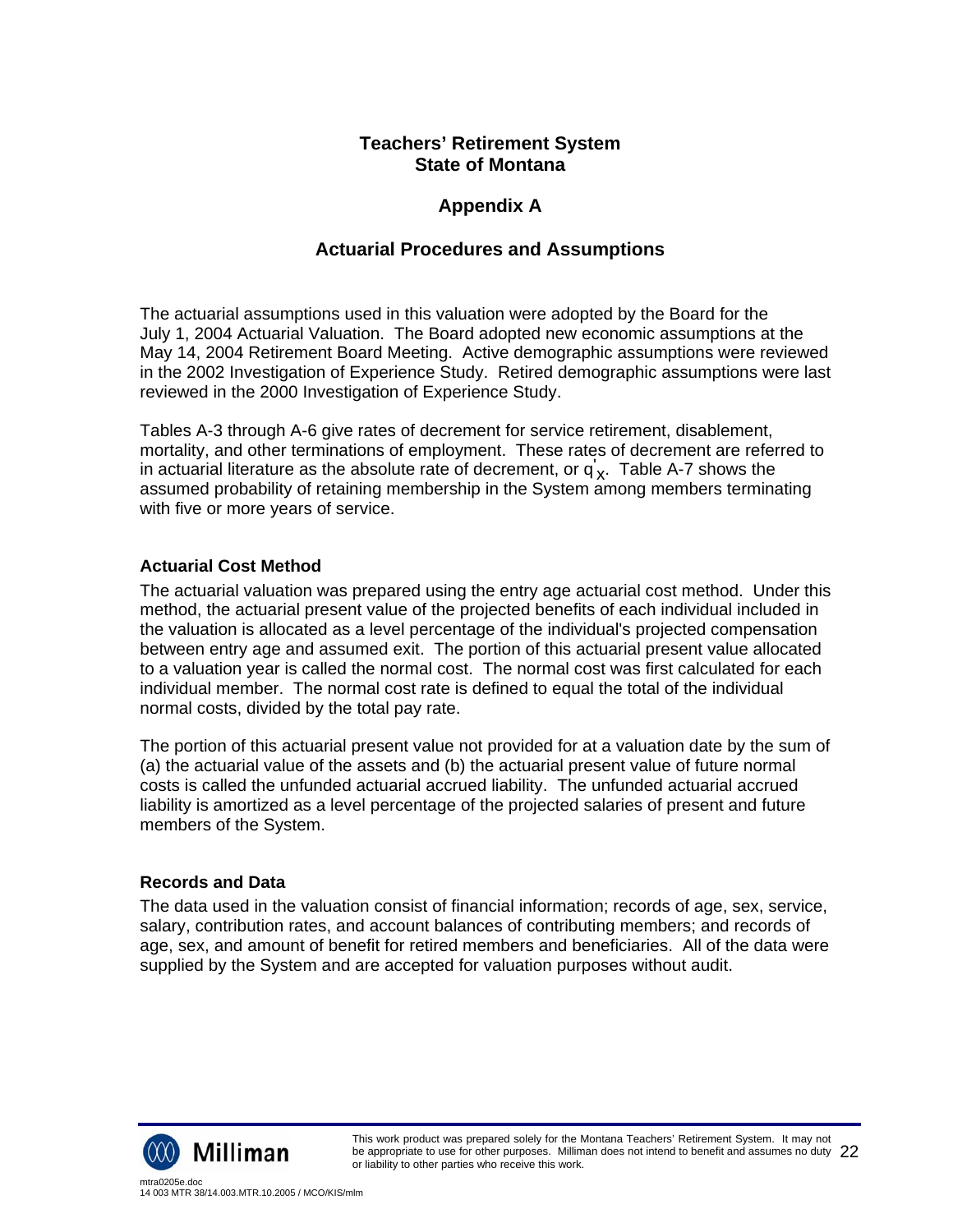#### **Replacement of Terminated Members**

The ages at entry and distribution by sex of future members are assumed to average the same as those of the present members they replace. If the number of active members should increase, it is further assumed that the average entry age of the larger group will be the same, from an actuarial standpoint, as that of the present group. Under these assumptions, the normal cost rates for active members will not vary with the termination of present members.

#### **Employer Contributions**

At the time of this valuation, the total employer contribution rate for normal costs and amortization of the unfunded actuarial accrued liability was 7.58% of members' salaries. In accordance with MCA 19-20-604, the employer contribution rate will be reduced by 0.11% when the amortization period of the System's unfunded actuarial accrued liability is 10 years or less according to the System's latest actuarial valuation.

#### **Administrative and Investment Expenses**

The administrative and investment expenses of the System are assumed to be funded by investment earnings in excess of 7.75% per year. (Adopted effective July 1, 2004)

#### **Valuation of Assets - Actuarial Basis**

The actuarial asset valuation method spreads asset gains and losses over five years. The expected return is determined each year based on the beginning of year market value and actual cash flows during the year. Any difference between the expected market value return and the actual market value return is recognized evenly over a period of five years. The gains and losses are measured starting with the year ended June 30, 1997. Adopted in the July 1, 2000 actuarial valuation.

#### **Investment Earnings**

The annual rate of investment earnings of the assets of the System is assumed to be 7.75% per year, compounded annually. (Adopted effective July 1, 2004)

#### **Interest on Member Contributions**

Interest on member contributions is assumed to accrue at a rate of 5% per annum, compounded annually. This assumption was set as of July 1, 2004.

#### **Postretirement Benefit Increases**

On January 1 of each year, the retirement allowance payable must be increased by 1.5% if the retiree's most recent retirement effective date is at least 36 months prior to January 1 of the year in which the adjustment is to be made.

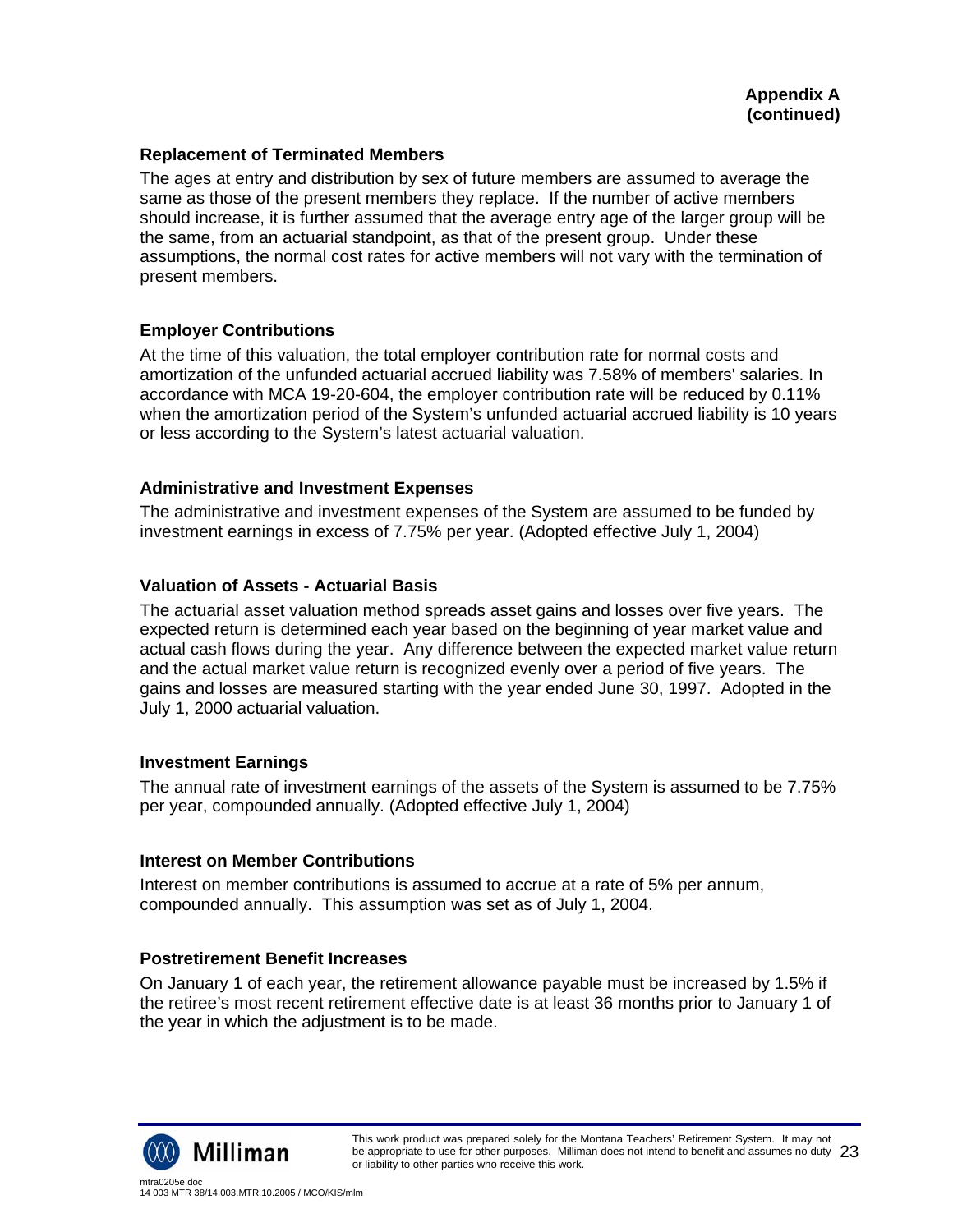#### **Future Salaries**

The rates of annual salary increase assumed for the purpose of the valuation are illustrated in Table A-2. In addition to increases in salary due to merit and longevity, this scale includes an assumed 4.5% annual rate of increase in the general wage level of the membership. The merit and longevity increases for the MUS members did not show a pattern of increasing or decreasing with service at the time of our most recent study. Therefore, the MUS members have a flat 1% merit and longevity assumption. The general wage increase assumption was adopted July 1, 2004 and the merit and longevity scales were adopted July 1, 2002.

Montana University System (MUS) members are assumed to have a 0.63% higher average final compensation to account for the larger than average annual compensation increases observed in the years immediately preceding retirement.

#### **Service Retirement**

Table A-3 shows the annual assumed rates of retirement among members eligible for service retirement. Separate rates are used when a member is eligible for reduced benefits, for the first year a member is eligible for full benefits, and for the years following the first year a member is eligible for full benefits. The rates for General Members were adopted July 1, 2002. The rates for University Members were adopted July 1, 2002.

#### **Disablement**

The rates of disablement used in this valuation are illustrated in Table A-4. The rates for General Members were adopted July 1, 2002. The rates for University Members were adopted July 1, 1996.

#### **Mortality**

The mortality rates used in this valuation are illustrated in Table A-5. A written description of each table used is included in Table A-1. These rates were adopted July 1, 2000.

#### **Other Terminations of Employment**

The rates of assumed future withdrawal from active service for reasons other than death, disability or retirement are shown for representative ages in Table A-6. These rates were adopted July 1, 2002.

#### **Benefits for Terminating Members**

Members terminating with less than five years of service are assumed to request an immediate withdrawal of their contributions with interest. Table A-7 shows the assumed probability of retaining membership in the System among members terminating with five or more years of service. These rates were adopted July 1, 2002.

We estimated the present value of future benefits for terminated vested members based on the greater of the present value of their deferred benefit or their available contribution account.

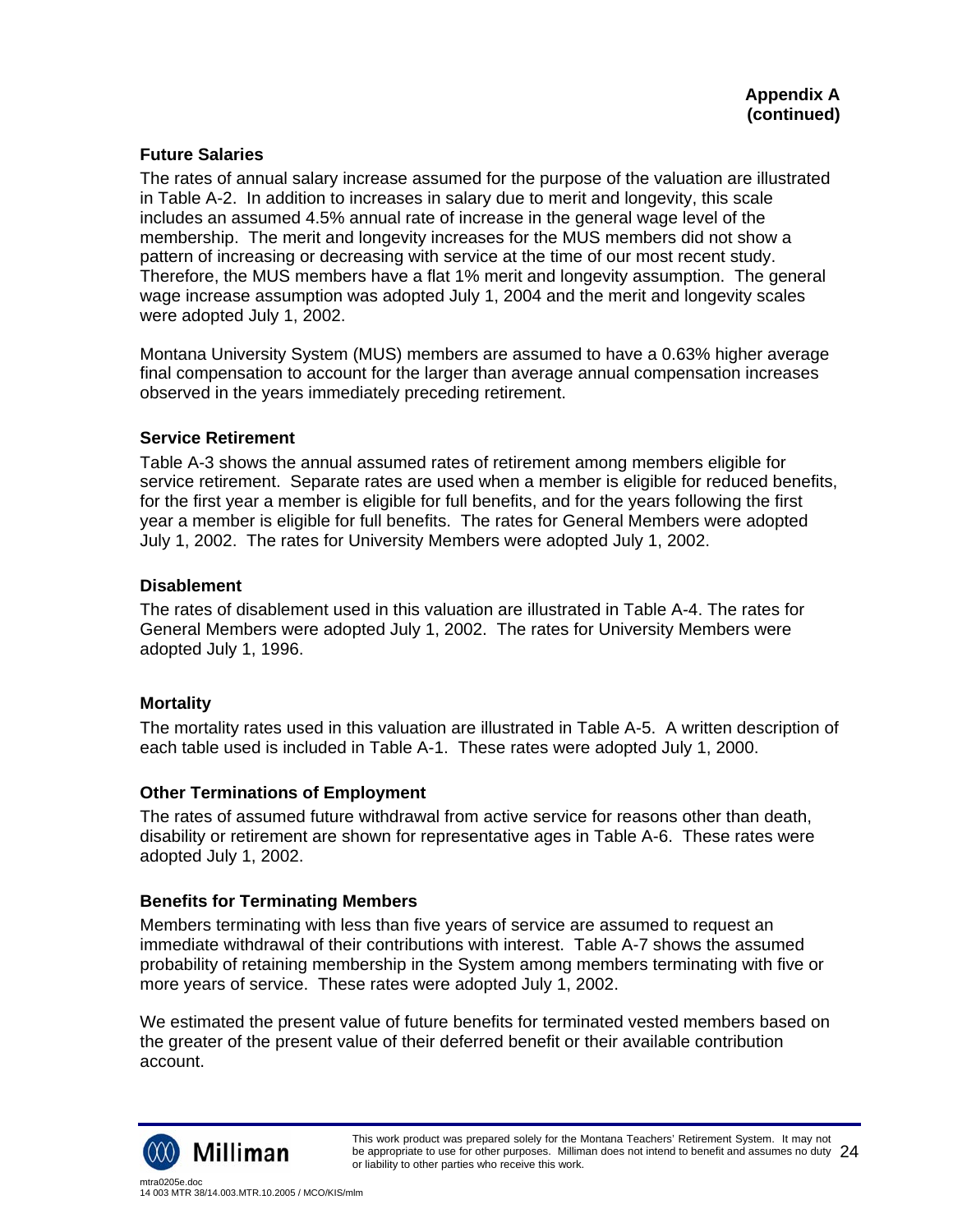### **Part-Time Employees**

The valuation data for active members identify part-time members, but give no indication as to the number of hours worked. As done in the past, we imputed a "part-time percentage" by comparing the pay received with their annual equivalent full-time salary. Their accumulated service was divided by this percentage to reflect their full benefit. Part-time members earning less than \$1,000 during the last year were valued at their current member contribution balance.

#### **Optional Retirement Program**

The total contribution received for the fiscal year ending June 30, 2005 was \$5,404,913. Based on a contribution rate of 4.04%, we assumed the total ORP payroll for the fiscal year to be \$133,784,975 (\$5,404,913 divided by 4.04%).

#### **Buybacks, Purchase of Service, and Military Service**

The active liabilities and normal cost were increased to 100.5% of their original value to fund this additional service based on a study of the System's experience for the five calendar years 1995 through 1999. Effective July 1, 2000.

#### **Probability of Marriage**

If death occurs in active status, all members are assumed to have an eligible surviving spouse and two children. The spouse is assumed to be the same age as the member.

#### **Blank or Missing Data**

There were 150 cases where the Date of Birth for an active participant was missing in the 2005 data. In these cases, the participant was assumed to have been hired at age 25.

There was 1 active member record in the 2005 data with a blank sex field. Sex was assigned randomly based on the male/female percentage of the entire active population.

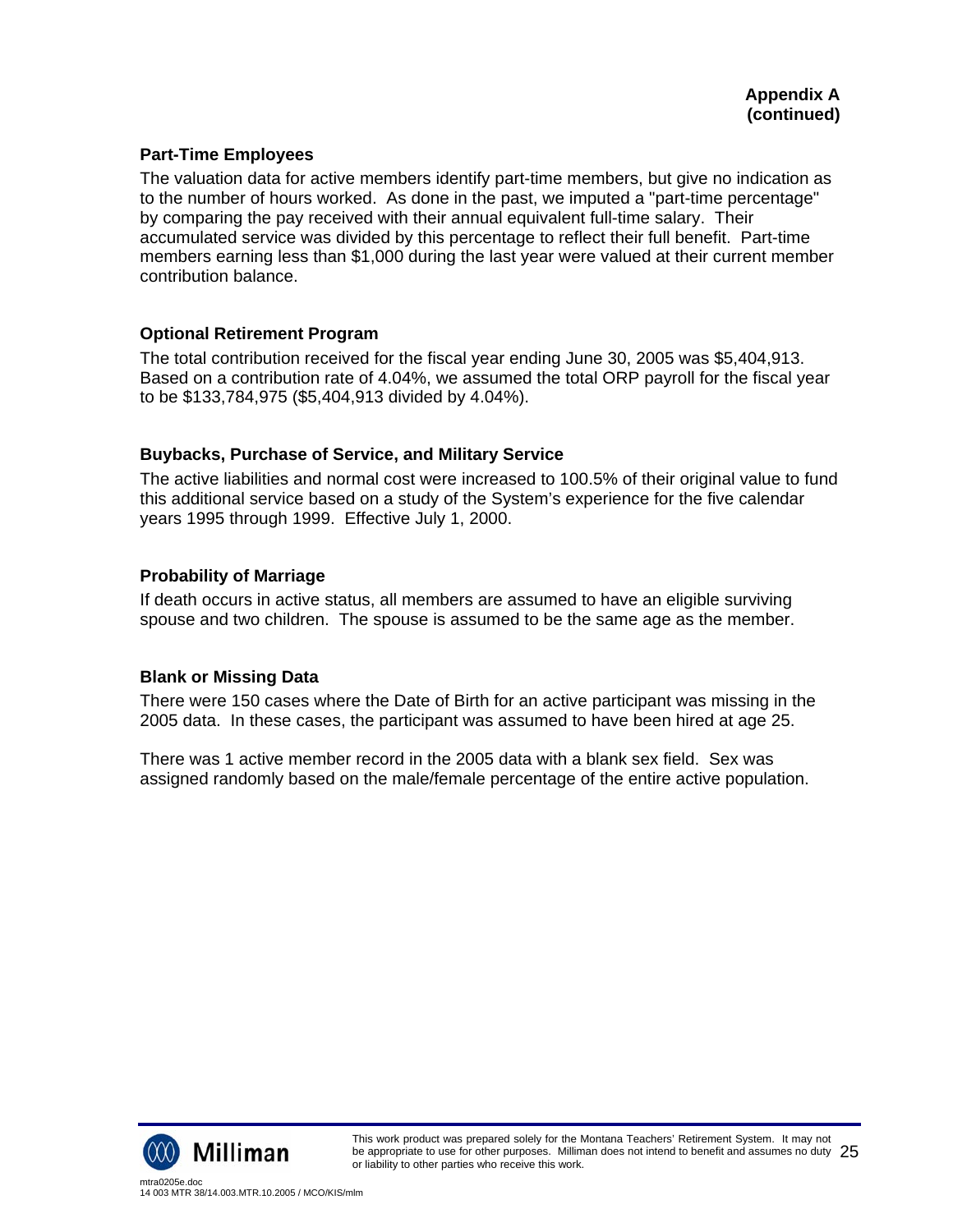#### **Table A-1**

### **Summary of Valuation Assumptions**

**(July 1, 2005)** 

| I. | Economic assumptions |
|----|----------------------|
|----|----------------------|

|     | А.        | General wage increases* (Adopted July 1, 2004)                                                                                                                                                                                                                                                                                                            | 4.50%     |
|-----|-----------|-----------------------------------------------------------------------------------------------------------------------------------------------------------------------------------------------------------------------------------------------------------------------------------------------------------------------------------------------------------|-----------|
|     | Β.        | Investment return (Adopted July 1, 2004)                                                                                                                                                                                                                                                                                                                  | 7.75%     |
|     | C.        | Price Inflation Assumption (Adopted July 1, 2004)                                                                                                                                                                                                                                                                                                         | 3.50%     |
|     | D.        | Growth in membership                                                                                                                                                                                                                                                                                                                                      | 0.00%     |
|     | E.        | Postretirement benefit increases<br>(Starting three years after retirement)                                                                                                                                                                                                                                                                               | 1.50%     |
|     | Е.        | Interest on member accounts (Adopted July 1, 2004)                                                                                                                                                                                                                                                                                                        | 5.00%     |
| ΙΙ. |           | Demographic assumptions                                                                                                                                                                                                                                                                                                                                   |           |
|     | А.        | Individual salary increase due to promotion and longevity<br>(General Member assumptions adopted July 1, 2002)<br>(University Member assumptions adopted July 1, 2000)                                                                                                                                                                                    | Table A-2 |
|     | <b>B.</b> | Retirement<br>(adopted July 1, 2002)                                                                                                                                                                                                                                                                                                                      | Table A-3 |
|     | C.        | Disablement (adopted July 1, 2002)<br>(General Member assumptions adopted July 1, 2002)<br>(University Member assumptions adopted July 1, 1996)                                                                                                                                                                                                           | Table A-4 |
|     | D.        | Mortality among contributing members, service retired<br>members, and beneficiaries<br>1994 Group Annuity Mortality Table, with ages set back 3<br>years for males and ages set back 1 year for females.<br>(adopted July 1, 2000)                                                                                                                        | Table A-5 |
|     | Ε.        | Mortality among disabled members<br>Based on the IRS Social Security Disabled Mortality Tables<br>published in Revenue Ruling 96-7.<br>Males are 70% of the Male IRS table to age 80, grading into<br>the 1983 Group Annuity Mortality Table for Males between<br>ages 80 and 85. Females are 85% of the IRS table at all<br>ages. (adopted July 1, 2000) | Table A-5 |
|     | F.        | Other terminations of employment (adopted July 1, 2002)                                                                                                                                                                                                                                                                                                   | Table A-6 |
|     | G.        | Probability of retaining membership in the System upon vested<br>termination (adopted July 1, 2002)                                                                                                                                                                                                                                                       | Table A-7 |

*\* Montana University System (MUS) members are assumed to have a 0.63% higher average final compensation to account for the larger than average annual compensation increases observed in the years immediately preceding retirement.* 

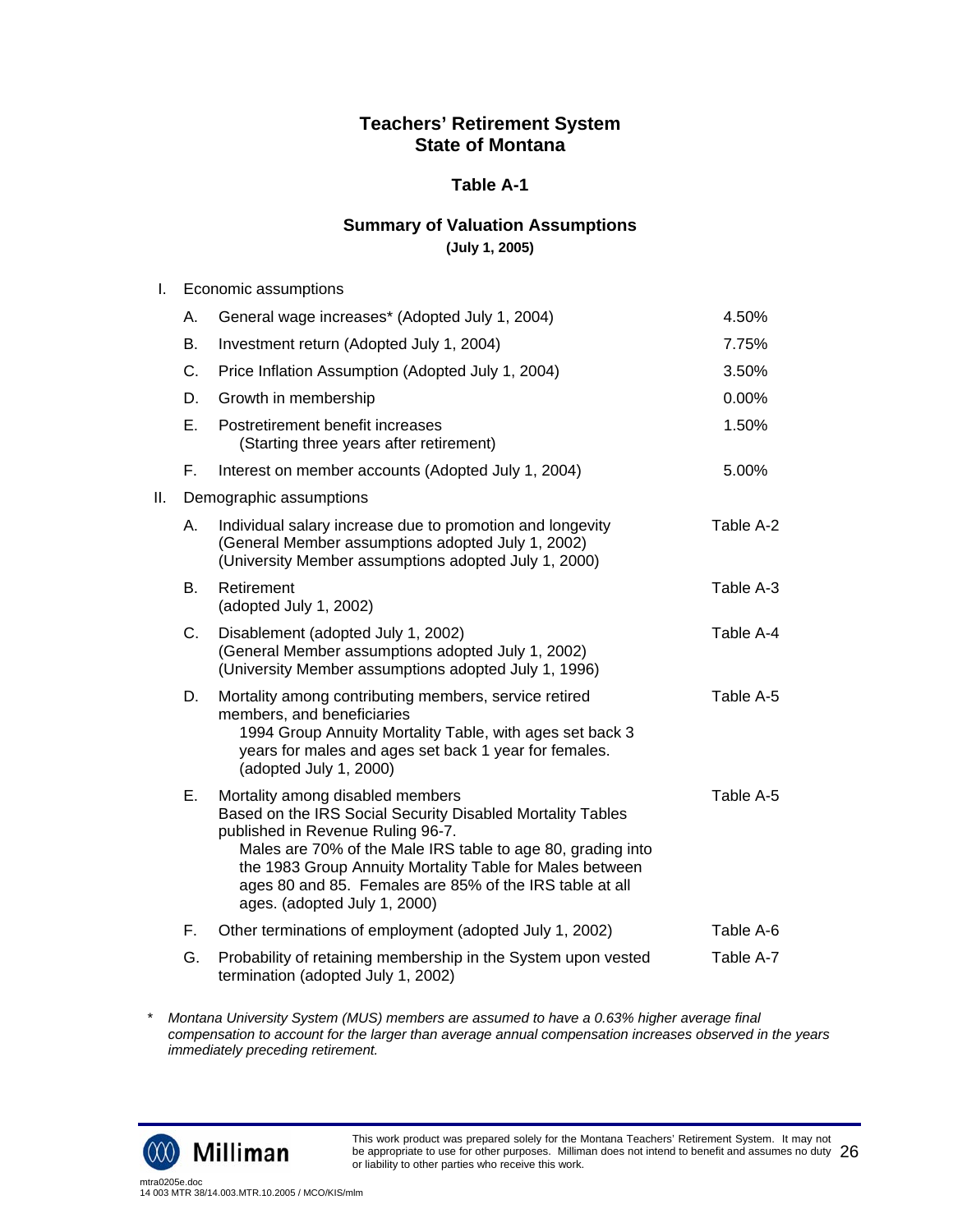#### **Table A-2**

## **Future Salaries**

|                          |                                    | General                     |                                 |                                    | University                  |                                 |
|--------------------------|------------------------------------|-----------------------------|---------------------------------|------------------------------------|-----------------------------|---------------------------------|
|                          |                                    | <b>Members</b>              |                                 |                                    | <b>Members</b>              |                                 |
| Years of<br>Service      | Individual<br>Merit &<br>Longevity | General<br>Wage<br>Increase | <b>Total Salary</b><br>Increase | Individual<br>Merit &<br>Longevity | General<br>Wage<br>Increase | <b>Total Salary</b><br>Increase |
| 1                        | 4.51%                              | 4.50%                       | 9.01%                           | 1.00%                              | 4.50%                       | 5.50%                           |
| $\overline{c}$           | 4.09                               | 4.50                        | 8.59                            | 1.00                               | 4.50                        | 5.50                            |
| 3                        | 3.46                               | 4.50                        | 7.96                            | 1.00                               | 4.50                        | 5.50                            |
| $\overline{\mathcal{A}}$ | 2.94                               | 4.50                        | 7.44                            | 1.00                               | 4.50                        | 5.50                            |
| 5                        | 2.52                               | 4.50                        | 7.02                            | 1.00                               | 4.50                        | 5.50                            |
| 6                        | 2.21                               | 4.50                        | 6.71                            | 1.00                               | 4.50                        | 5.50                            |
| $\overline{7}$           | 1.89                               | 4.50                        | 6.39                            | 1.00                               | 4.50                        | 5.50                            |
| 8                        | 1.68                               | 4.50                        | 6.18                            | 1.00                               | 4.50                        | 5.50                            |
| 9                        | 1.47                               | 4.50                        | 5.97                            | 1.00                               | 4.50                        | 5.50                            |
| 10                       | 1.31                               | 4.50                        | 5.81                            | 1.00                               | 4.50                        | 5.50                            |
| 11                       | 1.16                               | 4.50                        | 5.66                            | 1.00                               | 4.50                        | 5.50                            |
| 12                       | 1.00                               | 4.50                        | 5.50                            | 1.00                               | 4.50                        | 5.50                            |
| 13                       | 0.84                               | 4.50                        | 5.34                            | 1.00                               | 4.50                        | 5.50                            |
| 14                       | 0.68                               | 4.50                        | 5.18                            | 1.00                               | 4.50                        | 5.50                            |
| 15                       | 0.58                               | 4.50                        | 5.08                            | 1.00                               | 4.50                        | 5.50                            |
| 16                       | 0.47                               | 4.50                        | 4.97                            | 1.00                               | 4.50                        | 5.50                            |
| 17                       | 0.37                               | 4.50                        | 4.87                            | 1.00                               | 4.50                        | 5.50                            |
| 18                       | 0.26                               | 4.50                        | 4.76                            | 1.00                               | 4.50                        | 5.50                            |
| 19                       | 0.21                               | 4.50                        | 4.71                            | 1.00                               | 4.50                        | 5.50                            |
| 20                       | 0.16                               | 4.50                        | 4.66                            | 1.00                               | 4.50                        | 5.50                            |
| 21                       | 0.11                               | 4.50                        | 4.61                            | 1.00                               | 4.50                        | 5.50                            |
| 22 & Up                  | 0.00                               | 4.50                        | 4.50                            | 1.00                               | 4.50                        | 5.50                            |



This work product was prepared solely for the Montana Teachers' Retirement System. It may not be appropriate to use for other purposes. Milliman does not intend to benefit and assumes no duty be appropriate to use for other purposes. Milliman does not intend to benefit and assumes no duty  $\ 27$ <br>or liability to other parties who receive this work.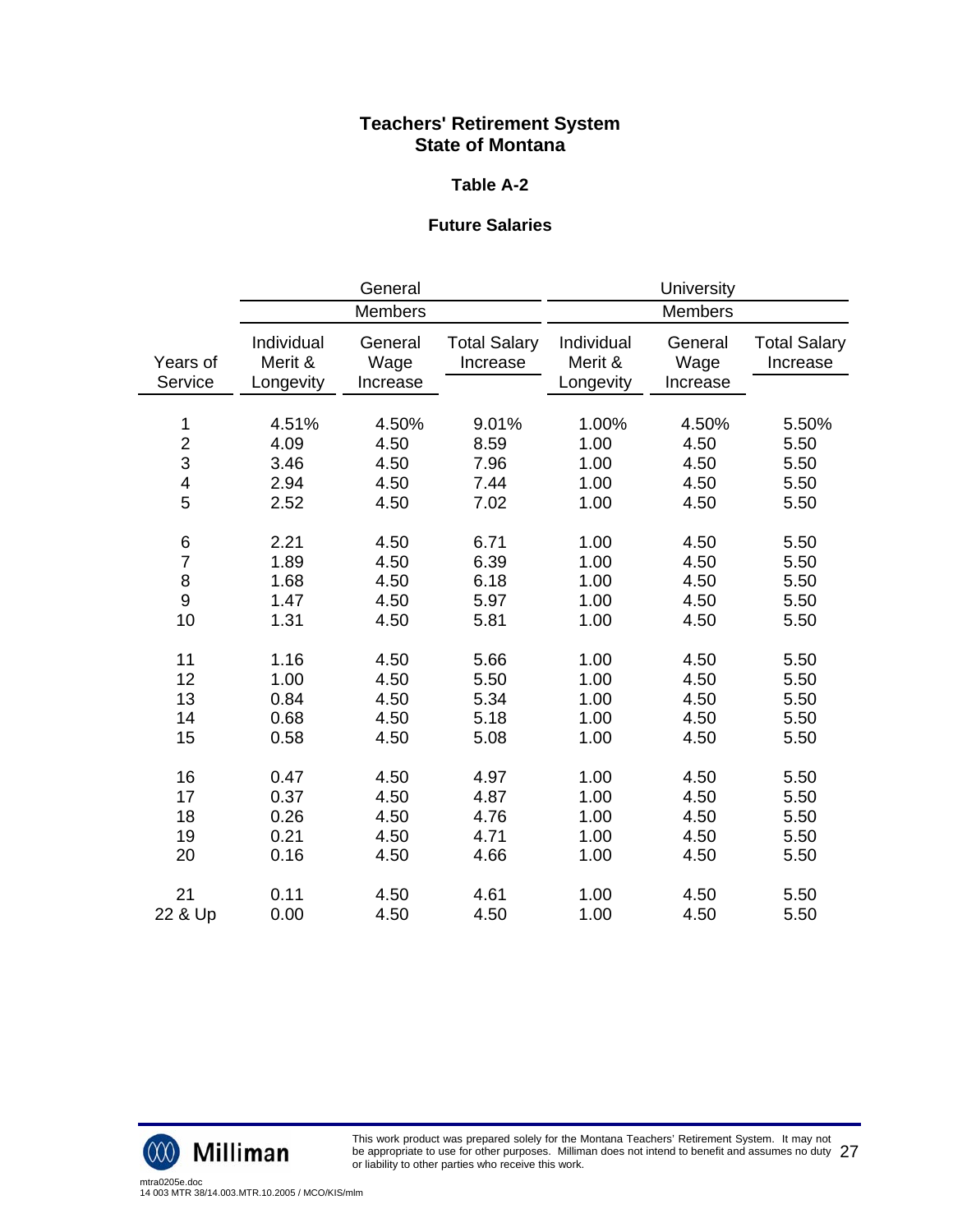#### **Table A-3**

## **Retirement Annual Rates**

|     | <b>General Members</b>                     |                                                           |            | <b>University Members</b>                     |                                                           |            |
|-----|--------------------------------------------|-----------------------------------------------------------|------------|-----------------------------------------------|-----------------------------------------------------------|------------|
| Age | Eligible for<br>Reduced<br><b>Benefits</b> | <b>First Year</b><br>Eligible for<br><b>Full Benefits</b> | Thereafter | Eligible<br>for<br>Reduced<br><b>Benefits</b> | <b>First Year</b><br>Eligible for<br><b>Full Benefits</b> | Thereafter |
| 45  |                                            | 18.0%                                                     | 9.5%       |                                               | 5.0%                                                      | 4.9%       |
| 46  |                                            | 18.0                                                      | 9.5        |                                               | 5.0                                                       | 4.9        |
| 47  |                                            | 12.5                                                      | 9.5        |                                               | 5.0                                                       | 4.9        |
| 48  |                                            | 12.5                                                      | 9.5        |                                               | 5.0                                                       | 4.9        |
| 49  | $\star$                                    |                                                           | 9.5        | $\star$                                       | 5.0                                                       | 4.9        |
|     |                                            | 12.5                                                      |            |                                               |                                                           |            |
| 50  | 4.0%                                       | 12.5                                                      | 9.5        | 1.9%                                          | 8.0                                                       | 4.9        |
| 51  | 4.0                                        | 16.0                                                      | 9.5        | 2.2                                           | 8.0                                                       | 4.9        |
| 52  | 4.5                                        | 16.0                                                      | 9.5        | 2.5                                           | 8.0                                                       | 6.0        |
| 53  | 4.5                                        | 16.0                                                      | 9.5        | 2.8                                           | 8.0                                                       | 6.0        |
| 54  | 5.0                                        | 16.0                                                      | 9.5        | 3.1                                           | 12.0                                                      | 6.0        |
|     |                                            |                                                           |            |                                               |                                                           |            |
| 55  | 5.5                                        | 22.0                                                      | 14.0       | 3.4                                           | 15.0                                                      | 6.0        |
| 56  | 6.0                                        | 22.0                                                      | 14.0       | 3.7                                           | 15.0                                                      | 6.0        |
| 57  | 6.5                                        | 22.0                                                      | 14.0       | 4.0                                           | 15.0                                                      | 7.0        |
| 58  | 6.5                                        | 22.0                                                      | 15.0       | 4.3                                           | 15.0                                                      | 7.0        |
| 59  | 7.0                                        | 22.0                                                      | 18.0       | 4.7                                           | 15.0                                                      | 9.0        |
| 60  | $\star$                                    | 22.0                                                      | 22.0       | $\star$                                       | 19.0                                                      | 10.0       |
| 61  |                                            | 22.0                                                      | 22.0       |                                               | 19.0                                                      | 14.0       |
| 62  |                                            | 27.0                                                      | 27.0       |                                               | 24.0                                                      | 24.0       |
| 63  |                                            | 22.0                                                      | 22.0       |                                               | 14.0                                                      | 14.0       |
| 64  |                                            | 25.0                                                      | 25.0       |                                               | 20.0                                                      | 20.0       |
| 65  |                                            | 35.0                                                      | 35.0       |                                               | 33.0                                                      | 33.0       |
| 66  |                                            | 30.0                                                      | 30.0       |                                               | 23.0                                                      | 23.0       |
| 67  |                                            | 24.0                                                      | 24.0       |                                               | 23.0                                                      | 23.0       |
|     |                                            | 22.0                                                      | 22.0       |                                               | 23.0                                                      |            |
| 68  |                                            |                                                           |            |                                               |                                                           | 23.0       |
| 69  |                                            | 22.0                                                      | 22.0       |                                               | 23.0                                                      | 23.0       |
| 70  |                                            | $***$                                                     | $***$      |                                               | $***$                                                     | $***$      |

 *\* All benefits are unreduced after attaining age 60. Reduced benefits are not available before age 50.* 

*\*\* Immediate retirement is assumed at age 70 or over.* 



This work product was prepared solely for the Montana Teachers' Retirement System. It may not be appropriate to use for other purposes. Milliman does not intend to benefit and assumes no duty be appropriate to use for other purposes. Milliman does not intend to benefit and assumes no duty  $\ 28$ <br>or liability to other parties who receive this work.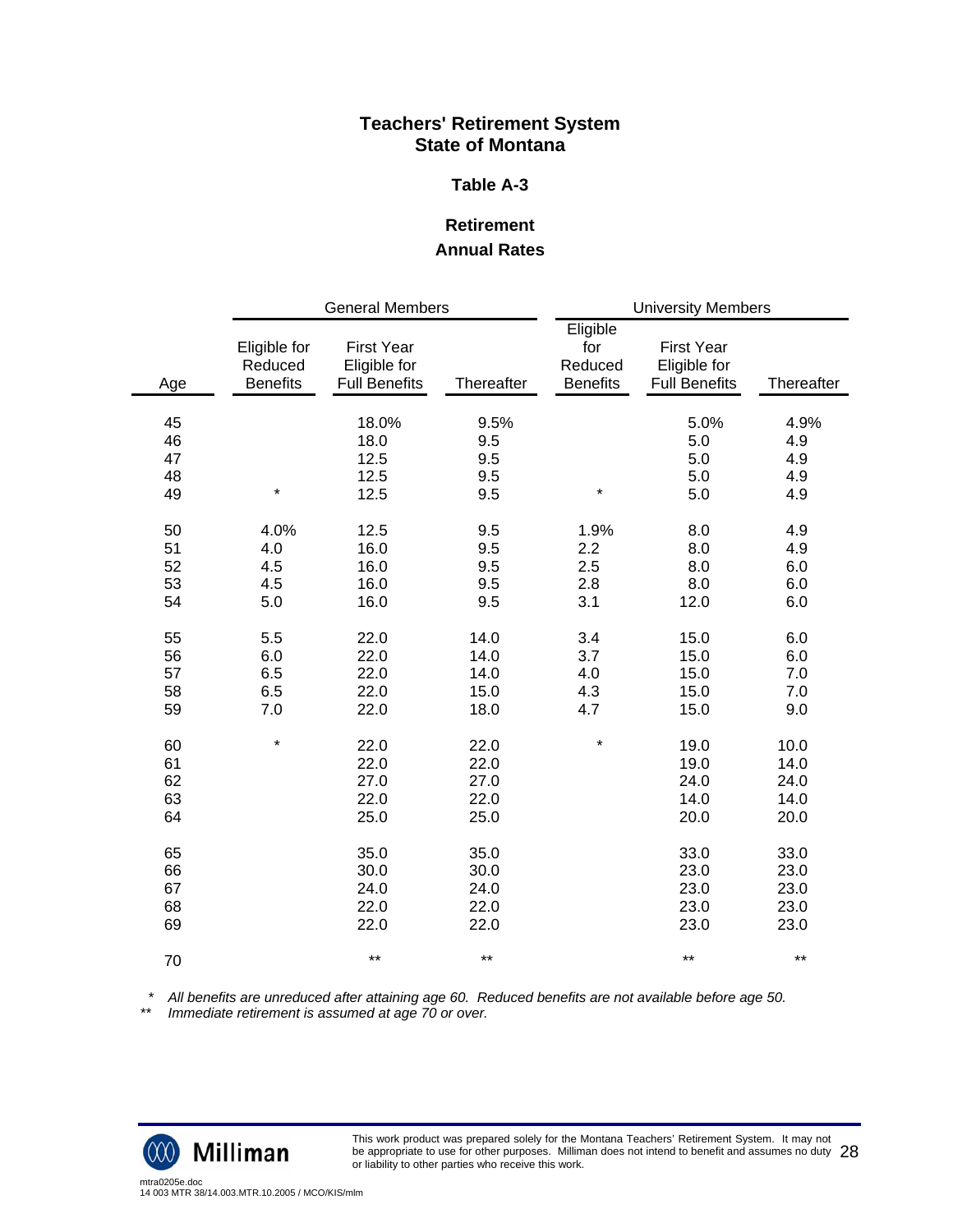#### **Table A-4**

## **Disablement Annual Rates**

| Age | <b>General Members</b> | <b>University Members</b> |
|-----|------------------------|---------------------------|
|     |                        |                           |
| 25  | .010%                  | .003%                     |
| 30  | .010                   | .006                      |
| 35  | .020                   | .012                      |
| 40  | .040                   | .021                      |
|     |                        |                           |
| 45  | .080                   | .036                      |
| 50  | .130                   | .055                      |
| 55  | .180                   | .083                      |
| 60  | .260                   | .126                      |



This work product was prepared solely for the Montana Teachers' Retirement System. It may not be appropriate to use for other purposes. Milliman does not intend to benefit and assumes no duty be appropriate to use for other purposes. Milliman does not intend to benefit and assumes no duty  $\ 29$ <br>or liability to other parties who receive this work.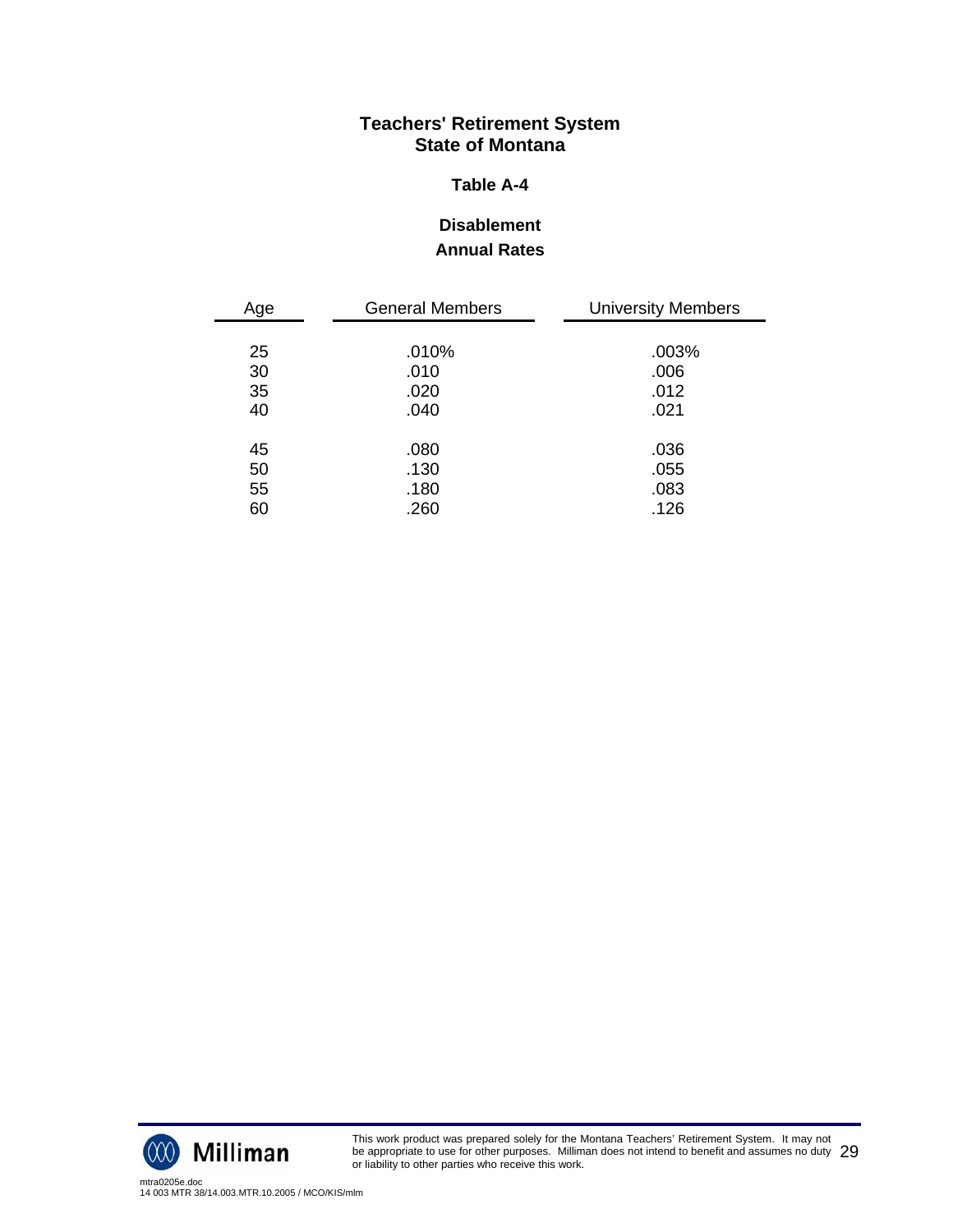#### **Table A-5**

## **Mortality Annual Rates**

|     |      | <b>Contributing Members, Service</b><br><b>Retired Members and</b><br><b>Beneficiaries</b> |       | <b>Disabled Members</b> |
|-----|------|--------------------------------------------------------------------------------------------|-------|-------------------------|
| Age | Men  | Women                                                                                      | Men   | Women                   |
| 25  | .06% | .03%                                                                                       | 1.92% | 1.02%                   |
| 30  | .07  | .03                                                                                        | 2.15  | 1.26                    |
| 35  | .08  | .04                                                                                        | 2.39  | 1.50                    |
| 40  | .09  | .07                                                                                        | 2.69  | 1.75                    |
| 45  | .13  | .09                                                                                        | 3.01  | 2.04                    |
| 50  | .19  | .13                                                                                        | 3.36  | 2.38                    |
| 55  | .32  | .21                                                                                        | 3.72  | 2.77                    |
| 60  | .56  | .39                                                                                        | 4.07  | 3.23                    |
| 65  | 1.01 | .76                                                                                        | 4.46  | 3.76                    |
| 70  | 1.80 | 1.27                                                                                       | 5.13  | 4.36                    |
| 75  | 2.85 | 2.04                                                                                       | 6.22  | 5.32                    |
| 80  | 4.52 | 3.54                                                                                       | 7.50  | 6.84                    |
| 85  | 7.55 | 6.10                                                                                       | 11.48 | 9.30                    |



This work product was prepared solely for the Montana Teachers' Retirement System. It may not be appropriate to use for other purposes. Milliman does not intend to benefit and assumes no duty be appropriate to use for other purposes. Milliman does not intend to benefit and assumes no duty  $\,30$ <br>or liability to other parties who receive this work.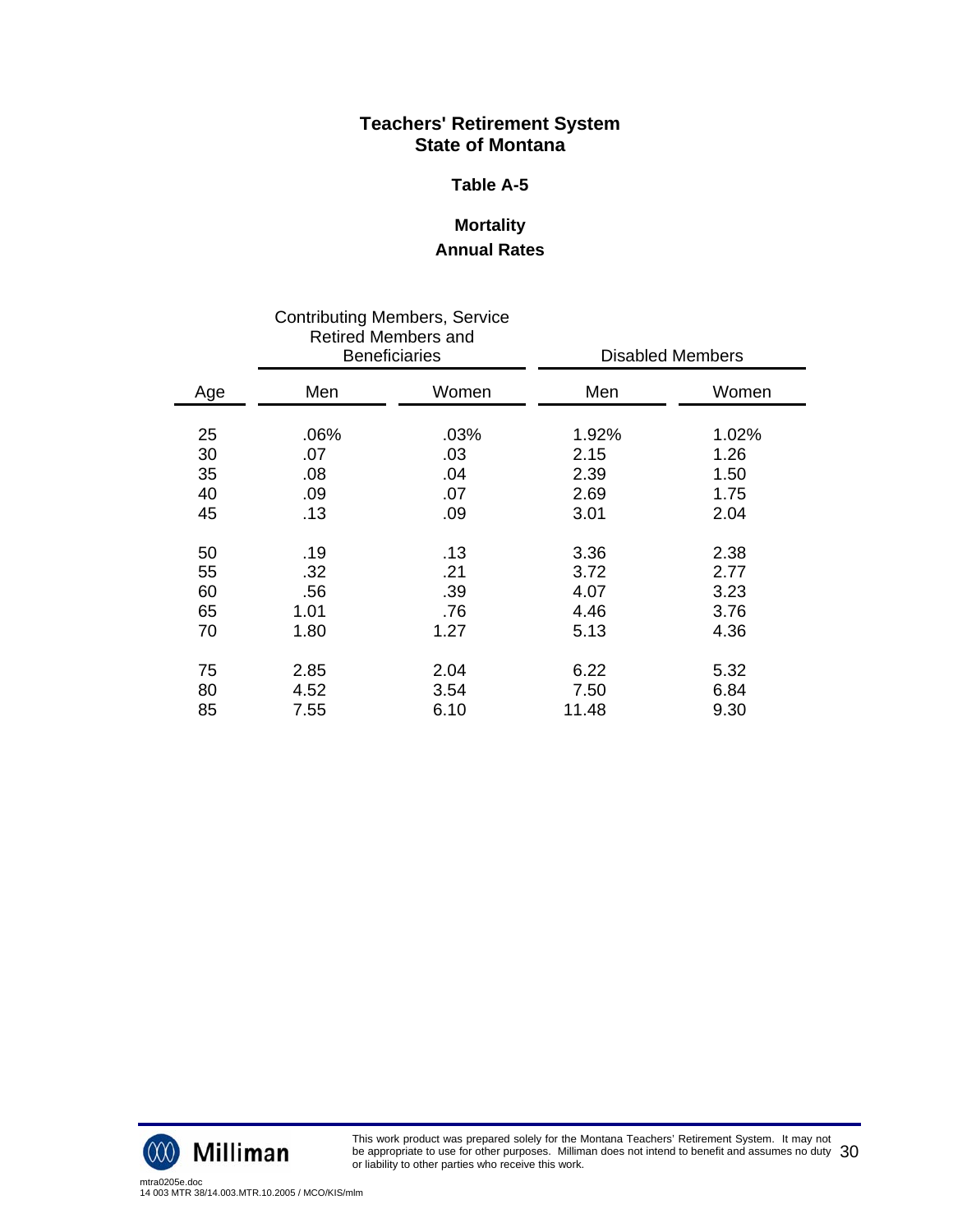#### **Table A-6**

## **Other Terminations of Employment Among Members Not Eligible to Retire Annual Rates**

| Years of                                           | General                             | University                           |
|----------------------------------------------------|-------------------------------------|--------------------------------------|
| Service                                            | <b>Members</b>                      | <b>Members</b>                       |
| 1<br>$\frac{2}{3}$<br>$\overline{\mathbf{4}}$<br>5 | 30.0%<br>16.0<br>11.0<br>9.0<br>8.0 | 33.0%<br>17.0<br>13.0<br>11.0<br>9.0 |
| 6                                                  | 7.7                                 | 8.3                                  |
| $\overline{7}$                                     | 7.3                                 | 7.7                                  |
| 8                                                  | 7.0                                 | 7.0                                  |
| 9                                                  | 6.6                                 | 6.6                                  |
| 10                                                 | 6.2                                 | 6.2                                  |
| 11                                                 | 5.8                                 | 5.8                                  |
| 12                                                 | 5.4                                 | 5.4                                  |
| 13                                                 | 5.0                                 | 5.0                                  |
| 14                                                 | 4.6                                 | 4.6                                  |
| 15                                                 | 4.2                                 | 4.2                                  |
| 16                                                 | 3.8                                 | 3.8                                  |
| 17                                                 | 3.4                                 | 3.4                                  |
| 18 and up                                          | 3.0                                 | 3.0                                  |



This work product was prepared solely for the Montana Teachers' Retirement System. It may not be appropriate to use for other purposes. Milliman does not intend to benefit and assumes no duty be appropriate to use for other purposes. Milliman does not intend to benefit and assumes no duty  $\,31$ <br>or liability to other parties who receive this work.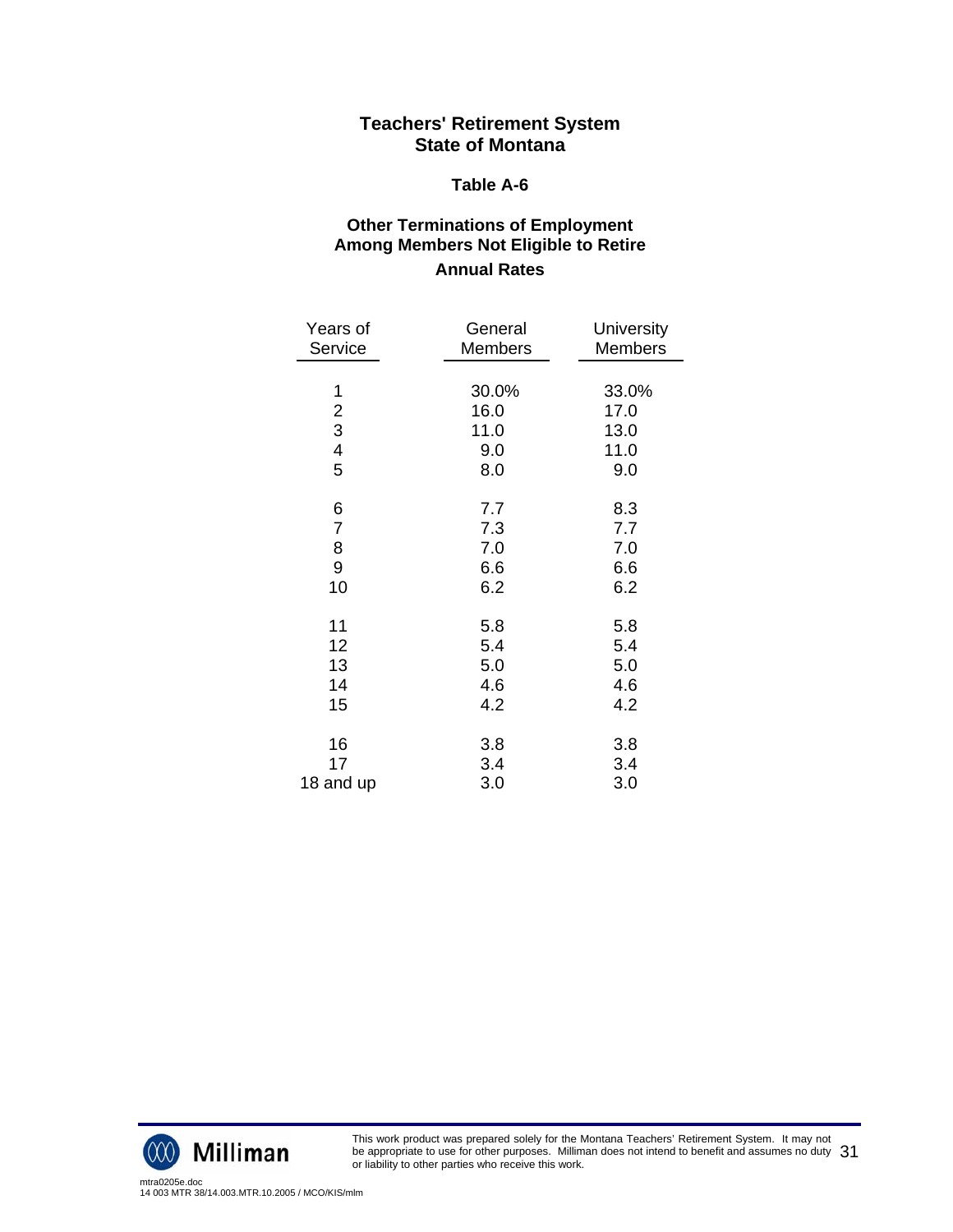#### **Table A-7**

## **Probability of Retaining Membership in the System Upon Vested Termination**

| Age | Probability of<br><b>Retaining Membership</b> |
|-----|-----------------------------------------------|
|     |                                               |
| 25  | 54%                                           |
| 30  | 54                                            |
| 35  | 58                                            |
| 40  | 58                                            |
| 45  | 60                                            |
| 50  | 70                                            |
| 55  | 75                                            |



This work product was prepared solely for the Montana Teachers' Retirement System. It may not be appropriate to use for other purposes. Milliman does not intend to benefit and assumes no duty be appropriate to use for other purposes. Milliman does not intend to benefit and assumes no duty  $\,32$ <br>or liability to other parties who receive this work.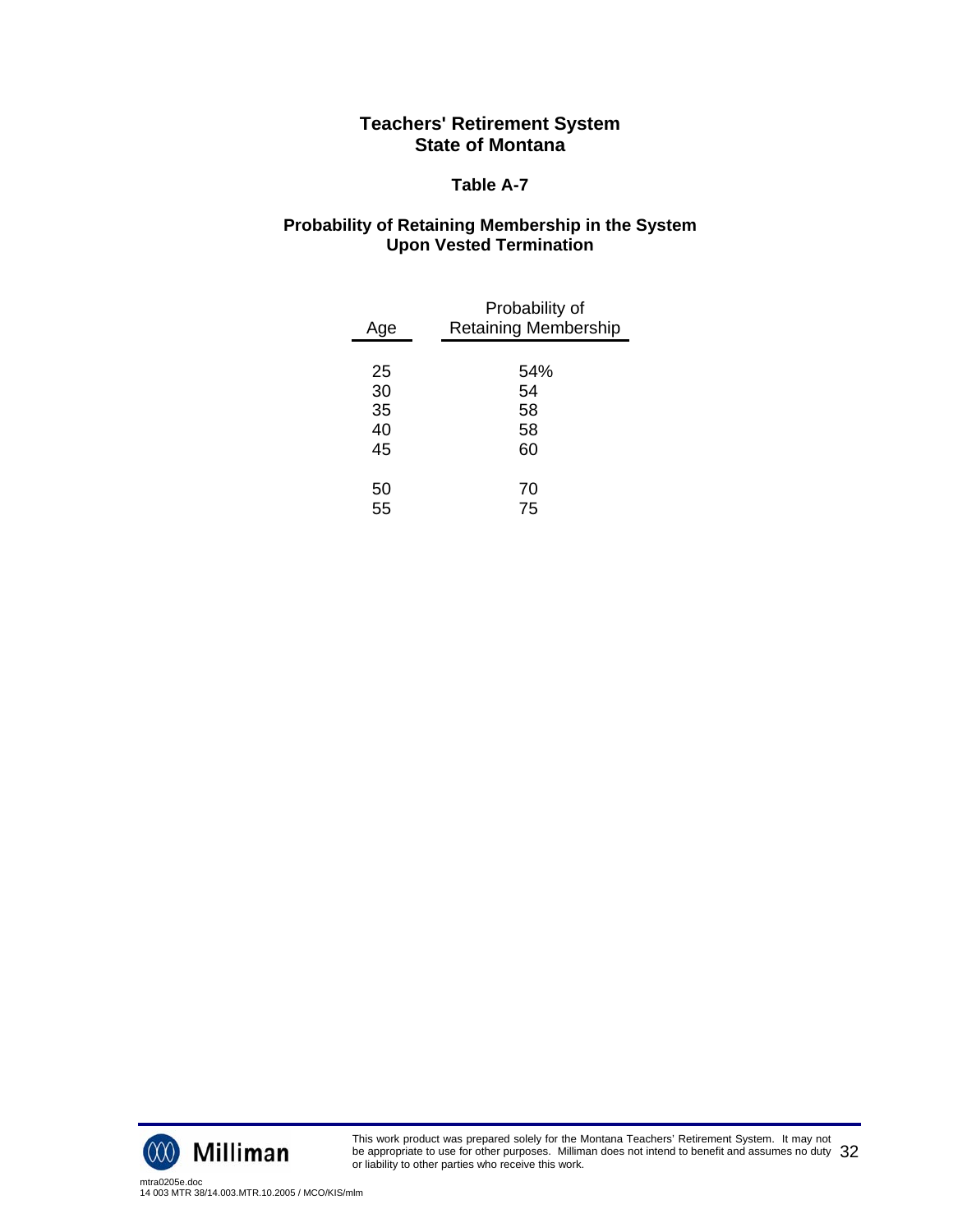# **Appendix B**

# **Summary of Benefit Provisions**

| <b>Effective Date</b>             | September 1, 1937                                                                                                                                                                                                                    |
|-----------------------------------|--------------------------------------------------------------------------------------------------------------------------------------------------------------------------------------------------------------------------------------|
| <b>Vesting Period</b>             | 5 years. No benefits are payable unless the member has<br>a vested right, except the return of employee contributions<br>with interest.                                                                                              |
| <b>Final Compensation</b>         | Average of highest 3 consecutive years of earned<br>compensation.                                                                                                                                                                    |
| <b>Normal Form of Benefits</b>    | Life only annuity. All benefits cease upon death; however,<br>in no event will the member receive less than the amount<br>of employee contributions with interest.                                                                   |
| <b>Normal Retirement Benefits</b> |                                                                                                                                                                                                                                      |
| Eligibility:                      | 25 years of service or age 60 and 5 years of service.                                                                                                                                                                                |
| Benefit:                          | The retirement benefit is equal to 1/60 of final<br>compensation for each year of service.                                                                                                                                           |
| <b>Early Retirement Benefits</b>  |                                                                                                                                                                                                                                      |
| Eligibility:                      | 5 years of service and age 50.                                                                                                                                                                                                       |
| Benefit:                          | The retirement benefit is calculated in the same manner as<br>described for normal retirement, but the benefit is reduced<br>1/2 of 1% for each of the first 60 months early and 3/10 of<br>1% for each of the next 60 months early. |

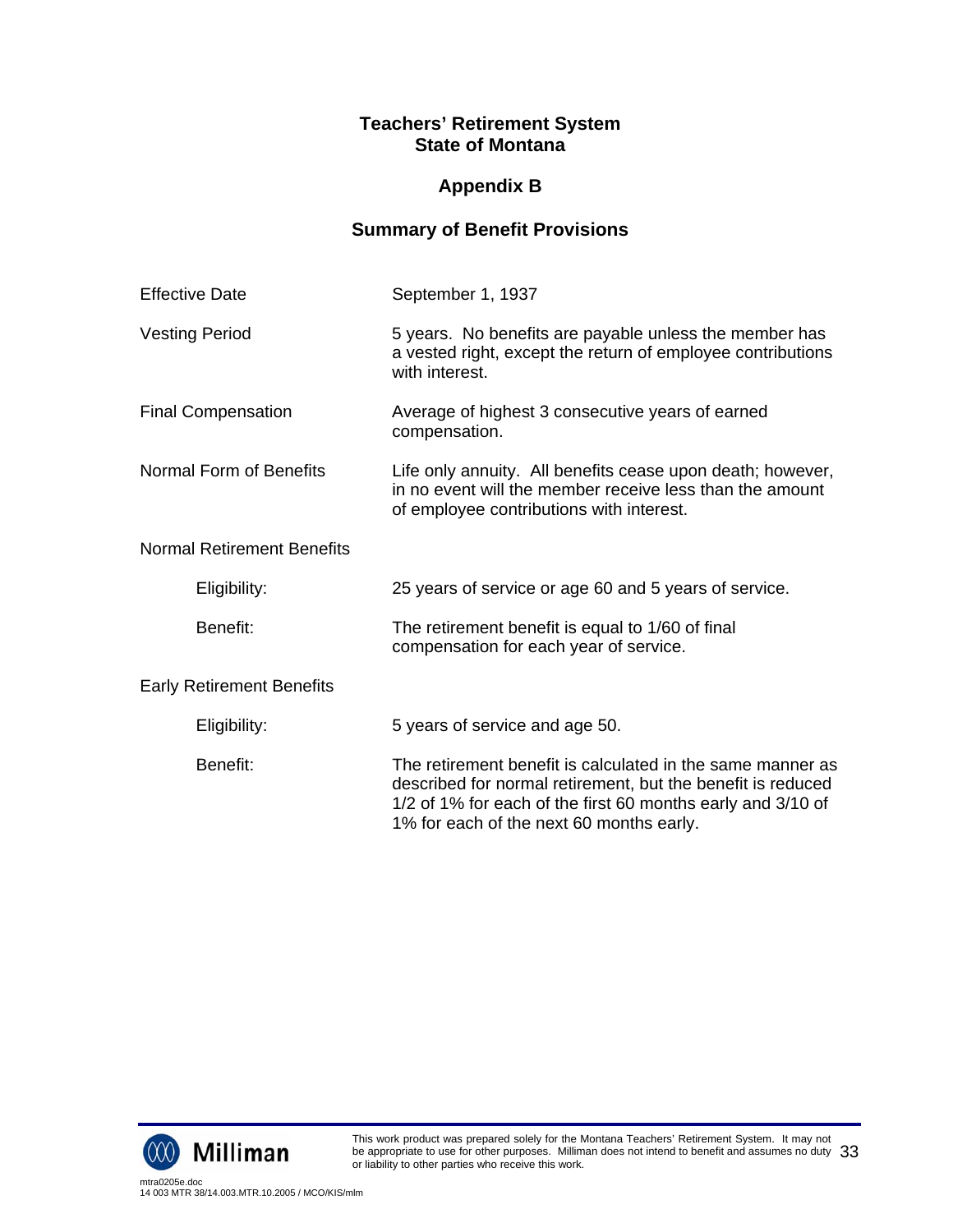| Death Benefit                       |                                                                                                                                                                                                                                                                                                                                                                                                         |  |  |  |  |  |
|-------------------------------------|---------------------------------------------------------------------------------------------------------------------------------------------------------------------------------------------------------------------------------------------------------------------------------------------------------------------------------------------------------------------------------------------------------|--|--|--|--|--|
| Eligibility:                        | 5 years of service.                                                                                                                                                                                                                                                                                                                                                                                     |  |  |  |  |  |
| Benefit:                            | The death benefit is equal to 1/60 of final compensation for<br>each year of service accrued at date of death, with an<br>actuarial adjustment based on the relation of the member's<br>age at death to the beneficiary's age. A monthly benefit of<br>\$200 is paid to each child until age 18. In addition, a lump-<br>sum benefit of \$500 is paid upon the death of an active or<br>retired member. |  |  |  |  |  |
| <b>Disability Benefit</b>           |                                                                                                                                                                                                                                                                                                                                                                                                         |  |  |  |  |  |
| Eligibility:                        | 5 years of service.                                                                                                                                                                                                                                                                                                                                                                                     |  |  |  |  |  |
| Benefit:                            | The disability benefit is equal to 1/60 of final compensation<br>for each year of service accrued at date of disability. The<br>minimum benefit is 1/4 of the final compensation.                                                                                                                                                                                                                       |  |  |  |  |  |
| <b>Withdrawal Benefits</b>          | With less than 5 years of service, the accumulated<br>employee contributions with interest are returned. With<br>more than 5 years, the member may elect a refund of<br>contributions with interest or leave the contributions and<br>interest in the System and retain a vested right to<br>retirement benefits.                                                                                       |  |  |  |  |  |
| Contributions                       | Member: 7.15% of compensation.<br>Employer: 7.58% of compensation.                                                                                                                                                                                                                                                                                                                                      |  |  |  |  |  |
|                                     | MCA 19-20-604 specifies that the employer contribution<br>rate will be reduced by 0.11% when the amortization<br>period of the System's unfunded actuarial accrued liability<br>is 10 years or less according to the System's latest<br>actuarial valuation.                                                                                                                                            |  |  |  |  |  |
| Interest on Member<br>Contributions | Interest on member contributions is currently being<br>credited at a rate of 4.0% per annum.                                                                                                                                                                                                                                                                                                            |  |  |  |  |  |
| Cost-of-Living Adjustments          | On January 1 of each year, the retirement allowance<br>payable must be increased by 1.5% if the retiree's most<br>recent retirement effective date is at least 36 months prior<br>to January 1 of the year in which the adjustment is to be<br>made.                                                                                                                                                    |  |  |  |  |  |



This work product was prepared solely for the Montana Teachers' Retirement System. It may not be appropriate to use for other purposes. Milliman does not intend to benefit and assumes no duty be appropriate to use for other purposes. Milliman does not intend to benefit and assumes no duty  $\,34$ <br>or liability to other parties who receive this work.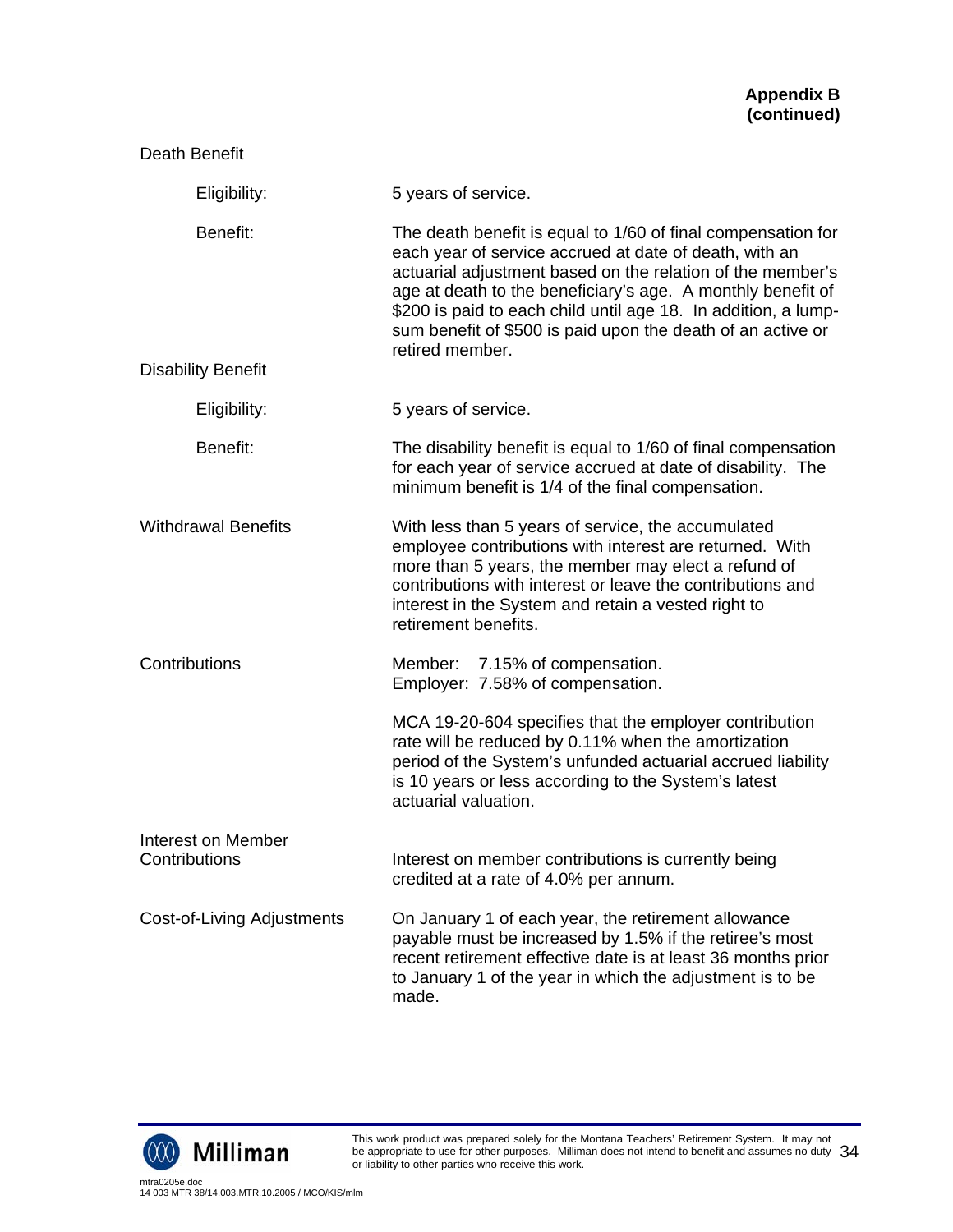# **Appendix C**

## **Valuation Data**

This valuation is based upon the membership of the System as of July 1, 2005. Membership data were supplied by the System and accepted for valuation purposes without audit. However, tests were performed to ensure that the data are sufficiently accurate for valuation purposes.

Table C-1 contains summaries of the data for contributing members. For full-time members, values shown in the tables are the numbers of members and their total and average annual salaries. For part-time members, only the numbers of members are shown.

| <b>Active Members</b>                                        | Number | <b>Annual Salaries</b><br>in Millions |  |  |  |
|--------------------------------------------------------------|--------|---------------------------------------|--|--|--|
| <b>Full-Time Members</b>                                     | 12,523 | \$<br>523.9                           |  |  |  |
| Part-Time Members*                                           | 5,019  | 62.0                                  |  |  |  |
| <b>Total Contributing Members*</b>                           | 17,542 | \$<br>585.9                           |  |  |  |
| Active Members with<br>Annual Compensation less than \$1,000 | 697    |                                       |  |  |  |
| <b>Total Active Members</b>                                  | 18,239 |                                       |  |  |  |

*\* Excludes part-time members with annual compensation less than \$1,000.* 

Table C-2 presents distributions of the following:

- Members receiving service retirement benefits.
- Members receiving disability retirement benefits.
- Survivors of deceased retired members receiving benefits.
- Survivors of deceased active members.
- Child beneficiaries.
- Terminated vested members.

Table C-3 is a reconciliation of membership data from July 1, 2004 to July 1, 2005.

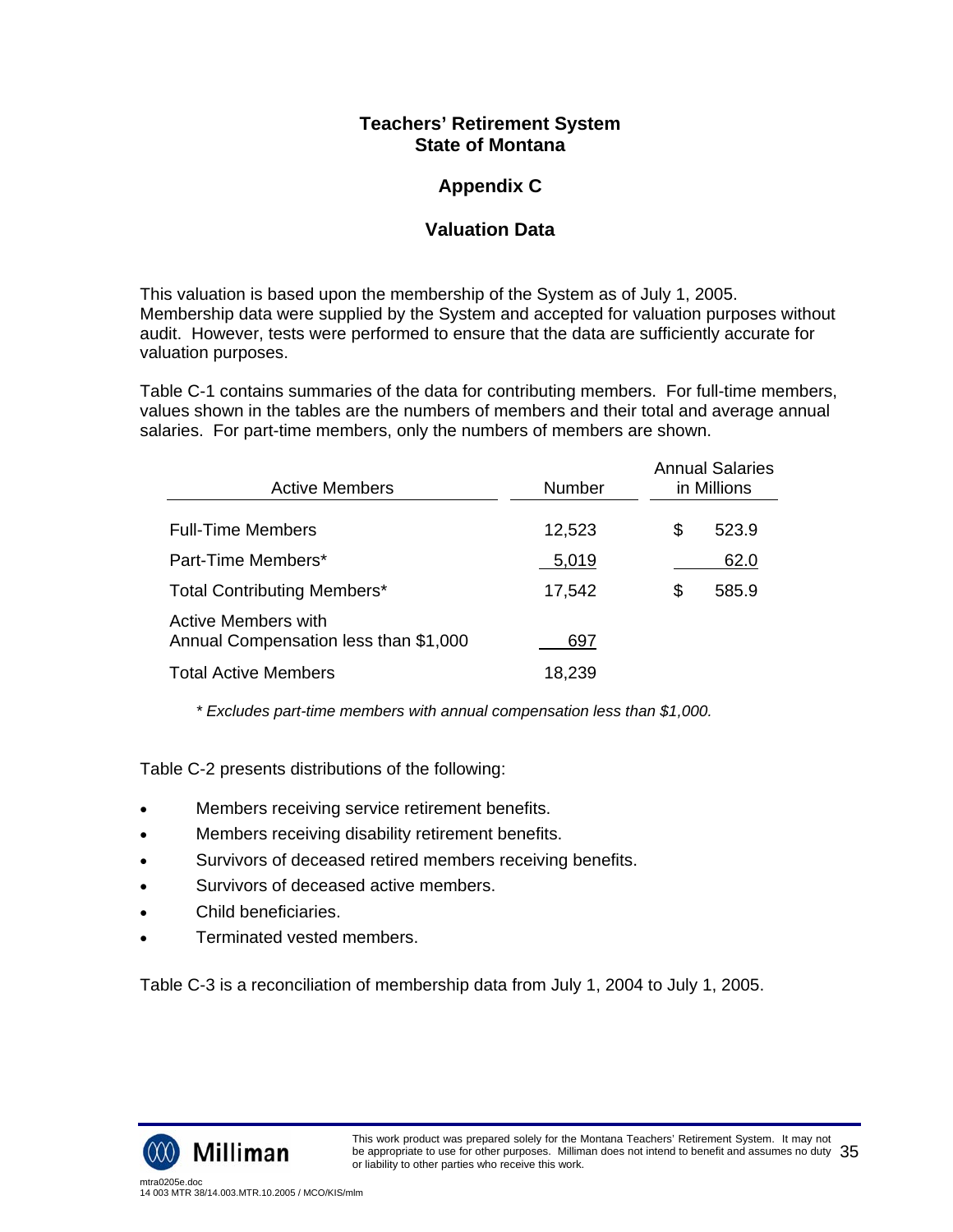| <b>Type of Annuitant</b>                                 | <b>Number</b> | <b>Annual Benefits</b><br>in Thousands | Average Annual<br><b>Benefits</b> |
|----------------------------------------------------------|---------------|----------------------------------------|-----------------------------------|
| <b>Service Retirement</b>                                | 9,242         | 156,658<br>\$                          | \$<br>16,951                      |
| Survivors of Deceased Retired<br>Members                 | 794           | 8,430                                  | 10,617                            |
| <b>Total Service Retirement</b><br>(including survivors) | 10,036        | 165,088                                | 16,450                            |
| <b>Disability Retirement</b>                             | 200           | 1,759                                  | 8,794                             |
| Survivors of Deceased Active<br>Members                  | 405           | 3,227                                  | 7,967                             |
| <b>Child Beneficiaries</b>                               | 23            | 55                                     | 2,400                             |
| <b>Total Annuitants</b>                                  | 10,664        | 170,129<br>S                           | \$<br>15,954                      |

The following is a summary of retired members and beneficiaries currently receiving benefits:

| <b>Terminated Members with</b>                                    |                |
|-------------------------------------------------------------------|----------------|
| <b>Contributions Not Withdrawn</b>                                | Number         |
| <b>Vested Terminated Members</b><br>Non-Vested Terminated Members | 1,649<br>8,569 |
| <b>Total Terminated Members</b>                                   | 10.218         |

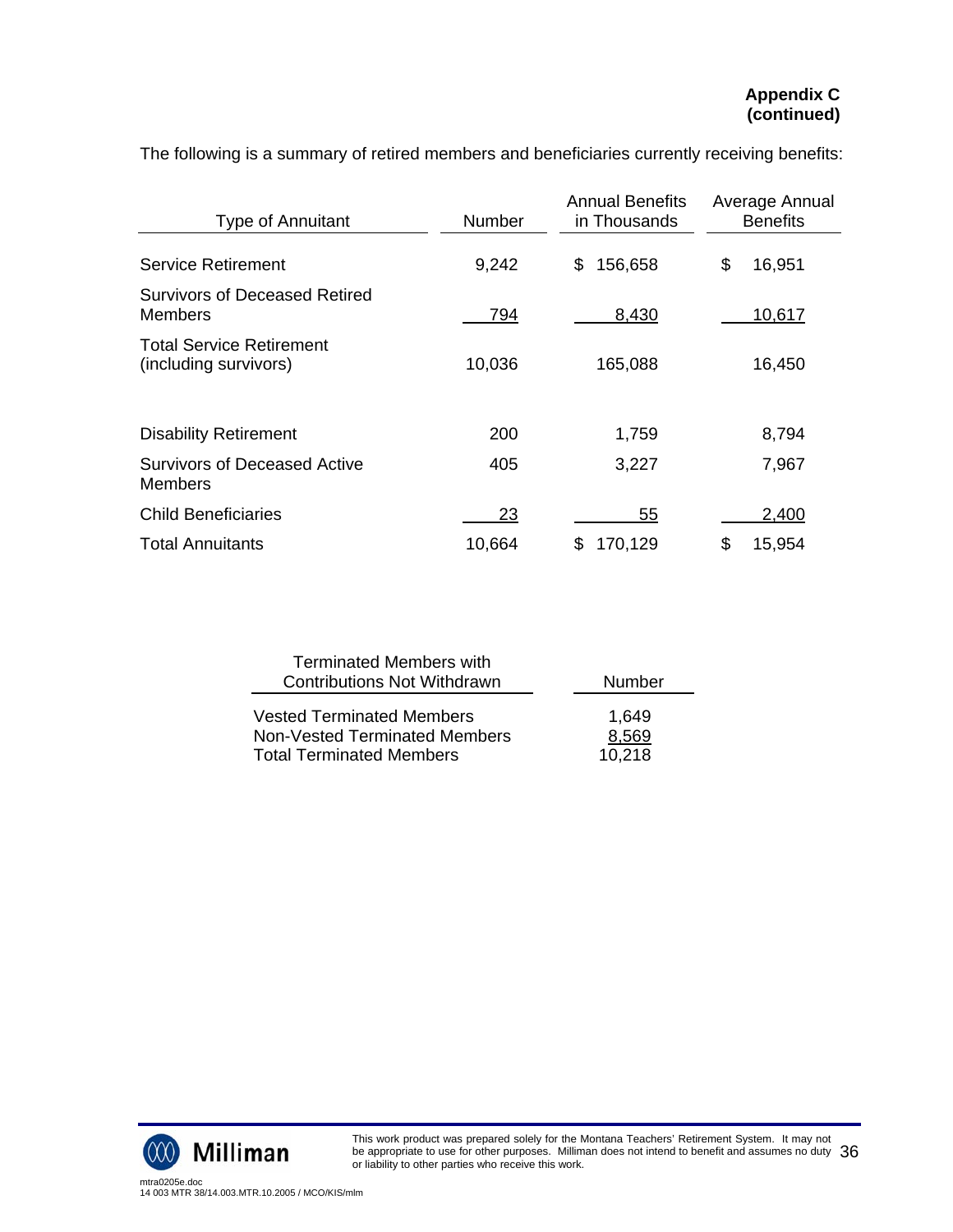#### **Table C-1**

### **Active Members Distribution of Full-Time Employees and Salaries as of July 1, 2005**

#### **Number of Employees - By Age Group - All Members**

|           |     |     |     |            |        | <b>Completed Years of Service</b> |          |          |                          |          |                          |                          |        |
|-----------|-----|-----|-----|------------|--------|-----------------------------------|----------|----------|--------------------------|----------|--------------------------|--------------------------|--------|
| Age       |     |     |     | $3$ to $4$ | 5 to 9 | 10 to 14                          | 15 to 19 | 20 to 24 | 25 to 29                 | 30 to 34 | 35 to 39                 | $40+$                    | Totals |
| $25$      | 16  | 90  | 12  |            |        |                                   |          |          |                          |          |                          |                          | 119    |
| 25 to 29  | 33  | 230 | 214 | 327        | 132    |                                   |          |          | $\overline{\phantom{a}}$ |          | $\overline{\phantom{0}}$ | $\overline{\phantom{a}}$ | 936    |
| 30 to 34  |     | 98  | 102 | 222        | 627    | 83                                |          |          |                          |          |                          | $\blacksquare$           | 1,141  |
| 35 to 39  |     | 69  | 75  | 136        | 397    | 536                               | 85       |          |                          |          |                          |                          | 1,305  |
| 40 to 44  |     | 71  | 70  | 133        | 279    | 380                               | 424      | 137      |                          |          | $\overline{\phantom{0}}$ | $\overline{\phantom{a}}$ | 1,505  |
| 45 to 49  |     | 51  | 40  | 108        | 272    | 371                               | 388      | 562      | 135                      |          |                          | $\blacksquare$           | 1,936  |
| 50 to 54  | 10  | 42  | 43  | 100        | 271    | 345                               | 456      | 461      | 605                      | 184      |                          |                          | 2,517  |
| 55 to 59  |     | 29  | 32  | 68         | 166    | 235                               | 336      | 347      | 368                      | 476      | 93                       |                          | 2,158  |
| 60 to 64  |     | 12  | 13  | 21         | 47     | 56                                | 92       | 115      | 112                      | 134      | 116                      | 10                       | 730    |
| 65 to 69  |     |     |     | .h         | 9      | 11                                | 25       | 13       | 14                       | 25       | 20                       | 22                       | 146    |
| 70 and up |     |     |     |            |        |                                   |          |          |                          |          |                          |                          | 30     |
| Totals    | 106 | 694 | 603 | 1,123      | 2,204  | 2,019                             | 1,809    | 1,638    | ,238                     | 823      | 232                      | 34                       | 12,523 |



This work product was prepared solely for the Montana Teachers' Retirement System. It may not be appropriate to use for other purposes. Milliman does not  $\,37$ <br>intend to benefit and assumes no duty or liability to other p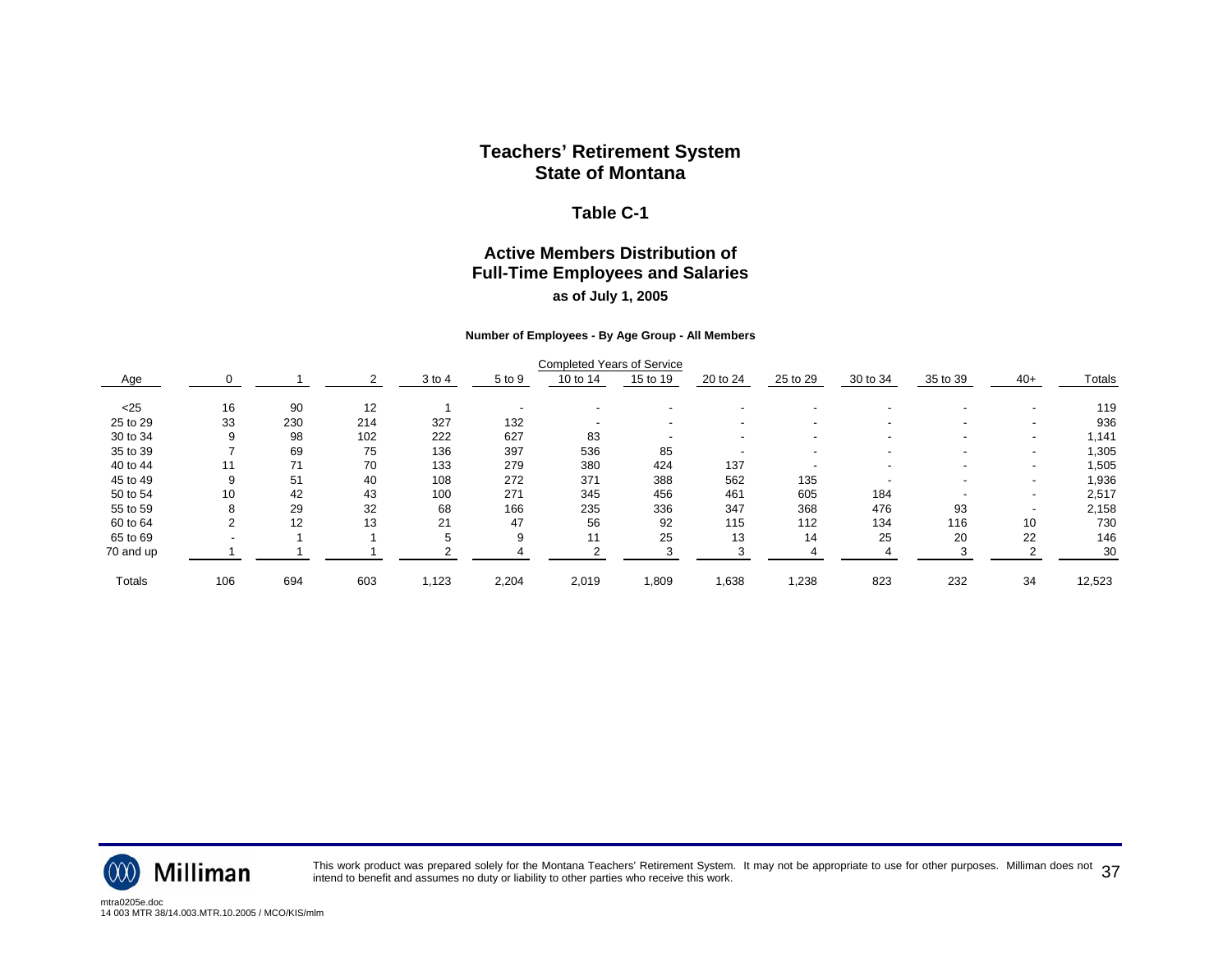#### **Table C-1**

## **Active Members Distribution of Full-Time Employees and Salaries as of July 1, 2005**

#### **Annual Salaries in Thousands - By Age Group - All Members**

|           |                          |        |        |        |        | <b>Completed Years of Service</b> |                          |          |                          |          |                          |                          |         |
|-----------|--------------------------|--------|--------|--------|--------|-----------------------------------|--------------------------|----------|--------------------------|----------|--------------------------|--------------------------|---------|
| Age       |                          |        |        | 3 to 4 | 5 to 9 | 10 to 14                          | 15 to 19                 | 20 to 24 | 25 to 29                 | 30 to 34 | 35 to 39                 | $40+$                    | Totals  |
| $25$      | 168                      | 2,199  | 283    | 29     |        |                                   |                          |          |                          |          |                          | $\overline{\phantom{a}}$ | 2,679   |
| 25 to 29  | 364                      | 6,017  | 5,704  | 9,132  | 4,011  | $\overline{\phantom{0}}$          | $\overline{\phantom{a}}$ |          |                          |          |                          | $\overline{\phantom{a}}$ | 25,228  |
| 30 to 34  | 101                      | 2,793  | 2,975  | 6,816  | 21,038 | 3,246                             |                          |          |                          |          |                          | $\overline{\phantom{a}}$ | 36,969  |
| 35 to 39  | 83                       | 2,031  | 2,330  | 4,159  | 14,119 | 21,925                            | 3,708                    |          | $\overline{\phantom{a}}$ |          | $\overline{\phantom{0}}$ | $\overline{\phantom{a}}$ | 48,355  |
| 40 to 44  | 155                      | 2,096  | 2,169  | 4,231  | 9,892  | 16,086                            | 19,191                   | 6,600    |                          |          |                          | $\overline{\phantom{a}}$ | 60,420  |
| 45 to 49  | 97                       | 1,530  | ,386   | 3,501  | 9,414  | 15,458                            | 18,071                   | 27,459   | 6,640                    |          |                          | $\overline{\phantom{a}}$ | 83,556  |
| 50 to 54  | 160                      | 1,331  | 1,515  | 3,311  | 9,816  | 14,638                            | 21,132                   | 22,776   | 30,876                   | 9,372    |                          | $\overline{\phantom{a}}$ | 114,927 |
| 55 to 59  | 122                      | 902    | ,109   | 2,368  | 6,356  | 10,203                            | 15,641                   | 18.049   | 19,608                   | 25,785   | 5,086                    | $\overline{\phantom{a}}$ | 105,229 |
| 60 to 64  | 12                       | 388    | 390    | 901    | 1,992  | 2,379                             | 4,286                    | 5,924    | 6,162                    | 7,558    | 6,546                    | 500                      | 37,038  |
| 65 to 69  | $\overline{\phantom{a}}$ | 47     | 41     | 209    | 350    | 495                               | 1,183                    | 744      | 862                      | .366     | 1,337                    | ,472                     | 8,106   |
| 70 and up | 14                       | 33     |        | 21     | 106    | 48                                | 265                      | 194      | 212                      | 205      | 179                      | 116                      | 1,402   |
| Totals    | 1,276                    | 19,367 | 17,911 | 34,678 | 77,094 | 84,478                            | 83,477                   | 81,746   | 64,360                   | 44,286   | 13,148                   | 2,088                    | 523,909 |



This work product was prepared solely for the Montana Teachers' Retirement System. It may not be appropriate to use for other purposes. Milliman does not  $\,38$ <br>intend to benefit and assumes no duty or liability to other p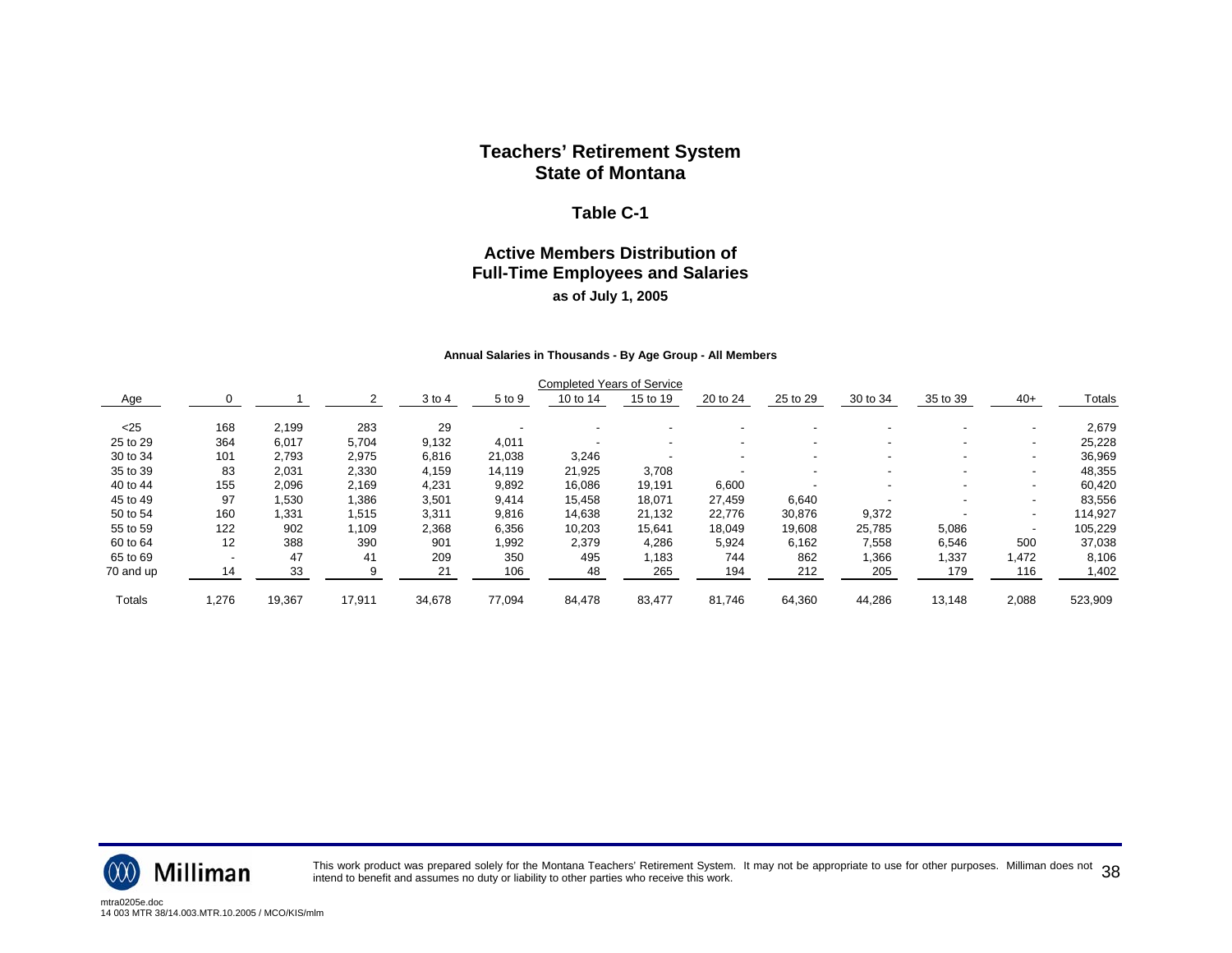#### **Table C-1**

### **Active Members Distribution of Full-Time Employees and Salaries as of July 1, 2005**

#### **Average Annual Salary - By Age Group - All Members**

|               |                          |        |        |        |        | <b>Completed Years of Service</b> |                          |          |                          |          |                          |                          |        |
|---------------|--------------------------|--------|--------|--------|--------|-----------------------------------|--------------------------|----------|--------------------------|----------|--------------------------|--------------------------|--------|
| Age           |                          |        |        | 3 to 4 | 5 to 9 | 10 to 14                          | 15 to 19                 | 20 to 24 | 25 to 29                 | 30 to 34 | 35 to 39                 | $40+$                    | Totals |
| $25$          | 10,479                   | 24,436 | 23,582 | 29,069 |        |                                   |                          |          |                          |          |                          | $\overline{\phantom{0}}$ | 22,512 |
| 25 to 29      | 11.032                   | 26,162 | 26,656 | 27.925 | 30,384 |                                   | $\overline{\phantom{a}}$ | -        | $\overline{\phantom{a}}$ |          | $\overline{\phantom{a}}$ | $\blacksquare$           | 26,953 |
| 30 to 34      | 11,270                   | 28,504 | 29,170 | 30,702 | 33,553 | 39,107                            |                          |          | $\overline{\phantom{0}}$ |          | $\overline{\phantom{a}}$ | $\overline{\phantom{0}}$ | 32,401 |
| 35 to 39      | 11,856                   | 29,429 | 31,065 | 30,583 | 35,565 | 40,905                            | 43,628                   |          |                          |          |                          | $\overline{\phantom{0}}$ | 37,054 |
| 40 to 44      | 14,093                   | 29,524 | 30,992 | 31,813 | 35,457 | 42,331                            | 45,262                   | 48,173   |                          |          | $\,$                     | $\overline{\phantom{0}}$ | 40.147 |
| 45 to 49      | 10,791                   | 29,991 | 34,648 | 32,416 | 34,609 | 41,665                            | 46,574                   | 48,860   | 49,184                   |          |                          | $\blacksquare$           | 43,158 |
| 50 to 54      | 15,998                   | 31,700 | 35,233 | 33,113 | 36,221 | 42,430                            | 46,343                   | 49,406   | 51,035                   | 50,933   |                          | $\blacksquare$           | 45,661 |
| 55 to 59      | 15,245                   | 31,121 | 34,664 | 34,826 | 38,290 | 43,417                            | 46,550                   | 52,013   | 53,282                   | 54,171   | 54,690                   |                          | 48,762 |
| 60 to 64      | 6,107                    | 32,363 | 29,976 | 42,912 | 42,373 | 42,486                            | 46,582                   | 51,515   | 55,021                   | 56,406   | 56,433                   | 49,997                   | 50,738 |
| 65 to 69      | $\overline{\phantom{a}}$ | 47.329 | 41.260 | 41.748 | 38,884 | 45,028                            | 47.323                   | 57,253   | 61,584                   | 54.641   | 66.834                   | 66,894                   | 55,524 |
| 70 and up     | 14,359                   | 32,874 | 9,329  | 10,537 | 26,428 | 23,956                            | 88,174                   | 64,527   | 53,009                   | 51,155   | 59,747                   | 57,936                   | 46,704 |
| <b>Totals</b> | 12,045                   | 27,909 | 29,706 | 30,880 | 34,979 | 41.842                            | 46,145                   | 49,906   | 51,987                   | 53,810   | 56,673                   | 61,398                   | 41,836 |



This work product was prepared solely for the Montana Teachers' Retirement System. It may not be appropriate to use for other purposes. Milliman does not  $~39$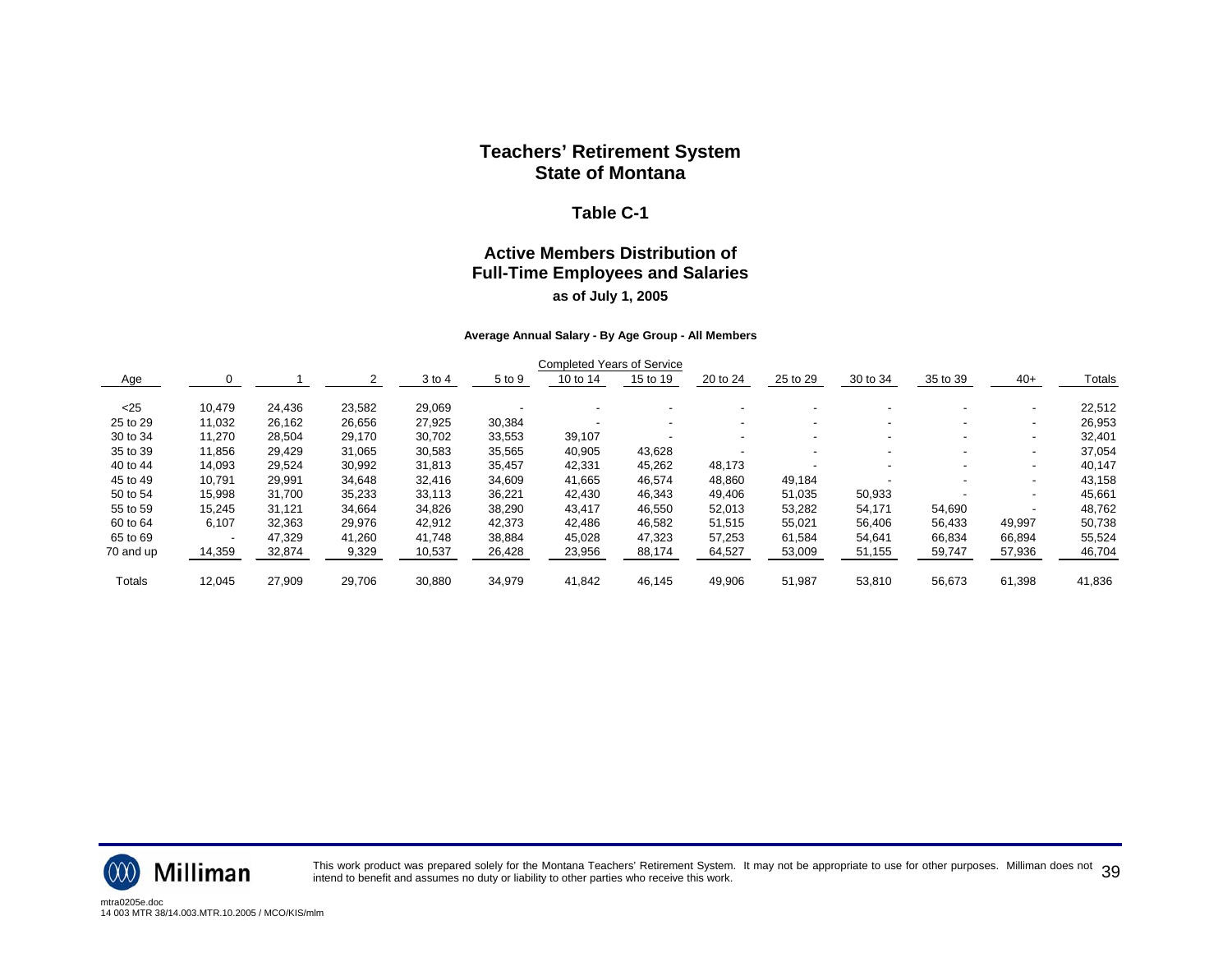#### **Table C-1**

#### **Active Members Distribution of Part-Time Employees as of July 1, 2005**

#### **Number of Employees - By Age Group - All Members**

|           |     |     |     |            |        | <b>Completed Years of Service</b> |          |          |                          |          |                          |                          |        |
|-----------|-----|-----|-----|------------|--------|-----------------------------------|----------|----------|--------------------------|----------|--------------------------|--------------------------|--------|
| Age       |     |     |     | $3$ to $4$ | 5 to 9 | 10 to 14                          | 15 to 19 | 20 to 24 | 25 to 29                 | 30 to 34 | 35 to 39                 | $40+$                    | Totals |
| $<$ 25    | 103 | 40  | 5   | 11         |        |                                   |          |          |                          |          |                          |                          | 160    |
| 25 to 29  | 213 | 140 | 56  | 46         | 23     |                                   |          |          | $\overline{\phantom{a}}$ |          | $\overline{\phantom{0}}$ | $\overline{\phantom{a}}$ | 478    |
| 30 to 34  | 87  | 88  | 46  | 74         | 92     | 33                                |          |          |                          |          |                          | $\blacksquare$           | 420    |
| 35 to 39  | 106 | 88  | 56  | 64         | 90     | 68                                | 29       |          |                          |          |                          | $\overline{\phantom{a}}$ | 501    |
| 40 to 44  | 90  | 116 | 93  | 125        | 145    | 57                                | 26       | 24       |                          |          | $\overline{\phantom{0}}$ | $\blacksquare$           | 676    |
| 45 to 49  | 94  | 108 | 87  | 155        | 232    | 118                               | 51       | 40       | 16                       |          |                          | $\overline{\phantom{a}}$ | 901    |
| 50 to 54  | 64  | 78  | 95  | 132        | 210    | 143                               | 60       | 32       | 34                       |          |                          | $\overline{\phantom{a}}$ | 857    |
| 55 to 59  | 51  | 48  | 52  | 65         | 117    | 109                               | 60       | 27       | 18                       | 26       | 8                        |                          | 581    |
| 60 to 64  | 17  | 34  | 23  | 45         | 55     | 38                                | 31       | 16       | 16                       |          |                          |                          | 291    |
| 65 to 69  |     | 6   | 9   | 18         | 31     | 13                                | 13       |          |                          |          |                          |                          | 107    |
| 70 and up |     |     |     |            | 14     |                                   |          |          |                          |          |                          |                          | 47     |
| Totals    | 836 | 752 | 528 | 740        | 1,010  | 583                               | 277      | 142      | 88                       | 48       | 14                       |                          | 5,019  |



This work product was prepared solely for the Montana Teachers' Retirement System. It may not be appropriate to use for other purposes. Milliman does not  $\ 40$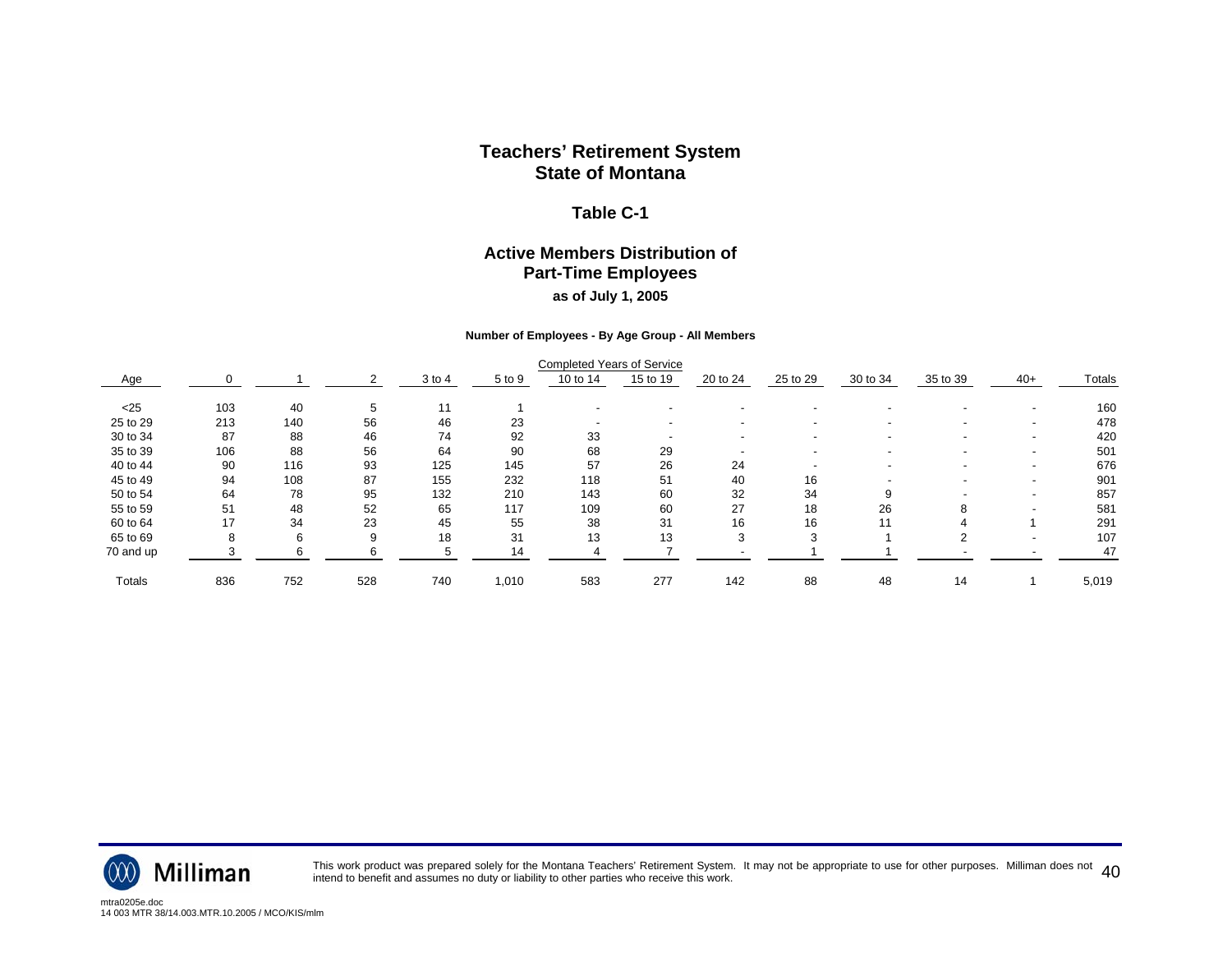#### **Table C-2**

## **Distribution of Inactive Lives**

#### **Members Receiving Service Retirement Benefits as of July 1, 2005**

| <u>Age</u> | Number of Persons | <b>Annual Benefits</b><br>in Thousands | Average<br><b>Annual Benefits</b> |
|------------|-------------------|----------------------------------------|-----------------------------------|
| < 50       | 29                | \$<br>564                              | \$<br>19,444                      |
| 50 to 54   | 387               | 7,497                                  | 19,372                            |
| 55 to 59   | 1,255             | 25,232                                 | 20,105                            |
| 60 to 64   | 1,899             | 38,016                                 | 20,019                            |
| 65 to 69   | 1,678             | 31,389                                 | 18,706                            |
| 70 to 74   | 1,388             | 24,145                                 | 17,395                            |
| 75 to 79   | 977               | 13,907                                 | 14,235                            |
| 80 to 84   | 703               | 8,409                                  | 11,961                            |
| 85 to 89   | 510               | 4,646                                  | 9,111                             |
| 90 and up  | 416               | 2,854                                  | 6,861                             |
| Total      | 9,242             | 156,658                                | 16,951                            |

#### **Members Receiving Disability Retirement Benefits as of July 1, 2005**

| <u>Age</u> | Number of Persons | <b>Annual Benefits</b><br>in Thousands | Average<br><b>Annual Benefits</b> |
|------------|-------------------|----------------------------------------|-----------------------------------|
| < 50       | 12                | \$<br>103                              | \$<br>8,609                       |
| 50 to 54   | 21                | 180                                    | 8,567                             |
| 55 to 59   | 42                | 407                                    | 9,684                             |
| 60 to 64   | 33                | 329                                    | 9,979                             |
| 65 to 69   | 28                | 248                                    | 8,846                             |
| 70 to 74   | 19                | 167                                    | 8,806                             |
| 75 to 79   | 22                | 175                                    | 7,945                             |
| 80 to 84   | 11                | 77                                     | 6,988                             |
| 85 to 89   | 10                | 63                                     | 6,292                             |
| 90 and up  | 2                 | 10                                     | 5,014                             |
| Total      | 200               | 1.759                                  | 8.794                             |



This work product was prepared solely for the Montana Teachers' Retirement System. It may not be appropriate to use for other purposes. Milliman does not intend to benefit and assumes no duty be appropriate to use for other purposes. Milliman does not intend to benefit and assumes no duty  $\ 41$ <br>or liability to other parties who receive this work.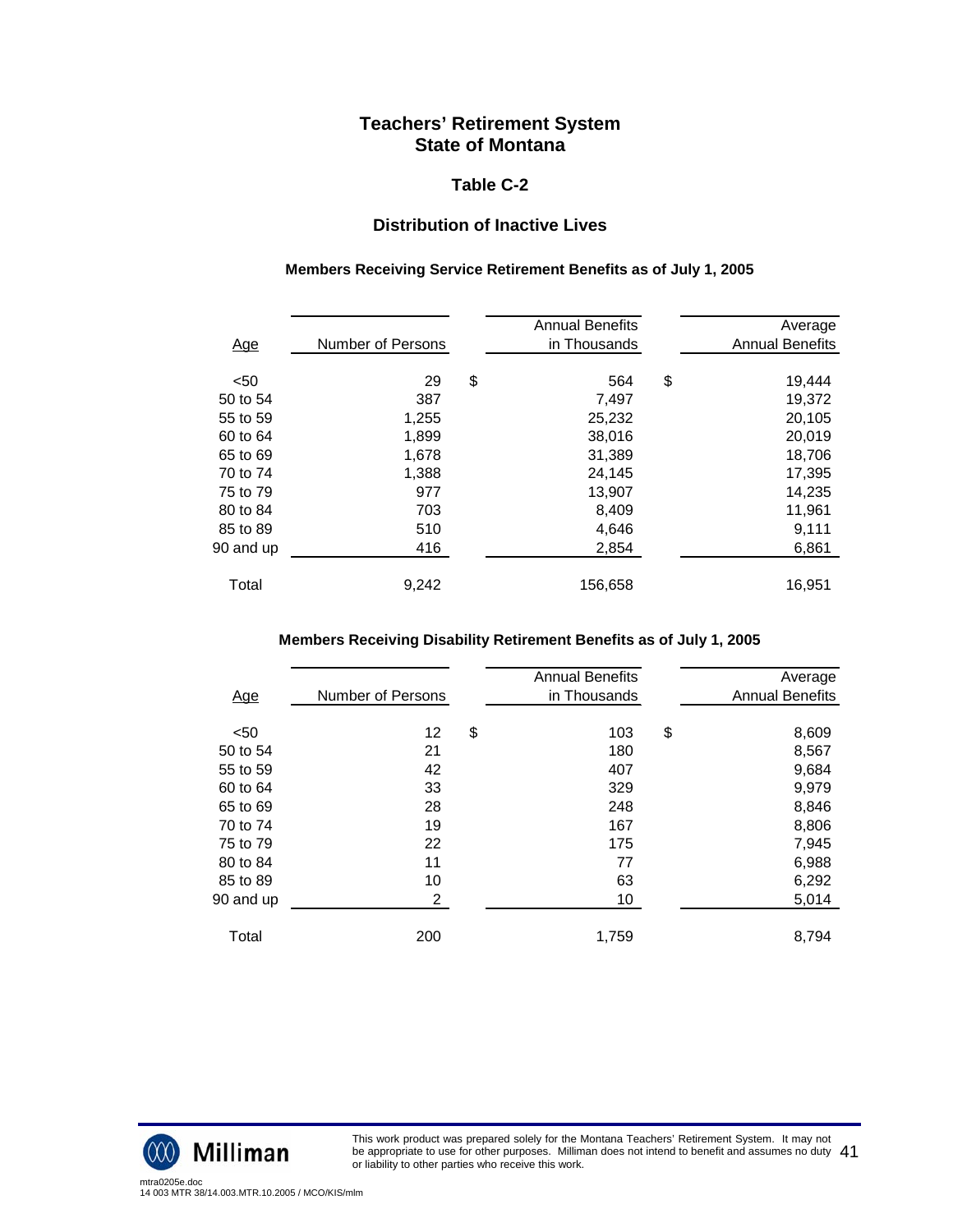#### **Table C-2**

## **Distribution of Inactive**

#### **Survivors of Deceased Retired Members as of July 1, 2005**

| <u>Age</u> | Number of Persons | <b>Annual Benefits</b><br>in Thousands | Average<br><b>Annual Benefits</b> |
|------------|-------------------|----------------------------------------|-----------------------------------|
| < 50       |                   | \$<br>197                              |                                   |
|            | 28                |                                        | \$<br>7,045                       |
| 50 to 54   | 24                | 258                                    | 10,734                            |
| 55 to 59   | 46                | 503                                    | 10,930                            |
| 60 to 64   | 66                | 782                                    | 11,854                            |
| 65 to 69   | 86                | 1,086                                  | 12,623                            |
| 70 to 74   | 107               | 1,450                                  | 13,549                            |
| 75 to 79   | 117               | 1,364                                  | 11,655                            |
| 80 to 84   | 149               | 1,396                                  | 9,367                             |
| 85 to 89   | 105               | 934                                    | 8,900                             |
| 90 and up  | 66                | 461                                    | 6,984                             |
| Total      | 794               | 8,430                                  | 10,617                            |

#### **Survivors of Deceased Active Members as of July 1, 2005**

|            |                   | <b>Annual Benefits</b> | Average                |
|------------|-------------------|------------------------|------------------------|
| <u>Age</u> | Number of Persons | in Thousands           | <b>Annual Benefits</b> |
|            |                   |                        |                        |
| < 50       | 78                | \$<br>412              | \$<br>5,280            |
| 50 to 54   | 33                | 229                    | 6,945                  |
| 55 to 59   | 63                | 526                    | 8,343                  |
| 60 to 64   | 46                | 519                    | 11,278                 |
| 65 to 69   | 40                | 372                    | 9,307                  |
| 70 to 74   | 34                | 296                    | 8,699                  |
| 75 to 79   | 41                | 418                    | 10,205                 |
| 80 to 84   | 33                | 284                    | 8,599                  |
| 85 to 89   | 24                | 122                    | 5,094                  |
| 90 and up  | 13                | 49                     | 3,758                  |
|            |                   |                        |                        |
| Total      | 405               | 3,227                  | 7,967                  |
|            |                   |                        |                        |



This work product was prepared solely for the Montana Teachers' Retirement System. It may not be appropriate to use for other purposes. Milliman does not intend to benefit and assumes no duty be appropriate to use for other purposes. Milliman does not intend to benefit and assumes no duty  $\ 42$ <br>or liability to other parties who receive this work.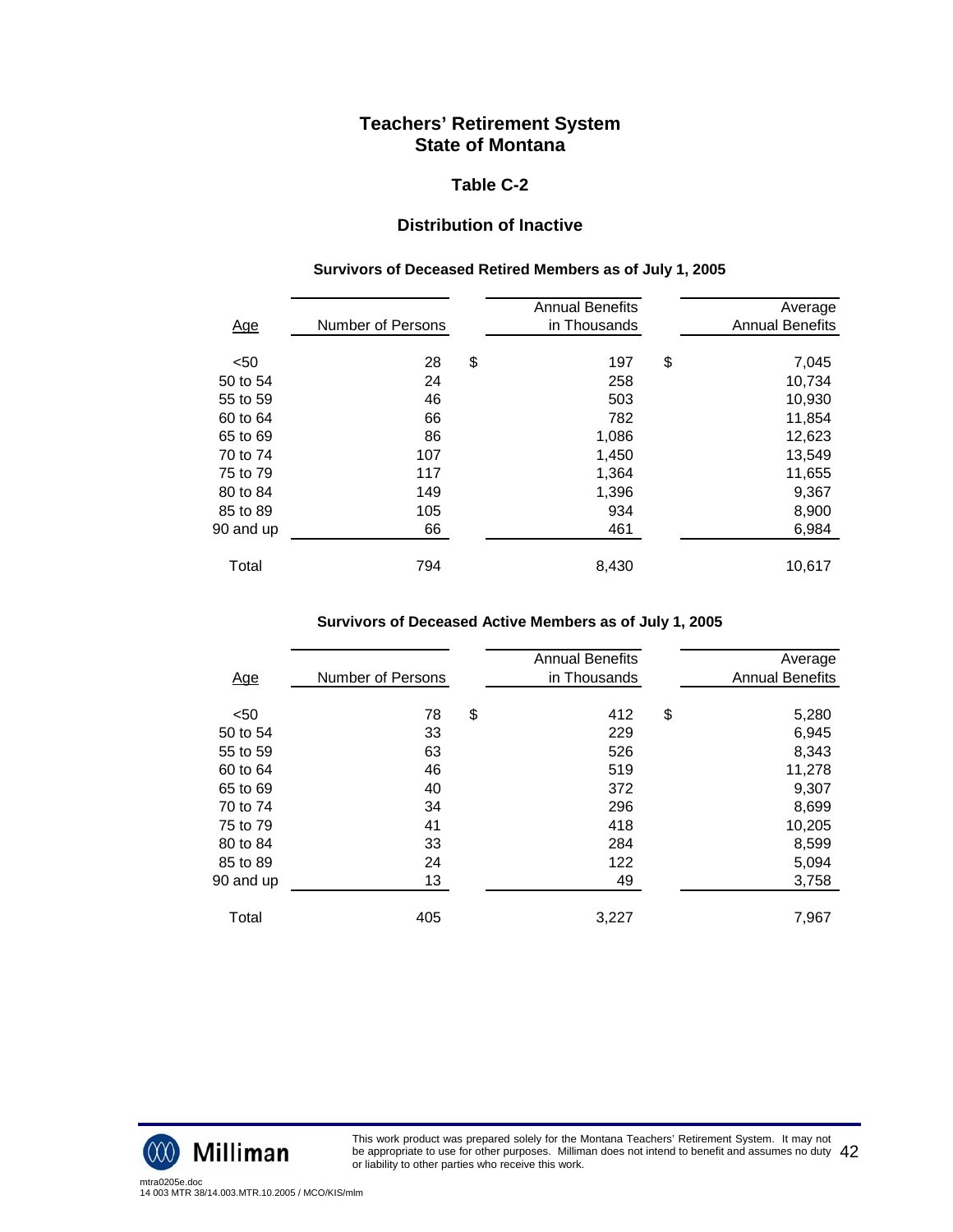#### **Table C-2**

## **Distribution of Inactive Lives**

#### **Terminated Vested Members as of July 1, 2005 Number of Persons**

| Age        | Number |
|------------|--------|
|            |        |
| $<$ 25     |        |
| 25 to 29   | 6      |
| 30 to 34   | 81     |
| 35 to 39   | 165    |
| 40 to 44   | 215    |
| 45 to 49   | 304    |
| 50 to 54   | 385    |
| 55 to 69   | 357    |
| 60 to 64   | 118    |
| 65 to 69   | 18     |
| 70 & above |        |
| Total      | 1,649  |

#### **Child Beneficiaries as of July 1, 2005 Number of Persons**

| Age        | Number         |
|------------|----------------|
|            |                |
| $<$ 5      |                |
| 5 to 6     | 2              |
| $7$ to $8$ | 1              |
| 9 to 10    | $\overline{2}$ |
| 11 to 12   | 3              |
| 13 to 14   | 6              |
| 15 to 16   | 5              |
| 17 to 18   | 4              |
|            |                |
| Total      | 23             |



This work product was prepared solely for the Montana Teachers' Retirement System. It may not be appropriate to use for other purposes. Milliman does not intend to benefit and assumes no duty be appropriate to use for other purposes. Milliman does not intend to benefit and assumes no duty  $\ 43$ <br>or liability to other parties who receive this work.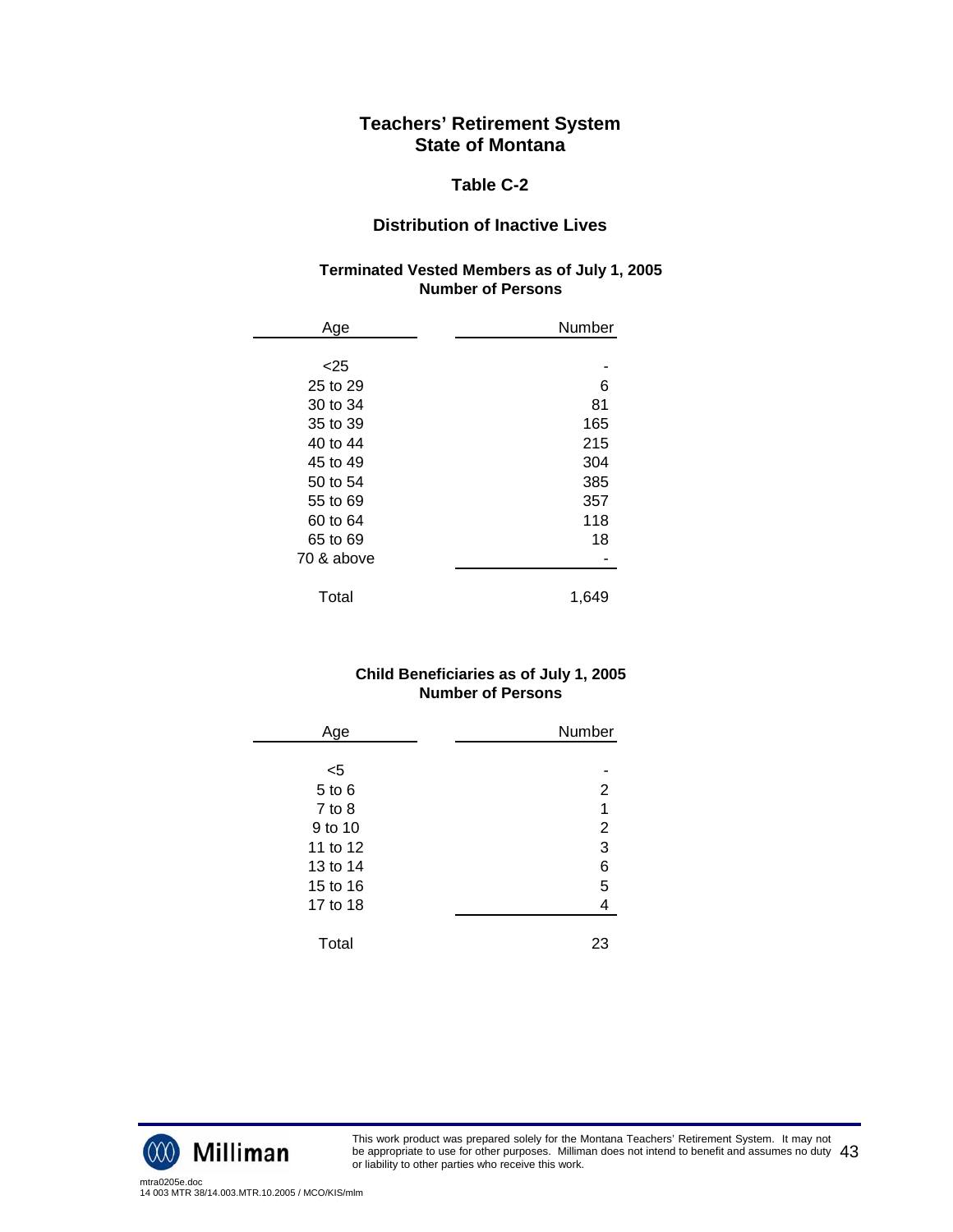#### **Tab**l**e C-3**

### **Data Reconciliation**

| July 1, 2004 Valuation             | Active<br>Contributing<br><b>Members</b><br>17.614 | Vested<br>Terminated<br><b>Members</b><br>1,620 | Service<br>Retired<br><b>Members</b><br>8,969 | Disabled<br><b>Members</b><br>199 | <b>Survivors</b><br>and<br><b>Beneficiaries</b><br>1,207 |
|------------------------------------|----------------------------------------------------|-------------------------------------------------|-----------------------------------------------|-----------------------------------|----------------------------------------------------------|
|                                    |                                                    |                                                 |                                               |                                   |                                                          |
| Refunds and NonVested Terminations | (1,350)                                            | (72)                                            |                                               |                                   |                                                          |
| <b>Vested Terminations</b>         | (226)                                              | 226                                             |                                               |                                   |                                                          |
| <b>Service Retirements</b>         | (424)                                              | (41)                                            | 465                                           |                                   |                                                          |
| <b>Disability Retirements</b>      | (5)                                                | (3)                                             |                                               | 8                                 |                                                          |
| Deaths with Beneficiary            | (3)                                                | (1)                                             | (83)                                          | (5)                               | 92                                                       |
| Deaths without Beneficiary         |                                                    |                                                 | (149)                                         | (4)                               | (50)                                                     |
| <b>New Entrants</b>                | 1,838                                              |                                                 |                                               |                                   |                                                          |
| <b>Rehires</b>                     | 98                                                 | (92)                                            | (6)                                           | -                                 |                                                          |
| Other                              |                                                    | 12                                              | 46                                            | 2                                 | (27)                                                     |
| July 1, 2005 Valuation             | 17.542                                             | 1.649                                           | 9.242                                         | 200                               | 1,222                                                    |



This work product was prepared solely for the Montana Teachers' Retirement System. It may not be appropriate to use for other purposes. Milliman does not intend to benefit and assumes no duty be appropriate to use for other purposes. Milliman does not intend to benefit and assumes no duty  $\ 44$ <br>or liability to other parties who receive this work.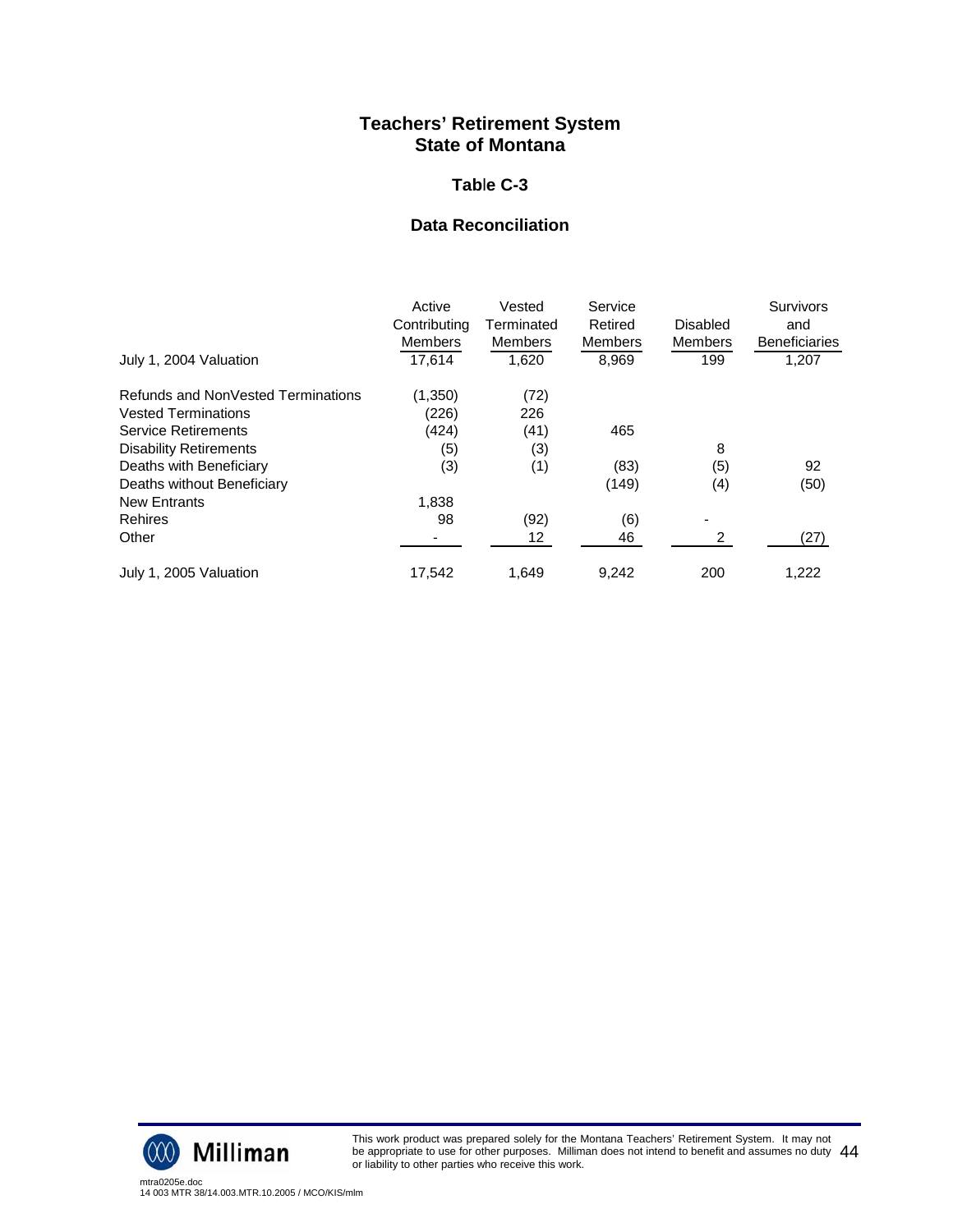# **Appendix D**

## **Comparative Schedules**

This section contains tables that summarize the experience of the System shown in present and past valuation reports.

Table D-1 shows a summary of the active members covered as of the various valuation dates.

Table D-2 shows a summary of the retired and inactive members as of the various valuation dates.

Table D-3 summarizes the contribution rates determined by each annual actuarial valuation.

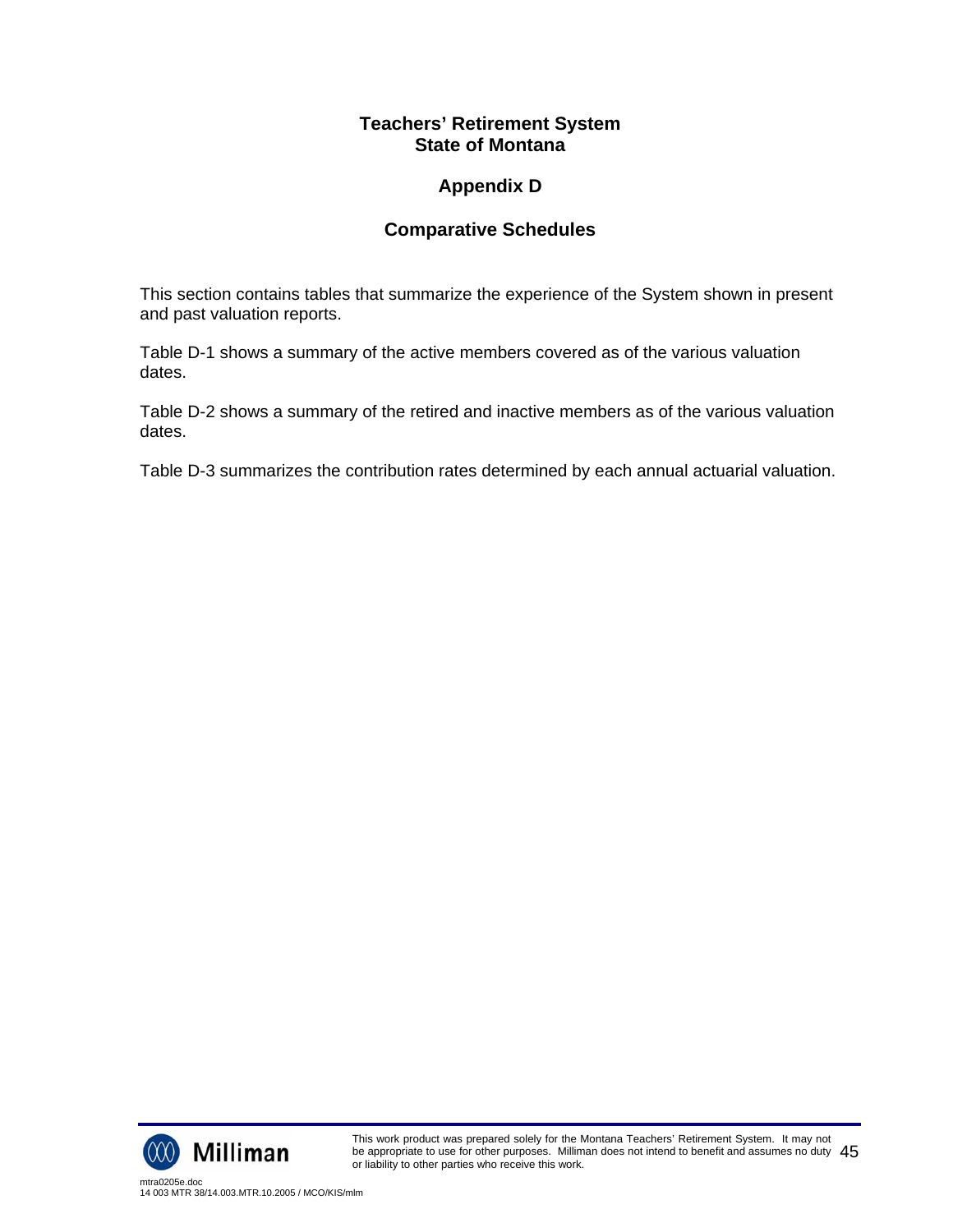#### **Table D-1**

#### **Active Membership Data**

|                                   | <b>Active Members</b> |                        |                                    |                                                                      |                                              |                                              |                  |                               |                       |
|-----------------------------------|-----------------------|------------------------|------------------------------------|----------------------------------------------------------------------|----------------------------------------------|----------------------------------------------|------------------|-------------------------------|-----------------------|
| <b>Valuation Date</b><br>(July 1) | Full-Time<br>Members  | Part-Time<br>Members** | Total<br>Contributina<br>Members** | Part-Time Members<br><b>Annual Compensation</b><br>less than \$1,000 | Annual Full-Time<br>Salaries in<br>Thousands | Average<br>Full-Time<br><b>Annual Salary</b> | Average<br>Age** | Average Years<br>of Service** | Average Hire<br>Age** |
| 1987                              | 13,105                | 1,955                  | 15,060                             | $\star$                                                              | \$340,481                                    | \$25,981                                     | $\star$          | $\star$                       |                       |
| 1989                              | 12,546                | 2,541                  | 15,087                             | $\star$                                                              | 339,866                                      | 27,090                                       | $\star$          | $\star$                       | $\star$               |
| 1992                              | 13,502                | 3,141                  | 16,643                             | $\star$                                                              | 401,092                                      | 29,706                                       | 42.4             | 11.6                          | 30.8                  |
| 1994                              | 14,938                | 2,637                  | 17,575                             | 377                                                                  | 416,968                                      | 27,914                                       | 42.5             | 11.0                          | 31.5                  |
| 1996                              | 13,251                | 5,444                  | 18,695                             | ,295                                                                 | 424,085                                      | 32,004                                       | 43.3             | 11.6                          | 31.7                  |
| 1998                              | 13,545                | 4,647                  | 18,192                             | 776                                                                  | 459,191                                      | 33,901                                       | 44.0             | 12.1                          | 31.9                  |
| 2000                              | 13,289                | 4,245                  | 17,534                             | 886                                                                  | 477,160                                      | 35,906                                       | 44.5             | 12.2                          | 32.3                  |
| 2002                              | 12,796                | 4,650                  | 17,446                             | 723                                                                  | 486,204                                      | 37,997                                       | 45.0             | 12.2                          | 32.8                  |
| 2004                              | 12,601                | 5,013                  | 17,614                             | 637                                                                  | 510,808                                      | 40,537                                       | 45.6             | 12.2                          | 33.4                  |
| 2005                              | 12,523                | 5,019                  | 17,542                             | 697                                                                  | 523,909                                      | 41,836                                       | 45.8             | 12.4                          | 33.4                  |

*\* Not available.* 

*\*\* Excludes part-time active members with annual compensation less than \$1,000.* 



This work product was prepared solely for the Montana Teachers' Retirement System. It may not be appropriate to use for other purposes. Milliman does not  $\ 46$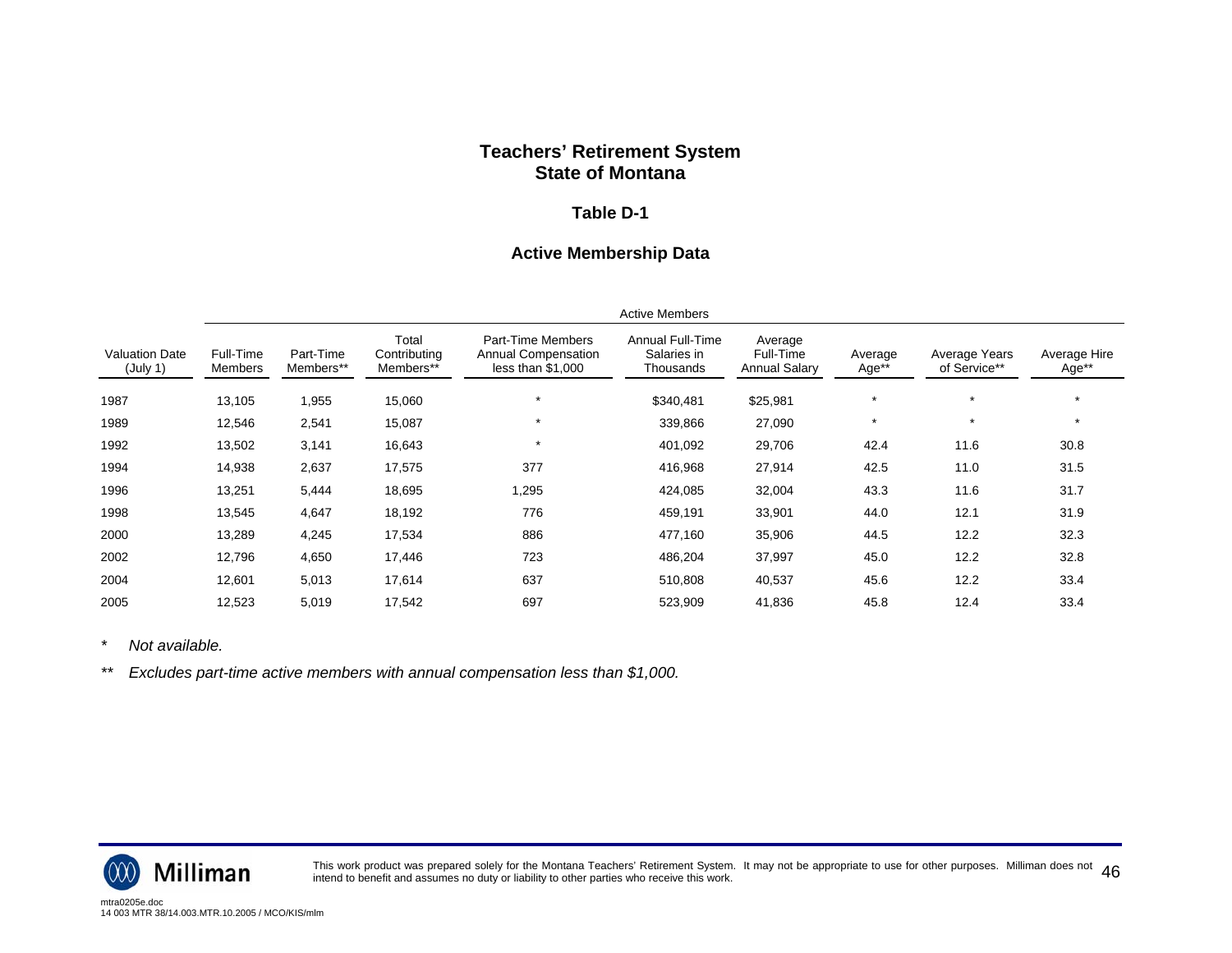#### **Table D-2**

#### **Retired and Inactive Membership Data**

|                                   |        |                                    | <b>Terminated Members</b>           |                               |                              |                                       |                                           |
|-----------------------------------|--------|------------------------------------|-------------------------------------|-------------------------------|------------------------------|---------------------------------------|-------------------------------------------|
| <b>Valuation Date</b><br>(July 1) | Number | Annual<br>Benefits in<br>Thousands | Average<br>Annual<br><b>Benefit</b> | Average<br><b>Current Age</b> | Average Age<br>at Retirement | <b>Number</b><br>Vested<br>Terminated | <b>Number</b><br>Non-Vested<br>Terminated |
| 1987                              | 6,036  | 43,236<br>\$                       | \$<br>7,163                         | $\star$                       | $\star$                      | $\star$                               | $\star$                                   |
| 1989                              | 6,330  | 49,546                             | 7,827                               | $^\star$                      | $\star$                      | $\star$                               | $\star$                                   |
| 1992                              | 6,927  | 63,483                             | 9,165                               | $^\star$                      | $\star$                      | $\star$                               | $\star$                                   |
| 1994                              | 7,530  | 78,183                             | 10,383                              | $\star$                       | $\star$                      | 1,105                                 | 5,722                                     |
| 1996                              | 7,896  | 87,351                             | 11,063                              | $^\star$                      | $\star$                      | 1,152                                 | 6,479                                     |
| 1998                              | 8,362  | 99,040                             | 11,844                              | 69.6                          | 57.3                         | 1,190                                 | 8,158                                     |
| 2000                              | 9,021  | 117,227                            | 12,995                              | 69.3                          | 57.0                         | 1,256                                 | 9,308                                     |
| 2002                              | 9,768  | 139,131                            | 14,244                              | 69.1                          | 56.8                         | 1,485                                 | 8,231                                     |
| 2004                              | 10,375 | 159,776                            | 15,400                              | 69.1                          | 56.7                         | 1,620                                 | 7,861                                     |
| 2005                              | 10,664 | 170,129                            | 15,954                              | 69.3                          | 56.7                         | 1,649                                 | 8,569                                     |

*\* Not available.* 



This work product was prepared solely for the Montana Teachers' Retirement System. It may not be appropriate to use for other purposes. Milliman does not  $\ 47$ <br>intend to benefit and assumes no duty or liability to other p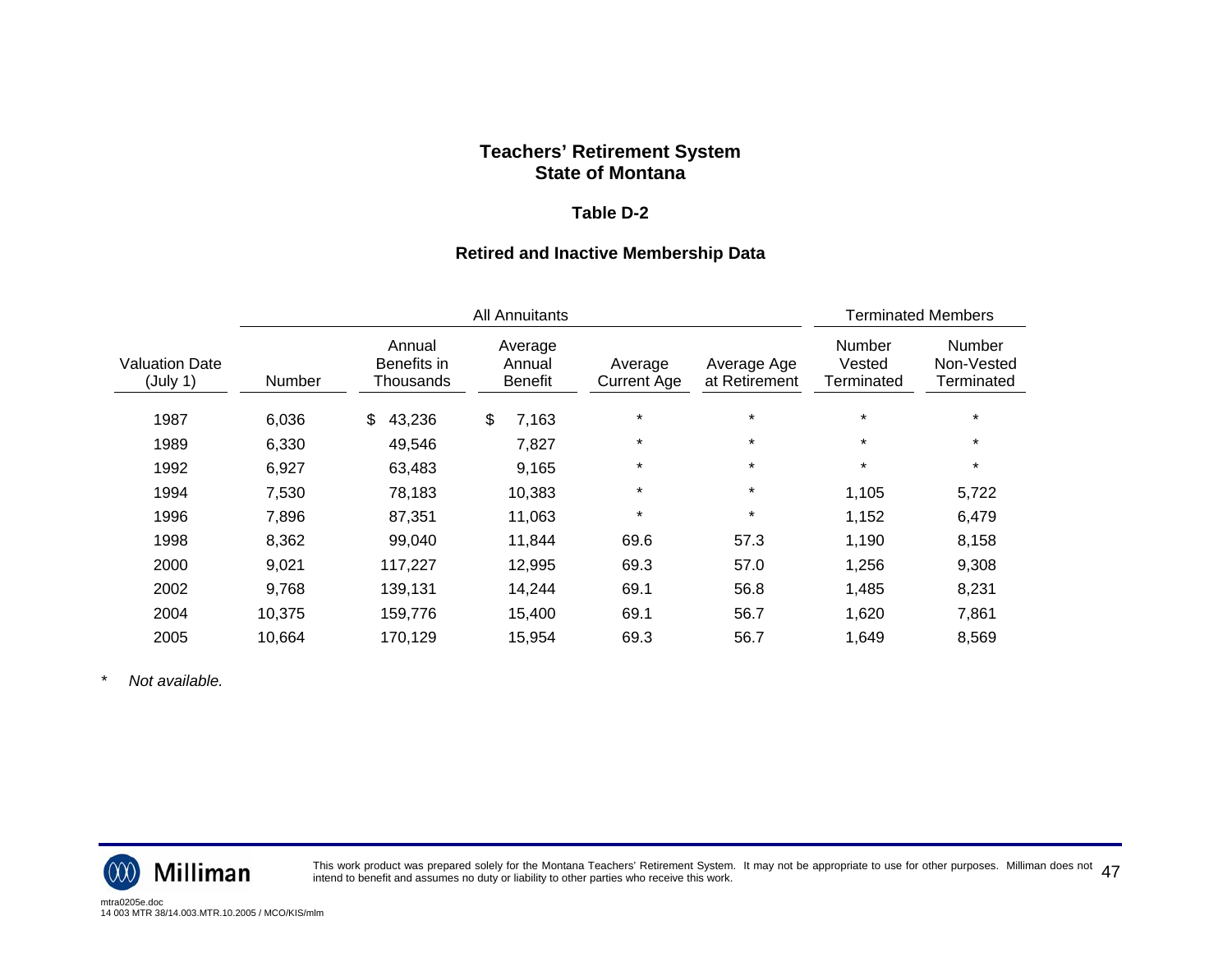## **Table D-3**

#### **Contribution Rates**

| <b>Valuation Date</b> |          | <b>Contribution Rates</b> | Normal  | <b>UAAL</b>      |        |
|-----------------------|----------|---------------------------|---------|------------------|--------|
| (July 1)              | Employee | Employer                  | Total   | <b>Cost Rate</b> | Rate*  |
| 1992                  | 7.044%   | 7.459%                    | 14.503% | 9.876            | 4.627% |
| 1994                  | 7.044%   | 7.470%                    | 14.514% | 9.494            | 5.020% |
| 1996                  | 7.044%   | 7.470%                    | 14.514% | 9.328            | 5.186% |
| 1998                  | 7.044%   | 7.470%                    | 14.514% | 8.880            | 5.634% |
| 2000                  | 7.15%    | 7.58%**                   | 14.73%  | 9.71             | 5.02%  |
| 2002                  | 7.15%    | 7.58%                     | 14.73%  | 10.33            | 4.40%  |
| 2004                  | 7.15%    | 7.58%                     | 14.73%  | 10.34%           | 4.39%  |
| 2005                  | 7.15%    | 7.58%                     | 14.73%  | 10.35%           | 4.38%  |

\* The unfunded actuarial accrued liability rate is the amount available to amortize the unfunded actuarial accrued liability. It is equal to the total contribution rate, minus the normal cost rate.

\*\* The 1999 Legislation which passed the 1.5% GABA, also added a 0.11% state general fund contribution.



This work product was prepared solely for the Montana Teachers' Retirement System. It may not be appropriate to use for other purposes. Milliman does not  $\,\,48$ <br>intend to benefit and assumes no duty or liability to other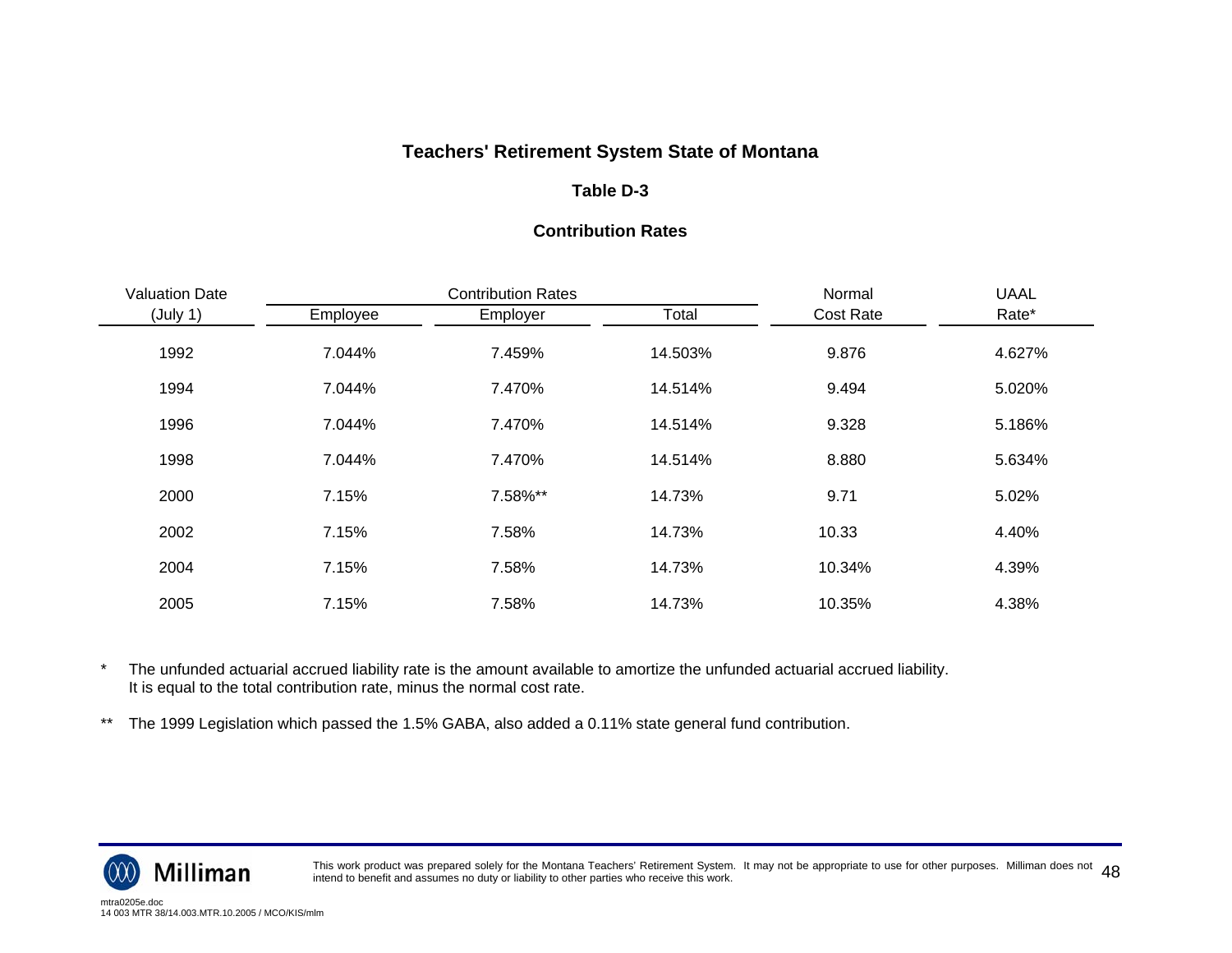## **Appendix E**

## **Glossary**

The following definitions are largely excerpts from a list adopted in 1981 by the major actuarial organizations in the United States. In some cases the definitions have been modified for specific applicability to the Teachers' Retirement System Retirement System. Defined terms are capitalized throughout this Appendix.

## **Actuarial Assumptions**

Assumptions as to the occurrence of future events affecting pension costs, such as: mortality, withdrawal, disablement, and retirement; changes in compensation, rates of investment earnings, and asset appreciation or depreciation; procedures used to determine the Actuarial Value of Assets; and other relevant items.

## **Actuarial Cost Method**

A procedure for determining the Actuarial Present Value of pension plan benefits and expenses and for developing an actuarially equivalent allocation of such value to time periods, usually in the form of a Normal Cost and an Actuarial Accrued Liability.

## **Actuarial Gain (Loss)**

A measure of the difference between actual experience and that expected based upon a set of Actuarial Assumptions during the period between two Actuarial Valuation dates, as determined in accordance with a particular Actuarial Cost Method.

#### **Actuarial Present Value**

The value of an amount or series of amounts payable or receivable at various times, determined as of a given date by the application of a particular set of Actuarial Assumptions.

### **Actuarial Valuation**

The determination, as of a valuation date, of the Normal Cost, Actuarial Accrued Liability, Actuarial Value of Assets, and related Actuarial Present Values for a pension plan.

#### **Actuarial Value of Assets**

The value of cash, investments and other property belonging to a pension plan, as used by the actuary for the purpose of an Actuarial Valuation.

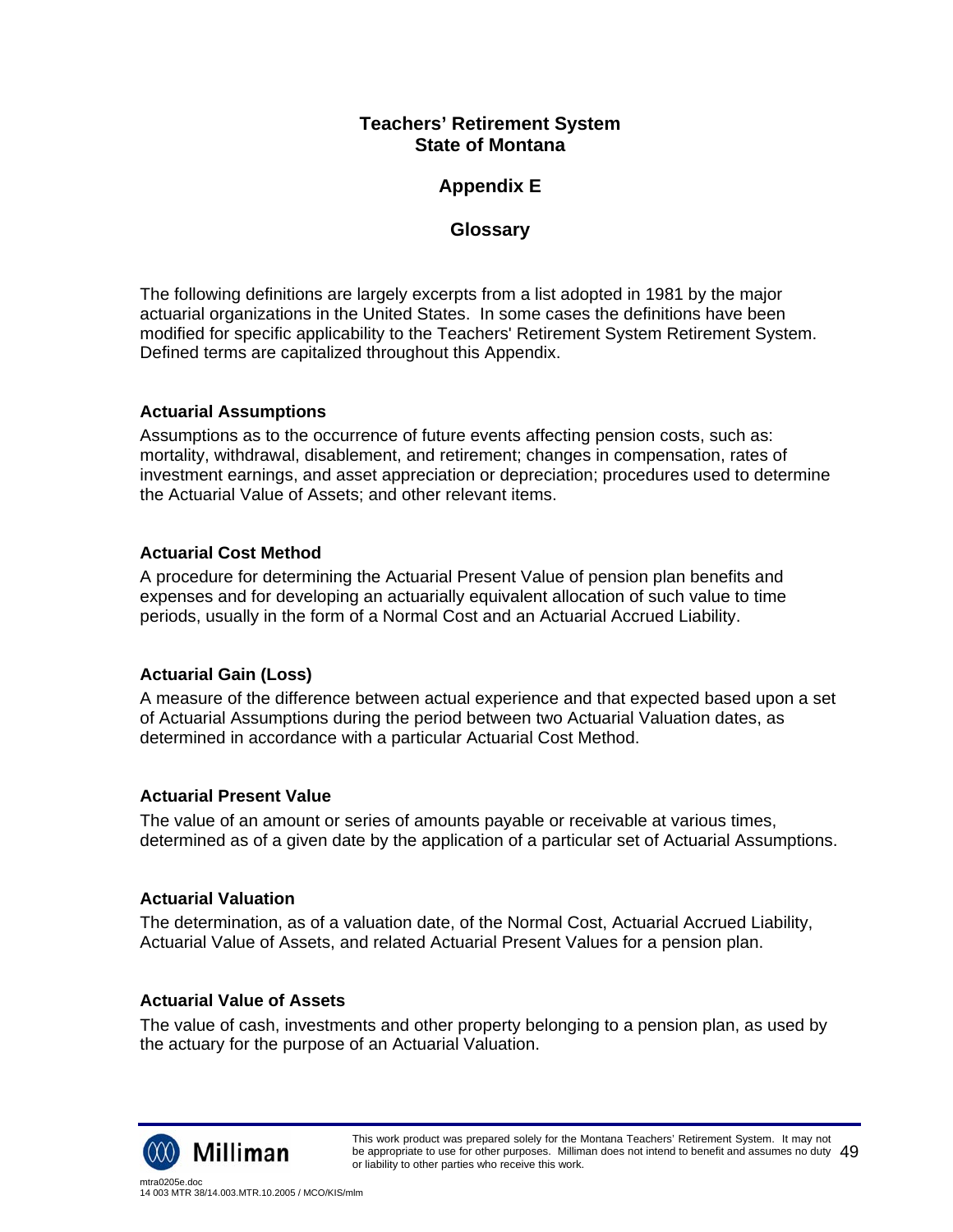#### **Actuarially Equivalent**

Of equal Actuarial Present Value, determined as of a given date with each value based on the same set of Actuarial Assumptions.

#### **Amortization Payment**

That portion of the pension plan contribution which is designed to pay interest on and to amortize the Unfunded Actuarial Accrued Liability.

#### **Entry Age Actuarial Cost Method**

A method under which the Actuarial Present Value of the Projected Benefits of each individual included in an Actuarial Valuation is allocated on a level basis over the earnings of the individual between entry age and assumed exit ages. The portion of this Actuarial Present Value allocated to a valuation year is called the Normal Cost. The portion of this Actuarial Present Value not provided for at a valuation date by the Actuarial Present Value of future Normal Costs is called the Actuarial Accrued Liability.

#### **Normal Cost**

That portion of the Actuarial Present Value of pension plan benefits and expenses which is allocated to a valuation year by the Actuarial Cost Method.

#### **Actuarial Accrued Liability**

That portion, as determined by a particular Actuarial Cost Method, of the Actuarial Present Value of pension plan benefits and expenses which is not provided for by future Normal Costs.

#### **Unfunded Actuarial Accrued Liability**

The excess of the Actuarial Accrued Liability over the Actuarial Value of Assets.

#### **Accrued Benefit**

The amount of an individual's benefit (whether or not vested) as of a specific date, determined in accordance with the terms of a pension plan and based on compensation and service to that date.